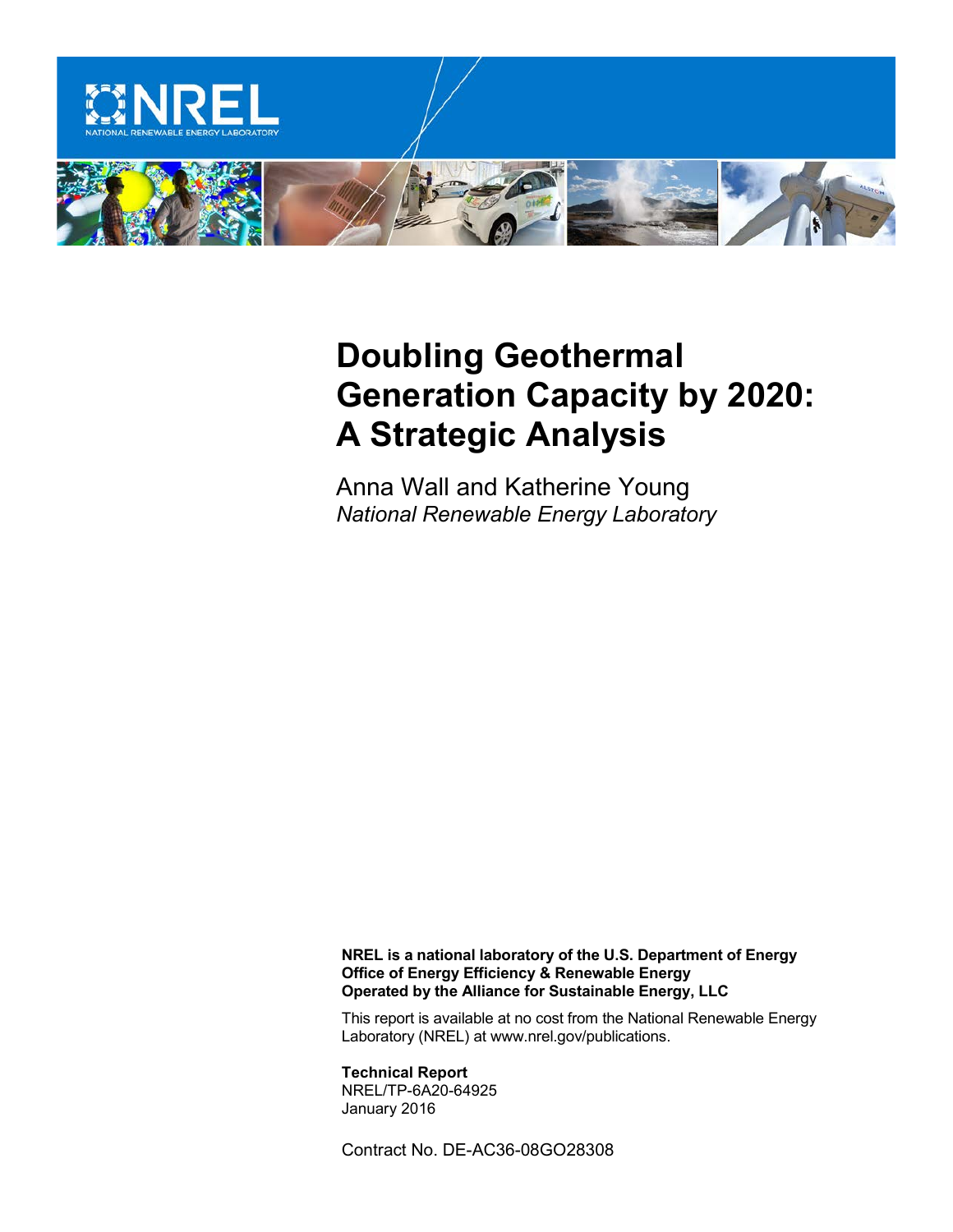

# **Doubling Geothermal Generation Capacity by 2020: A Strategic Analysis**

Anna Wall and Katherine Young *National Renewable Energy Laboratory*

Prepared under Task No. GTP5.0200

**NREL is a national laboratory of the U.S. Department of Energy Office of Energy Efficiency & Renewable Energy Operated by the Alliance for Sustainable Energy, LLC**

This report is available at no cost from the National Renewable Energy Laboratory (NREL) at www.nrel.gov/publications.

National Renewable Energy Laboratory 15013 Denver West Parkway Golden, CO 80401 303-275-3000 • www.nrel.gov

**Technical Report** NREL/TP-6A20-64925 January 2016

Contract No. DE-AC36-08GO28308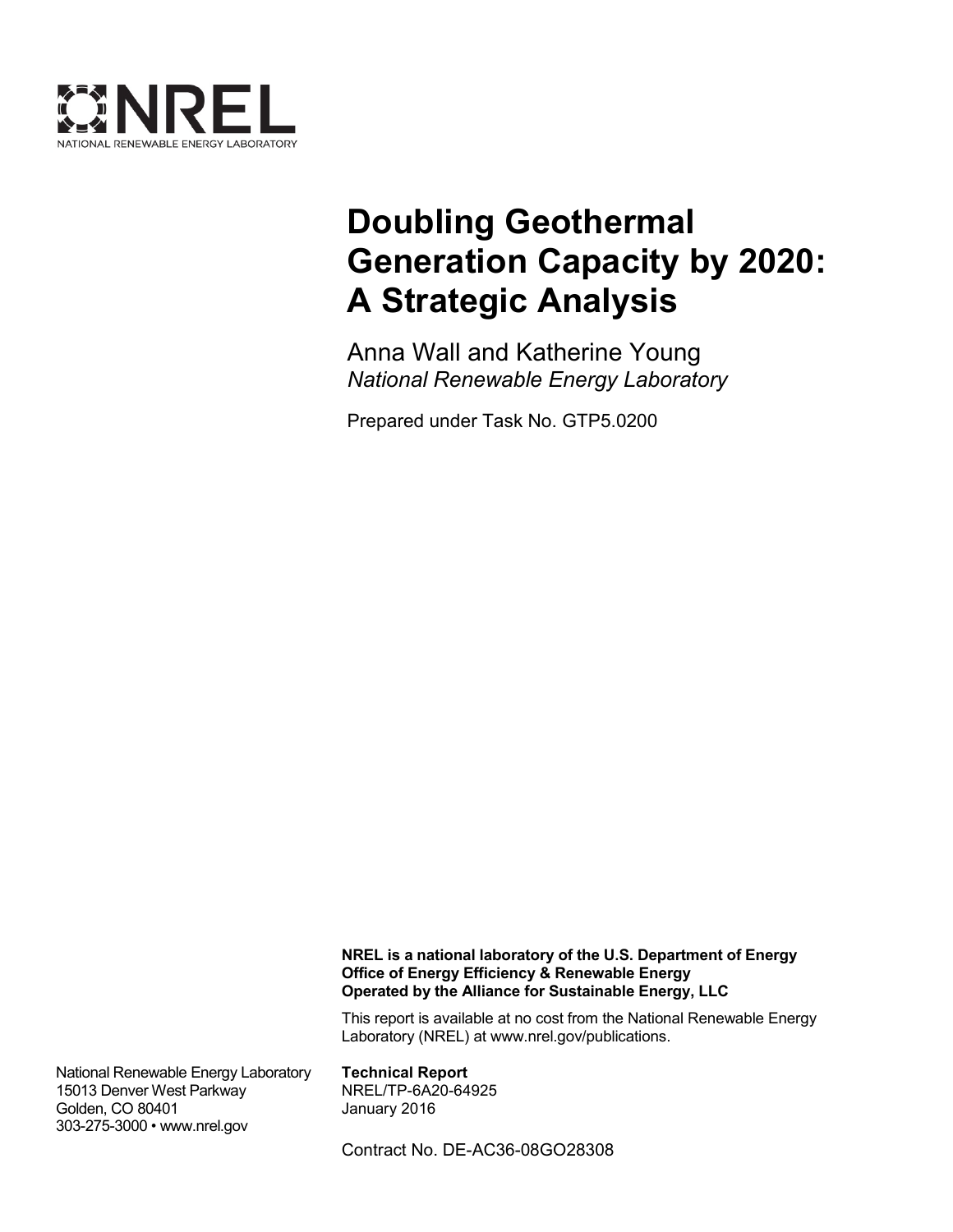#### **NOTICE**

This report was prepared as an account of work sponsored by an agency of the United States government. Neither the United States government nor any agency thereof, nor any of their employees, makes any warranty, express or implied, or assumes any legal liability or responsibility for the accuracy, completeness, or usefulness of any information, apparatus, product, or process disclosed, or represents that its use would not infringe privately owned rights. Reference herein to any specific commercial product, process, or service by trade name, trademark, manufacturer, or otherwise does not necessarily constitute or imply its endorsement, recommendation, or favoring by the United States government or any agency thereof. The views and opinions of authors expressed herein do not necessarily state or reflect those of the United States government or any agency thereof.

> This report is available at no cost from the National Renewable Energy Laboratory (NREL) at www.nrel.gov/publications.

Available electronically at [SciTech Connect http:/www.osti.gov/scitech](http://www.osti.gov/scitech)

Available for a processing fee to U.S. Department of Energy and its contractors, in paper, from:

> U.S. Department of Energy Office of Scientific and Technical Information P.O. Box 62 Oak Ridge, TN 37831-0062 [OSTI http://www.osti.gov](http://www.osti.gov/) Phone: 865.576.8401 Fax: 865.576.5728 [Email: reports@osti.gov](mailto:reports@osti.gov)

Available for sale to the public, in paper, from:

U.S. Department of Commerce National Technical Information Service 5301 Shawnee Road Alexandria, VA 22312 [NTIS http://www.ntis.gov](http://www.ntis.gov/) Phone: 800.553.6847 or 703.605.6000 Fax: 703.605.6900 [Email: orders@ntis.gov](mailto:orders@ntis.gov)

*Cover Photos by Dennis Schroeder: (left to right) NREL 26173, NREL 18302, NREL 19758, NREL 13395, NREL 19795.*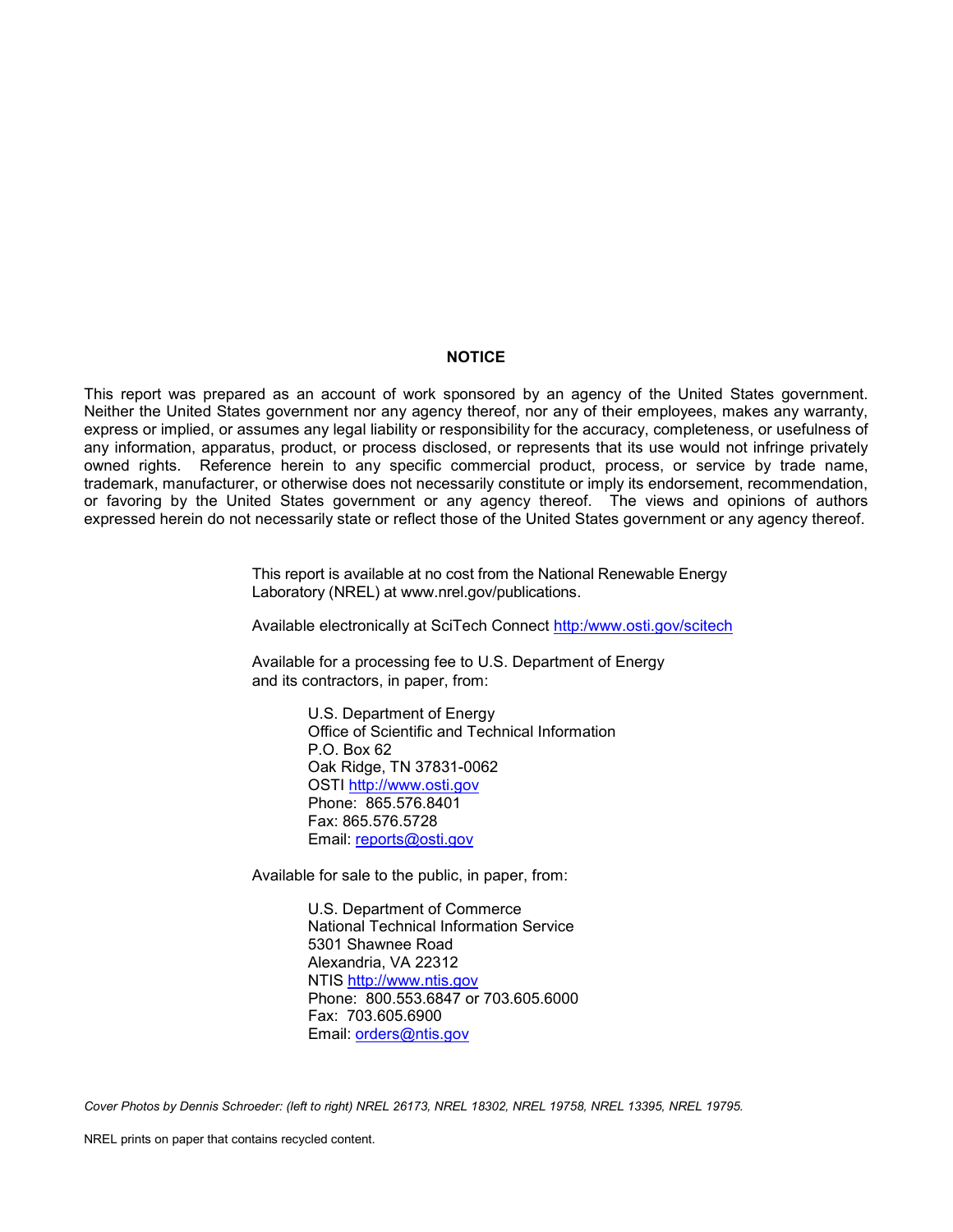## **Acknowledgments**

This work was supported by the U.S. Department of Energy, Office of Energy Efficiency and Renewable Energy, Geothermal Technologies Office (GTO) under Contract No. DE-AC36-08- GO28308 with the National Renewable Energy Laboratory. The authors wish to thank Ben Matek at the Geothermal Energy Association, Andy Sabin at the Naval Geothermal Program, Josh Nordquist and Yoram Bronicki at Ormat Nevada Inc., Maureen McIntyre at McIntyre Communications Inc., Tim Reinhardt at GTO, and the NREL review team, including Connie Komomua, Liz Doris, Sherry Stout, Chad Augustine, Emily Newes, and Maggie Mann.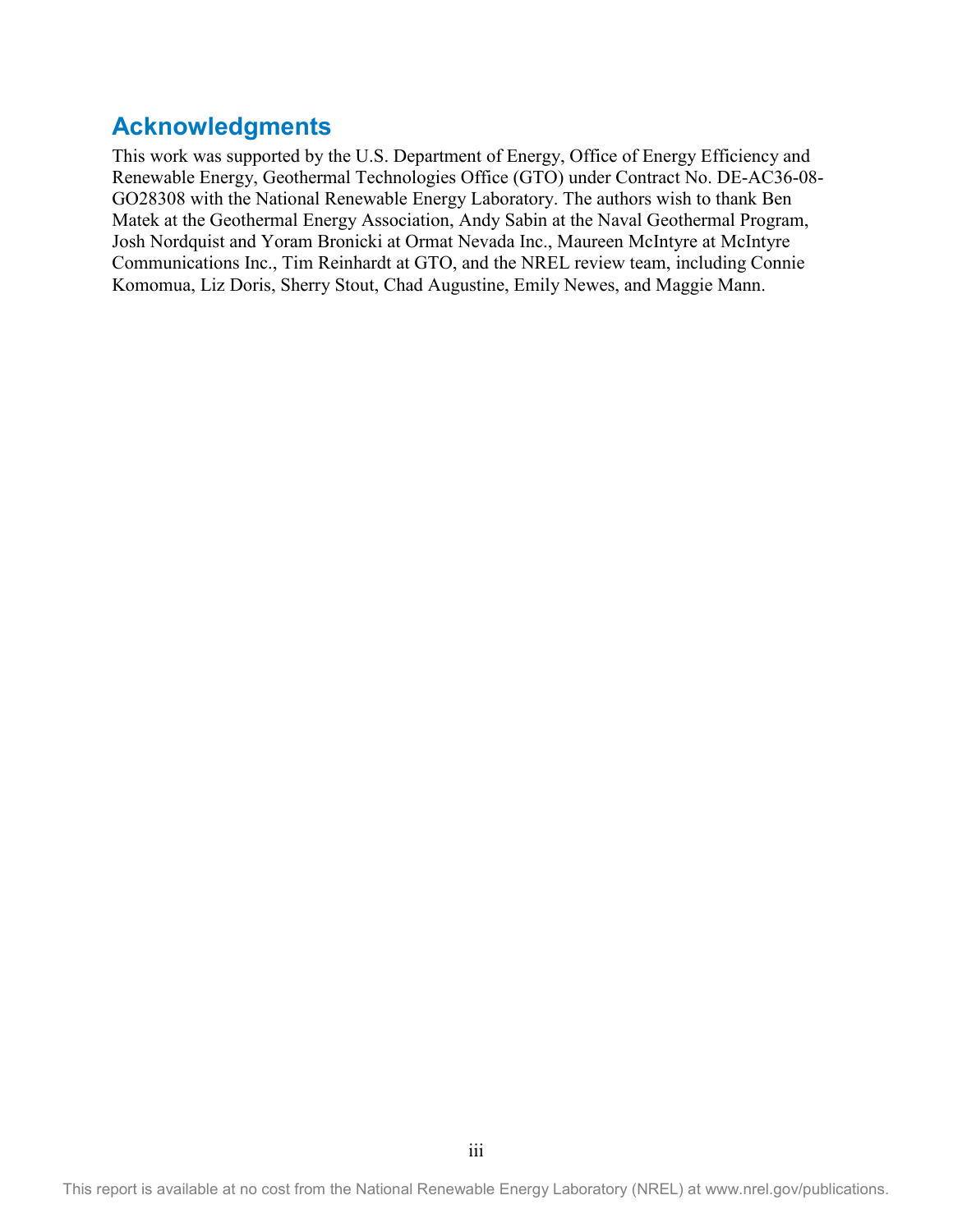## **List of Acronyms**

| <b>BLM</b>   | U.S. Bureau of Land Management            |
|--------------|-------------------------------------------|
| <b>DOE</b>   | U.S. Department of Energy                 |
| <b>EIA</b>   | U.S. Energy Information Administration    |
| <b>FERC</b>  | U.S. Federal Energy Regulatory Commission |
| <b>GEA</b>   | Geothermal Energy Association             |
| <b>GTO</b>   | DOE's Geothermal Technologies Office      |
| GWe          | gigawatt of electricity                   |
| <b>IPP</b>   | independent power producer                |
| <b>KGRA</b>  | known geothermal resource area            |
| <b>NEPA</b>  | National Environmental Policy Act         |
| <b>NIMBY</b> | not in my backyard                        |
| <b>NREL</b>  | National Renewable Energy Laboratory      |
| OpenEI       | Open Energy Information                   |
| <b>PPA</b>   | power purchase agreement                  |
| ReEDs        | Regional Energy Deployment System Model   |
| <b>RPS</b>   | renewable portfolio standard              |
| <b>SEC</b>   | U.S. Securities and Exchange Commission   |
| <b>TGH</b>   | temperature gradient holes                |
| <b>USGS</b>  | <b>U.S. Geological Survey</b>             |

This report is available at no cost from the National Renewable Energy Laboratory (NREL) at www.nrel.gov/publications.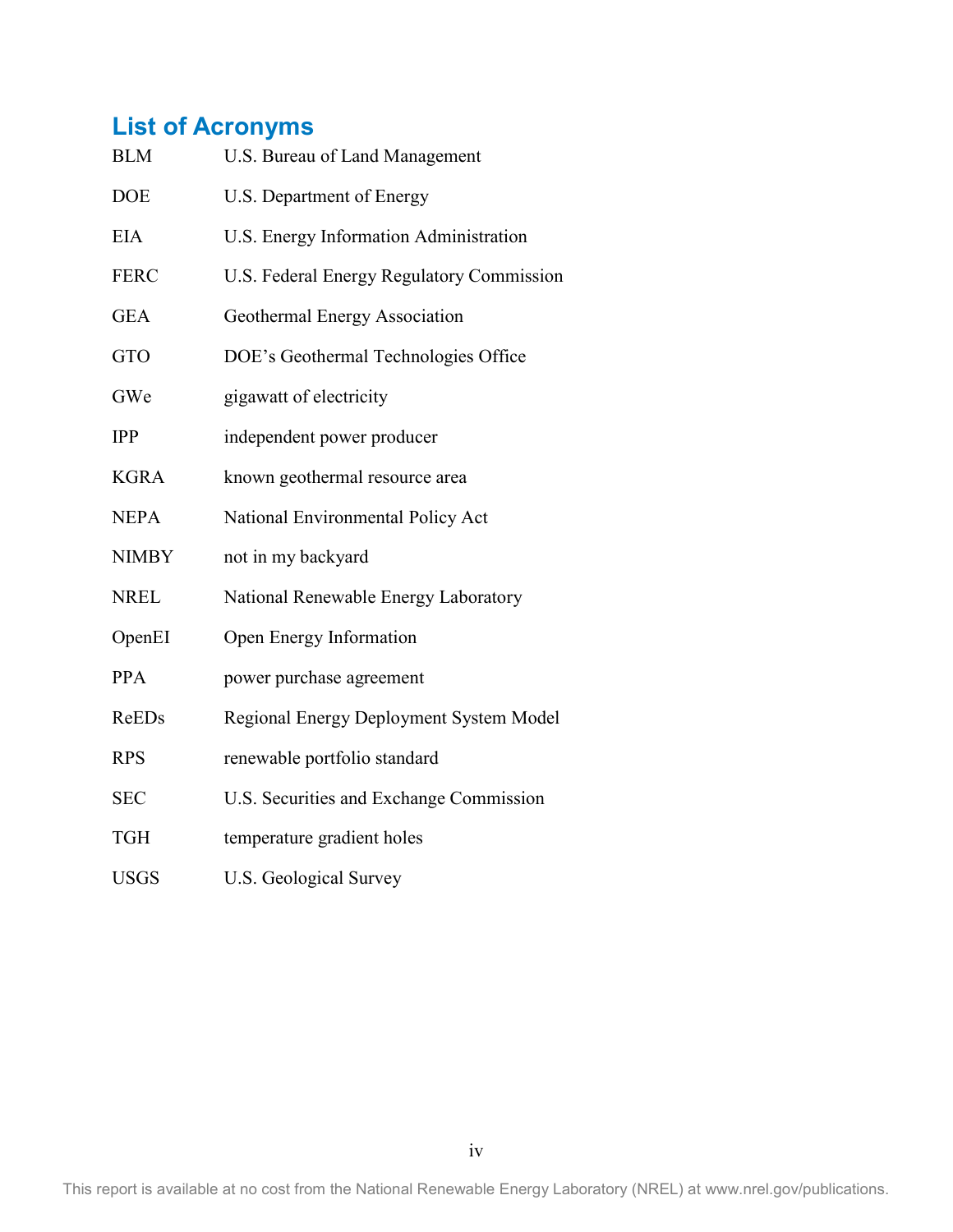## <span id="page-5-1"></span>**Executive Summary**

The President's Climate Action Plan, issued by the Executive Office of the President in June 2013, set forth a goal of doubling renewable energy generation in the United States by 2020. President Obama then signed a memorandum in December 2013 that directs the federal government to consume 20% of its electricity from renewable sources by 2020. [1](#page-5-0) This percentage is more than double the current level of renewable energy consumption in the United States.

The President's plan does not specify which renewable energy resources must increase to meet the goal. At the direction of the U.S. Department of Energy's Geothermal Technologies Office, the National Renewable Energy Laboratory (NREL) investigated the feasibility of geothermal energy significantly contributing to the President's goal of doubling United States renewable energy generation by 2020. To do so, geothermal generation capacity in the United States would have to increase from the current level of approximately 3.8 GWe to 7.6 GWe.

Geothermal projects typically require a minimum of five years from the time they are first identified as a prospect to the time they come online (e.g., Flóvenz 2013; Glacier Partners 2009). Therefore, the NREL team focused a strategic analysis on projects already in development that could come online by 2020, as well as the barriers that could impede progress.

The Geothermal Energy Association (GEA) has listed 6.4 GWe of unique geothermal projects in development in years 2012 through 2015 (GEA 2015, 2014, 2013, 2012). It is estimated that these projects have the potential to more than double geothermal generation in the United States—if they were all to come online in the next 5 years.

NREL reviewed these 230 geothermal projects to identify which projects were most likely to advance the doubling effort. We catalogued the potential capacity of projects that have been discontinued or postponed, but only considered projects in progress (i.e. not discontinued) as having the ability to contribute to the near-term supply of geothermal power. For these projects, this analysis identified the types and pervasiveness of barriers to development, including conclusions on the availability of adequate resources for commercial production, considering factors such as the geographic distribution and maturity of exploration to date.

Our results show that over half of these listed projects are in early stages of development, and therefore still face barriers of development risk and uncertainty outside of the specific barriers explored in this analysis.

This analysis examined each project to determine which ones are likely to come online within the 2020 timeframe. The results of the analysis [\(Figure E](#page-6-0)S-1) show:

- $1.63$  GWe Discontinued projects
- 0.70 GWe Postponed projects (with public information available)
- 0.07 GWe Postponed projects (with no further information on project barriers)

<span id="page-5-0"></span> <sup>1</sup> Since this analysis was completed, an executive order was issued updating the goals to 30% renewables by 2025. [https://www.whitehouse.gov/the-press-office/2015/03/19/executive-order-planning-federal-sustainability-next](https://www.whitehouse.gov/the-press-office/2015/03/19/executive-order-planning-federal-sustainability-next-decade)**[decade](https://www.whitehouse.gov/the-press-office/2015/03/19/executive-order-planning-federal-sustainability-next-decade)**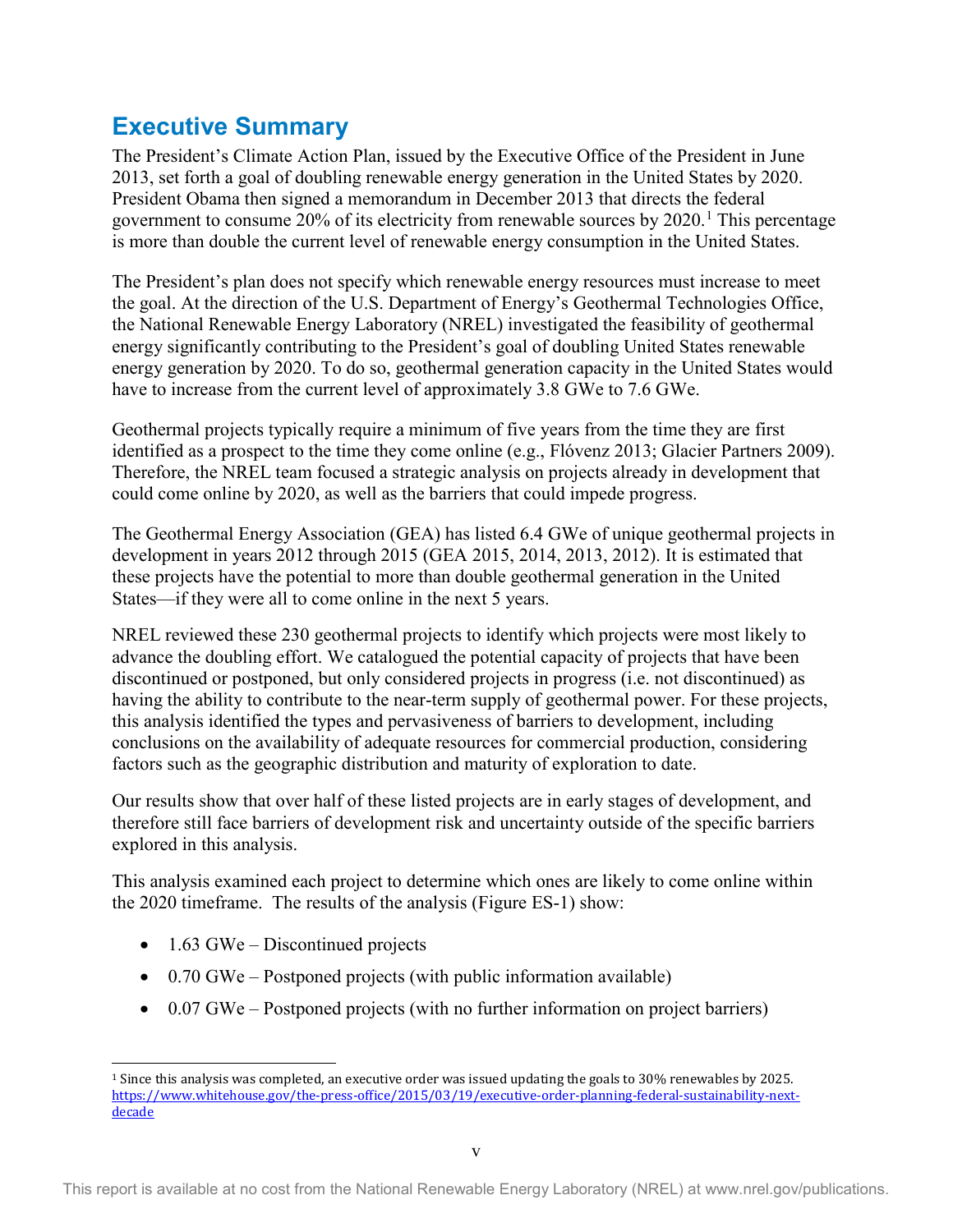- 2.66 GWe Ongoing projects (with public information available)
- 1.38 GWe Ongoing projects (with no further information on project barriers).



<span id="page-6-0"></span>**Figure ES-1. Breakdown of geothermal capacity listed as "in development" between 2012 and 2015, by current project status.** Only projects with sufficient public information were included in this analysis (indicated by light green, light blue, and light orange colors). This pie chart shows the results: 784 MWe are likely to come online by 2020, 856 MWe could potentially come online if small hurdles were overcome, and 1,722 MWe (698+1,024) are currently stalled, but could come online if project barriers were removed. Other ongoing and postponed projects (indicated by dark green and dark blue) may also come online if barriers are removed, assuming they had similar barriers to those analyzed.

We investigated the 4,812 MWe of projects that are ongoing or postponed, but were limited in our final analysis to a subset of projects – our "sample dataset" – that had additional information to review (3,362 MWe). Of these projects with public information, we found that 23% of these projects (784 MWe) have no apparent barriers, and are *likely* to come online by 2020—a significant increase in five years. This alone, however, is not enough to double geothermal capacity in the United States.

However, an additional 25% (855 MWe) of projects have the *potential* to come online if they overcome small hurdles. The remaining 51% (1,024 MWe ongoing and 698 MWe postponed) of projects examined are currently *stalled* due to larger barriers, but could come online with support in overcoming these barriers. The barriers found to be hindering these projects include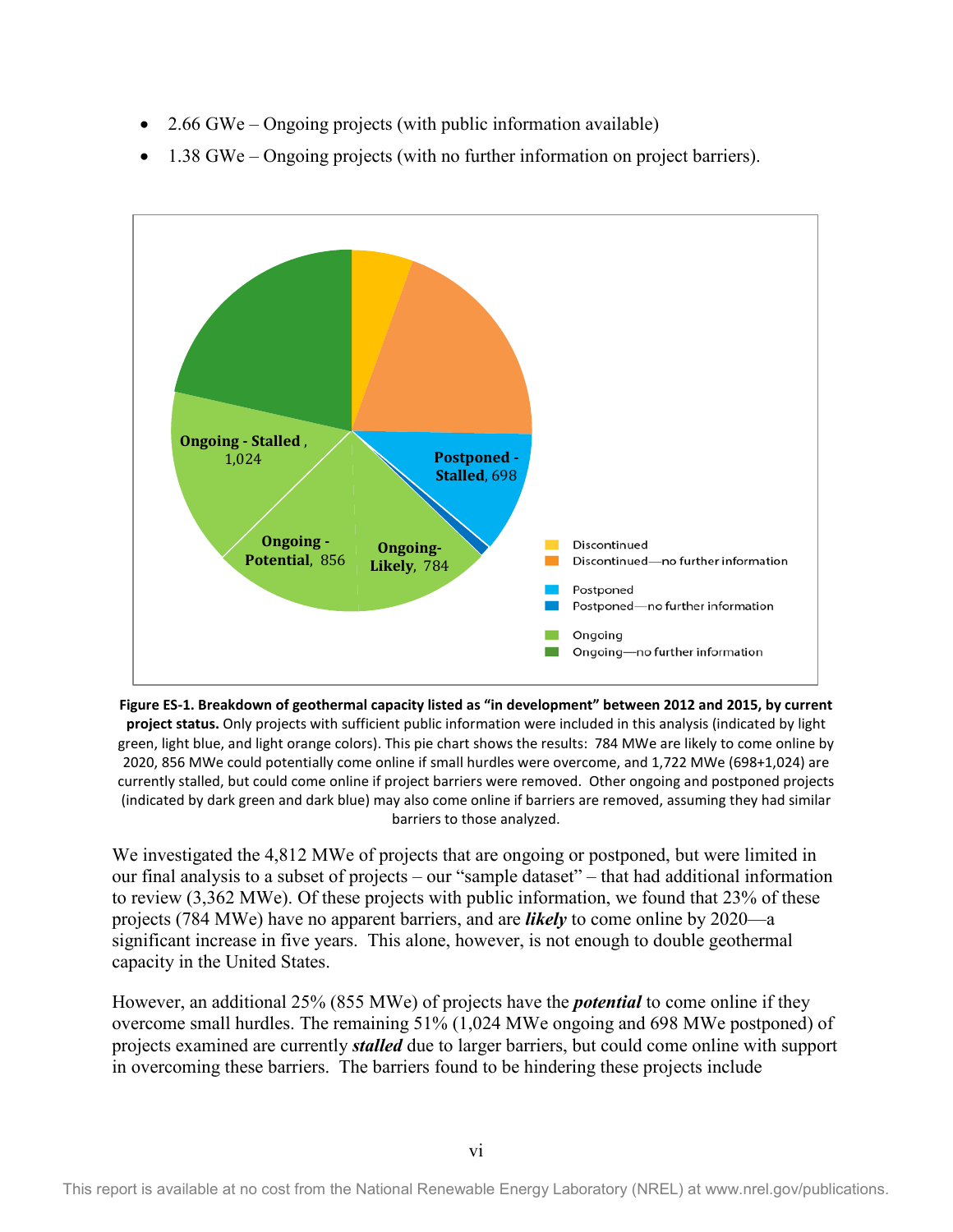financing, permitting, transmission, and acquisition of power purchase agreements (PPA). *See Section 6 of this report for more information on barriers.*

In addition to the 3.4 GWe of projects analyzed, an additional 1.4 GWe of ongoing and postponed projects did not have sufficient information for detailed analysis, but are likely to have similar barriers. Because these 4.8 GWe (total) of geothermal are already in development, they are the first projects likely to be positively impacted by overcoming barriers – and would more than double geothermal capacity in the United States if deployed.

Industry suggests that, should projects face little to no hurdles, a geothermal project would take less than the typical 5+ years to develop; they suggest a project could move through all stages of exploration and development in approximately three years (Glacial Partners 2009, Nordquist 2015).Therefore, overcoming these hurdles on an industry-wide level could allow for swifter deployment of geothermal—in other words, projects not yet begun could also be completed by the 2020 goal.

This analysis suggests that doubling geothermal electricity capacity in the United States is possible, but that it is unlikely to be achieved without assistance in overcoming barriers. Overcoming barriers on an industry-wide level could expedite and/or allow the continued development of 4,047 MWe of ongoing projects, 765 MWe of postponed projects, and an additional 2,789 MWe of potential yet to be started—enough to triple the current installed geothermal capacity in the United States. Although not all of these projects will prove to be technically or economically viable, the analysis suggests that identifying and eliminating barriers related to permitting, financing, transmission, and acquisition of PPAs for geothermal projects could have a significant impact on the potential to double U.S. geothermal energy generation by 2020.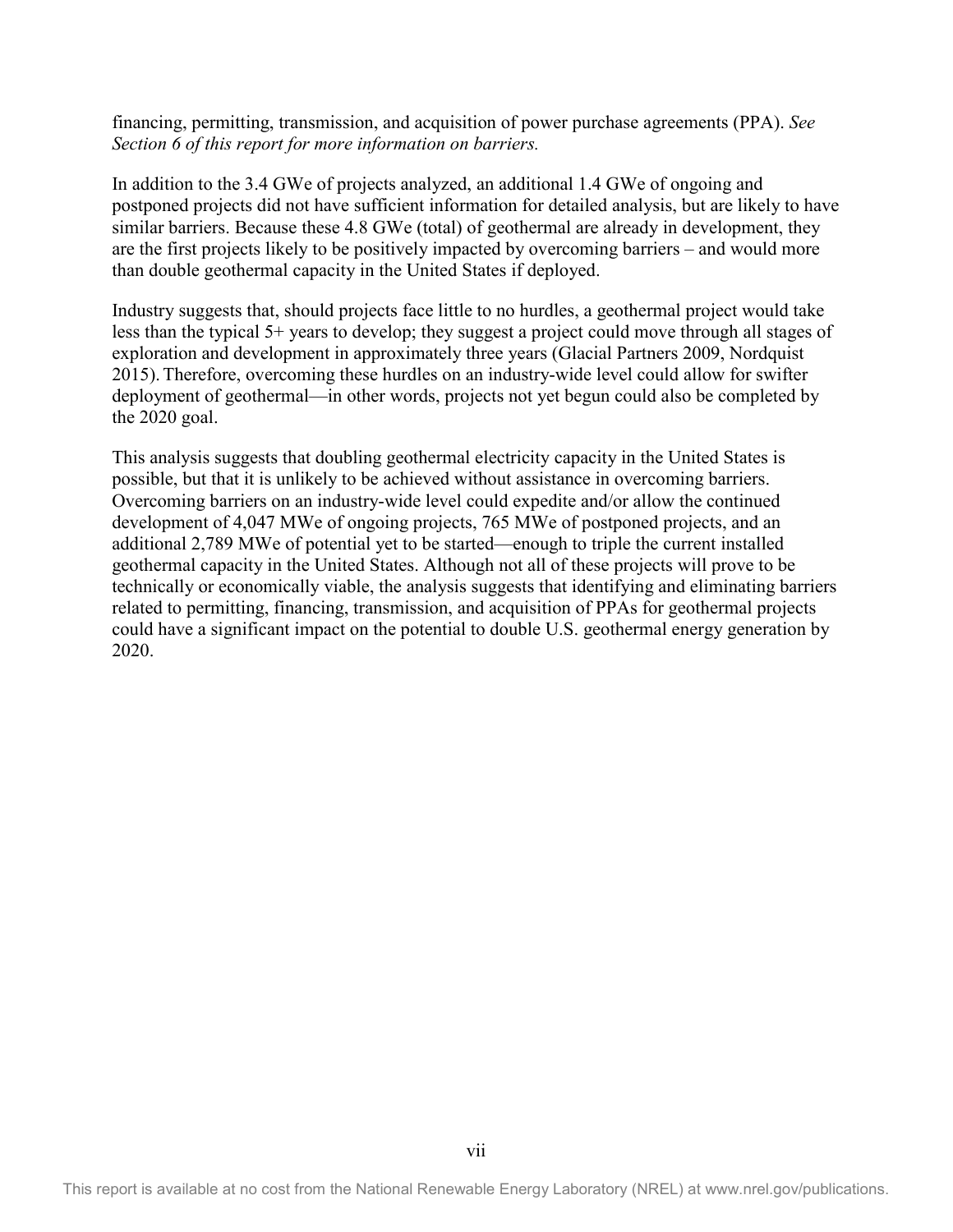## **Contents**

| 1 |      |                                                                                            |  |
|---|------|--------------------------------------------------------------------------------------------|--|
| 2 |      |                                                                                            |  |
| 3 |      |                                                                                            |  |
|   | 3.1  |                                                                                            |  |
|   | 3.2  |                                                                                            |  |
|   | 3.3  |                                                                                            |  |
|   | 3.4  |                                                                                            |  |
|   | 3.5  |                                                                                            |  |
|   | 3.6  |                                                                                            |  |
|   | 3.7  |                                                                                            |  |
| 4 |      |                                                                                            |  |
|   | 4.1  |                                                                                            |  |
|   | 4.2  |                                                                                            |  |
|   | 4.3  |                                                                                            |  |
|   | 4.4  |                                                                                            |  |
| 5 |      |                                                                                            |  |
|   | .5 1 |                                                                                            |  |
|   | 5.2  |                                                                                            |  |
|   | 5.3  |                                                                                            |  |
|   | 5.4  |                                                                                            |  |
| 6 |      |                                                                                            |  |
|   | 6.1  |                                                                                            |  |
|   | 6.2  |                                                                                            |  |
|   | 6.3  |                                                                                            |  |
|   | 6.4  |                                                                                            |  |
| 7 |      |                                                                                            |  |
|   | 7.1  |                                                                                            |  |
|   | 7.2  |                                                                                            |  |
|   |      |                                                                                            |  |
|   |      | APPENDIX A: Comparison of Geothermal Nameplate and Summer Capacities 28                    |  |
|   |      | APPENDIX B: Analysis D: How Much Additional Geothermal Potential Energy Can be Deployed?29 |  |
|   |      |                                                                                            |  |
|   |      |                                                                                            |  |
|   |      |                                                                                            |  |
|   |      |                                                                                            |  |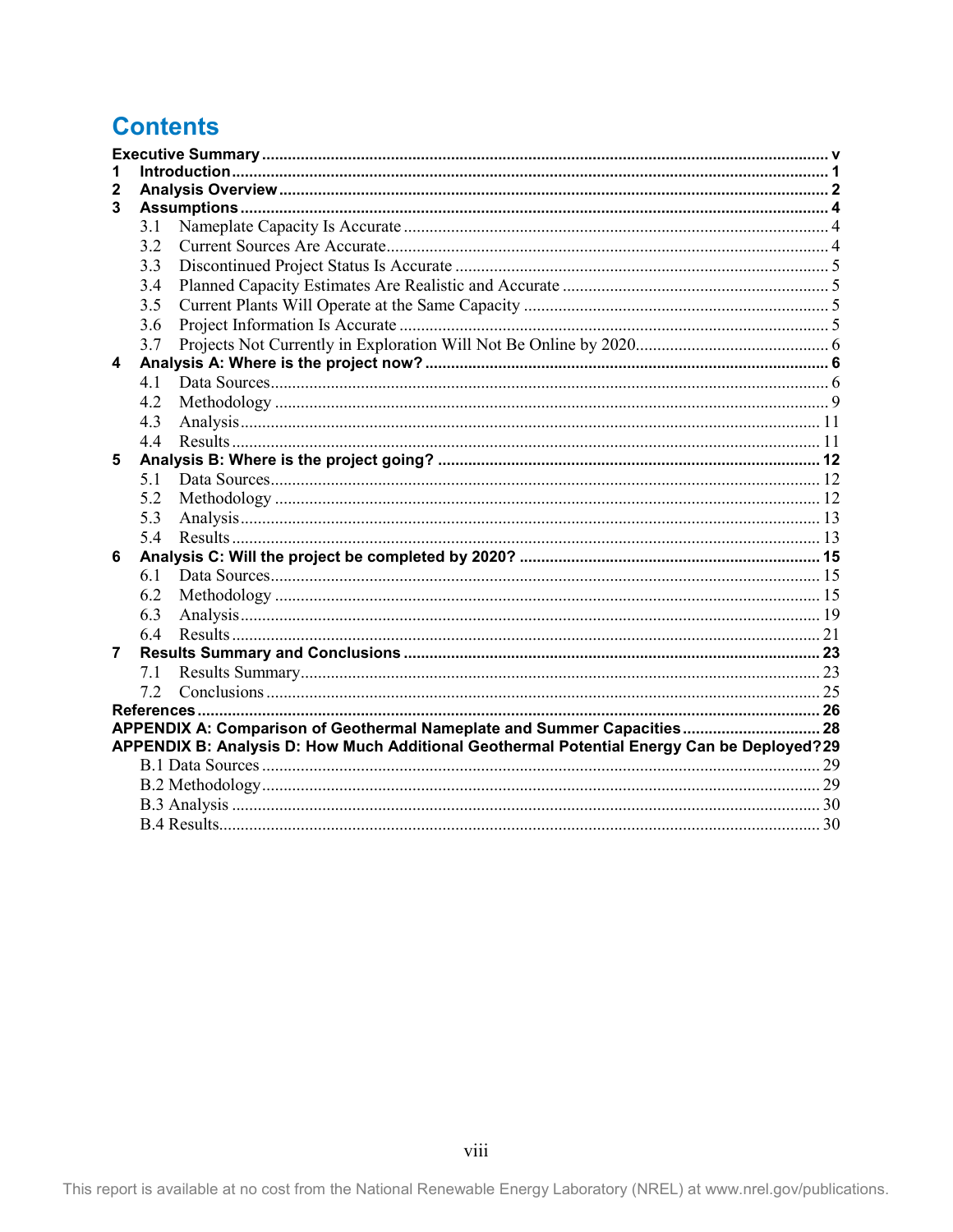# **List of Figures**

| Figure ES-1. Breakdown of geothermal capacity listed as "in development" between 2012 and                                                                                                                                                                                                                                                                                                                                                                     |
|---------------------------------------------------------------------------------------------------------------------------------------------------------------------------------------------------------------------------------------------------------------------------------------------------------------------------------------------------------------------------------------------------------------------------------------------------------------|
|                                                                                                                                                                                                                                                                                                                                                                                                                                                               |
| Figure 1. Recent United States geothermal installed nameplate capacity (MW) and annual<br>generation (MWh). Nameplate capacity increased nearly 28% between 2000 and 2013 (823 MW<br>from 2,942 MW to 3,765 MW) at an average annual growth rate of 2%. For geothermal<br>deployment to double by 2020, capacity would have to increase an average of 10% per year                                                                                            |
| Figure 2. Map of United States geothermal regions. Geothermal regions were used in our analysis                                                                                                                                                                                                                                                                                                                                                               |
| to understand the distribution of barriers and project delays. For example, the Gulf of<br>California Rift Zone had a significant proportion of projects postponed and discontinued (see                                                                                                                                                                                                                                                                      |
| Figure 3. Capacity of projects by GEA development phase (MWe). This figure shows the<br>distribution of projects by phase for all projects (6,641 MWe total), including postponed<br>projects and projects for which we had no information on development phase (labeled<br>"unknown"). Over 65% of capacity was categorized as early stage development phases                                                                                                |
| Figure 4. Project status analysis (2012-2015). Total Project Capacity Reviewed: 6,441 MWe. Nearly                                                                                                                                                                                                                                                                                                                                                             |
| 75% of capacity is considered ongoing or postponed (4,812 MWe), but only 70% of this<br>ongoing and postponed capacity (3,362 MW) had sufficient information for this analysis.  14                                                                                                                                                                                                                                                                           |
| Figure 5. United States geothermal total estimated project capacity (in megawatts) by geothermal<br>region (2012-2015). This figure highlights areas that had significant proportions of projects<br>that were either discontinued or postponed: Idaho Batholith (100%), Gulf of California Rift<br>Zone (77%), Alaska (45%), Northwest Basin and Range (47%), the Walker-Lane Transition Zone                                                                |
| Figure 6. Total project capacity reviewed (6,441 MWe). Updated from Figure 4 to show portion of<br>ongoing projects that are likely, potential and stalled, per Analysis C. The majority of project<br>capacity reviewed is categorized as stalled (51%). Postponed projects were found to be stalled<br>because research does not indicate a likelihood for development to resume to achieve the<br>. 23                                                     |
| Figure A1. Comparison of Nameplate to Net Summer Capacity, 1990-2013. Figure shows current<br>discrepancy between installed nameplate capacity (design output of installed projects) to net                                                                                                                                                                                                                                                                   |
| summer capacity (net output of geothermal power available for sale during the summer). As<br>of 2013, EIA survey data from geothermal generators shows that geothermal nameplate<br>capacity was 3,765 MW in comparison to 2,607 MW reported net summer capacity. Sources:<br>Energy Information Association (2015) Nameplate Capacity: Form 860 Generator Data, State<br>Electricity Profiles (July 2015). Summer Capacity: Annual Energy Review (2015).  28 |
|                                                                                                                                                                                                                                                                                                                                                                                                                                                               |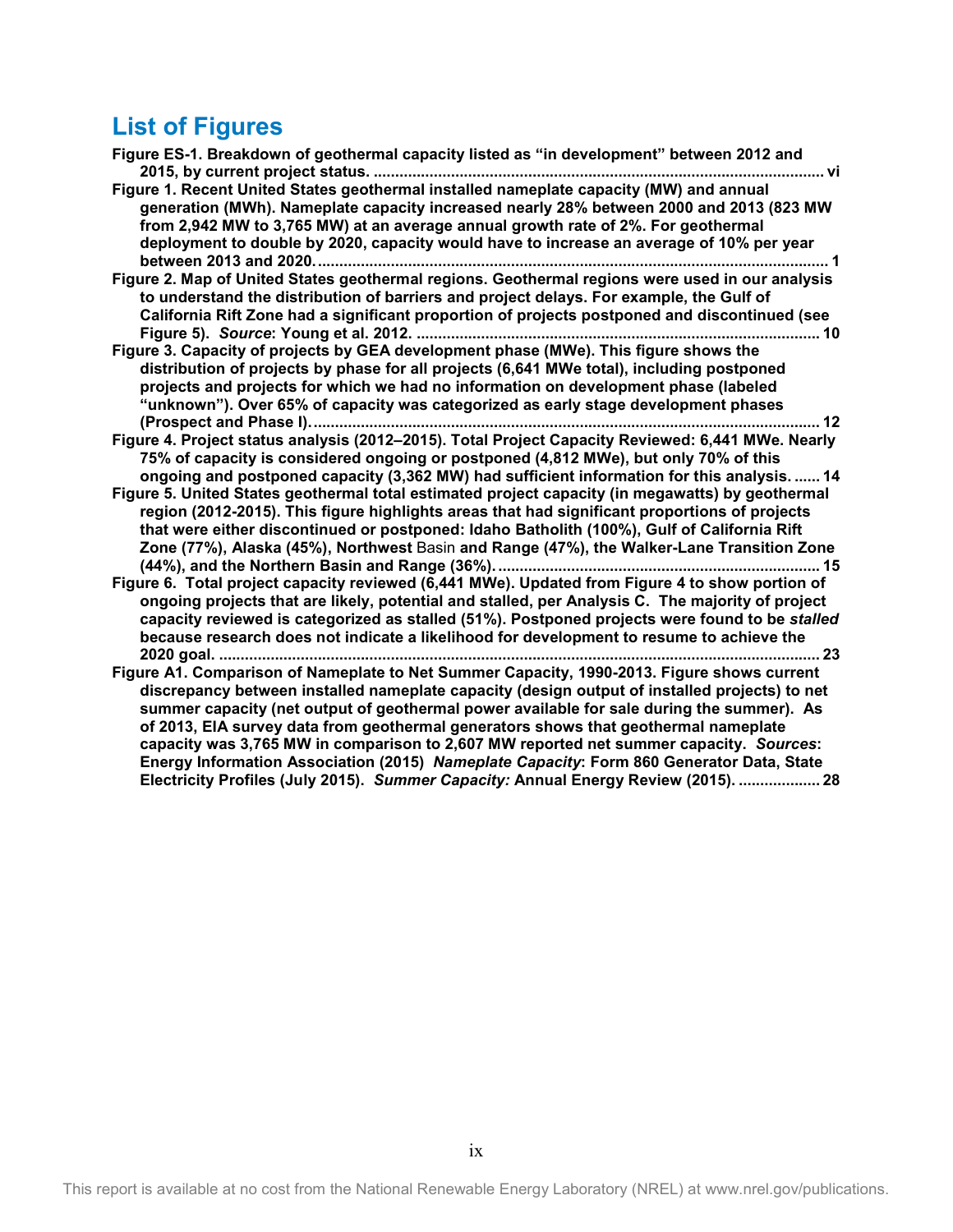## **List of Tables**

| Table 1. Project Analyses. Three analyses were conducted on each project to determine: 1) where<br>the project is now, 2) where the project is going, and 3) if the project will be completed by                                                                                                                                                                                                                                                                      |    |
|-----------------------------------------------------------------------------------------------------------------------------------------------------------------------------------------------------------------------------------------------------------------------------------------------------------------------------------------------------------------------------------------------------------------------------------------------------------------------|----|
| 2020. For each of these analyses, a discrete set of categories was allowed 4<br>Table 2. GEA-defined Reporting Terms and Definitions. GEA annually asks organizations to<br>indicate each project's stage of development. Each project must meet certain criteria to be<br>considered and reported by the GEA as being in a respective phase of development. GEA's<br>goal in developing these definitions was to increase the consistency, accuracy, and reliability |    |
| Table 3. Comparison of Data Elements Collected from Third-Party Databases, by Source. Note for<br>some SNL data fields, there is not a comparable data field in the GEA dataset.  8                                                                                                                                                                                                                                                                                   |    |
| Table 4. Categories and Definitions of Project Development Barriers. Sub-categories of financing,<br>permitting, and resource barriers developed from a review of project data 18                                                                                                                                                                                                                                                                                     |    |
| Table 5. Primary Project Barriers by Phase of Development (Capacity in MWe). Major barriers at<br>each stage are indicated in orange. Financing barriers affect the majority of capacity in<br>Prospect, Phase I, and Phase II and permitting barriers affect the majority of capacity in Phase                                                                                                                                                                       | 20 |
| Table 6. Categories and Definitions of Project Strategic Viability. Categories are qualitatively<br>assigned based on the combination of a project's barriers and development progress 21                                                                                                                                                                                                                                                                             |    |
| Table 7. Projected Capacity, in Megawatts, of Ongoing or Proposed Projects. Financing is the                                                                                                                                                                                                                                                                                                                                                                          | 22 |
|                                                                                                                                                                                                                                                                                                                                                                                                                                                                       |    |
|                                                                                                                                                                                                                                                                                                                                                                                                                                                                       | 24 |
| Table B1. Top Resource Areas for Geothermal Development. Of the 11 reviewed, 5 areas have<br>operational capacity online. Seven areas would have additional capacity remaining for                                                                                                                                                                                                                                                                                    | 31 |
|                                                                                                                                                                                                                                                                                                                                                                                                                                                                       |    |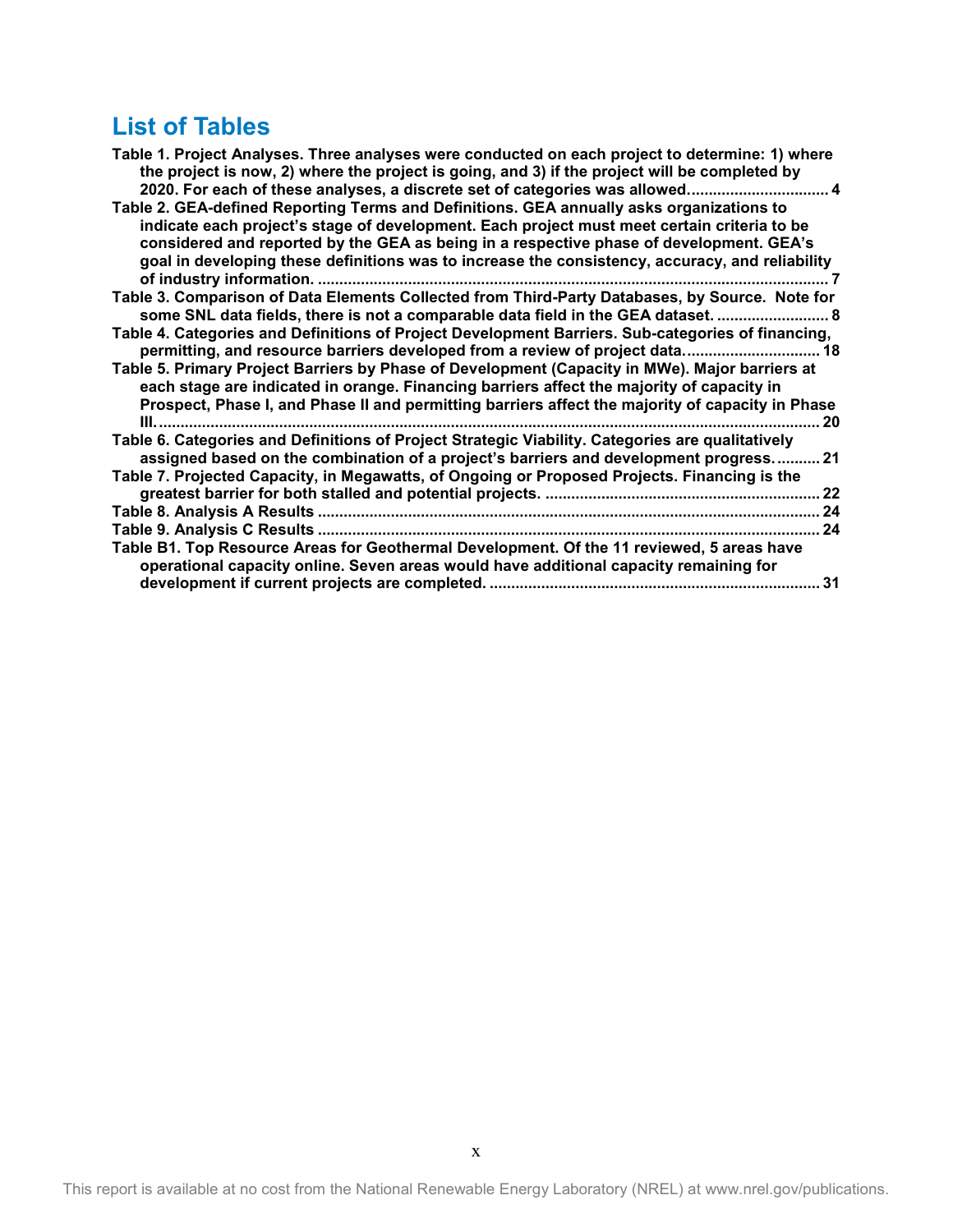## <span id="page-11-0"></span>**1 Introduction**

The President's Climate Action Plan makes a priority of doubling renewable energy generation by 2020. As part of the plan, President Obama signed a memorandum in 2013 directing the federal government to consume 20% of its electricity from renewable sources by 2020 (Executive Office of the President 2013b).

Geothermal energy has the potential to play an important role in contributing to goals of producing more electricity from renewable sources in the United States. If the doubling goal were applied to geothermal, nameplate geothermal power generation capacity would need to increase from approximately 3.8 GWe today to 7.6 GWe by 2020.

#### **The President's Climate Action Plan**

Double renewable energy generation by 2020 by:

- Expanding clean energy use
- Accelerating clean energy permitting
- Expanding and modernizing the electric grid
- Unlocking long-term investment in clean energy innovation.



<span id="page-11-1"></span>**Figure 1. Recent United States geothermal installed nameplate capacity (MW) and annual generation (MWh). Nameplate capacity increased nearly 28% between 2000 and 2013 (823 MW from 2,942 MW to 3,765 MW) at an average annual growth rate of 2%. For geothermal deployment to double by 2020, capacity would have to increase an average of 10% per year between 2013 and 2020.** *Generation data source:* State Electricity Profiles, July 2015 (EIA 2015). *Nameplate capacity data source:* EIA Form 860 in Electric Power Monthly, June 2015 (EIA 2015). *See Appendix A for comparison of nameplate and net summer capacity.*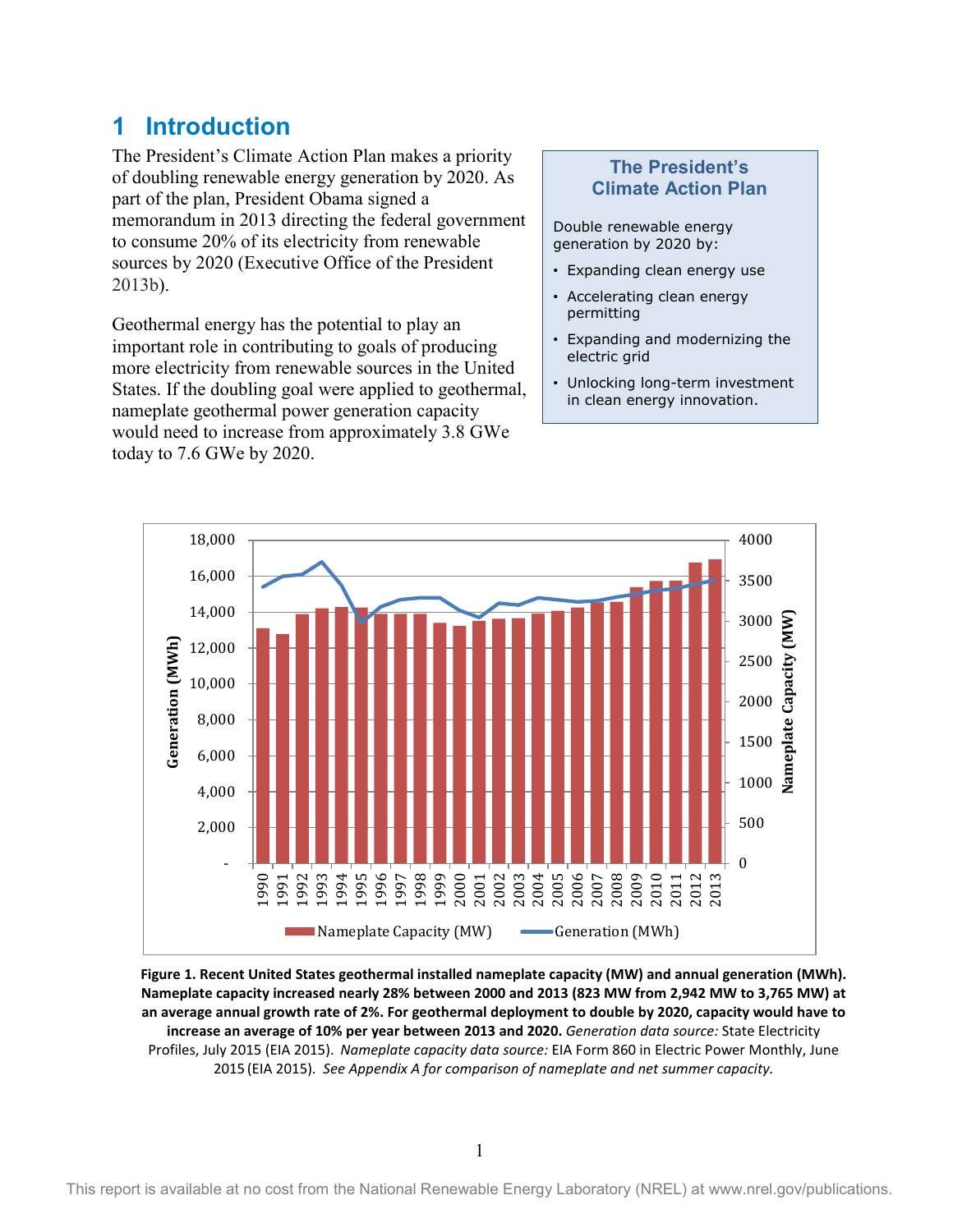Doubling geothermal power generation by 2020 could pose a challenge, however, because geothermal power plants can take anywhere from 5 to 10 years to build under current conditions. In addition, only 600 MW of geothermal energy has come online in the last 8 years (of available data, Figure 1, 2006-2013) to increase deployment above 3 GW.

The U.S. Department of Energy's Geothermal Technologies Office (GTO) directed the National Renewable Energy Laboratory (NREL) to conduct a strategic analysis centered on these questions:

- What is the status of current geothermal projects in development?
- What percentage of these projects is most likely to come online by 2020?
- What factors are holding up development?
- How can GTO expedite development?

The NREL Analysis Team collected information about current and potential United States geothermal projects to determine the feasibility of doubling geothermal capacity in addressing the President's Climate Action Plan goals.

We reviewed 230 geothermal projects (totaling 6,441 MWe) that were announced as "in development" in the last four years to identify the projects most likely to advance the doubling effort. We catalogued the potential capacity of projects that have been discontinued or postponed, but only considered projects in progress (i.e. not discontinued) as having the ability to contribute to the near-term supply of geothermal power. For these projects, this analysis identified the types and pervasiveness of barriers to development, including conclusions on the availability of adequate resources for commercial production, considering factors such as the geographic distribution and maturity of exploration to date.

This report documents the analytical methods we used to examine the viability of doubling geothermal energy production by 2020.

## <span id="page-12-0"></span>**2 Analysis Overview**

We used publicly available data from the following sources to identify the technical and market barriers and projected capacity that could contribute to doubling nameplate geothermal generation capacity from 3,765 MWe to 7,530 MWe by 2020:

- Geothermal Energy Association (GEA) annual reports on geothermal power production and development in the United States (GEA 2015, 2014, 2013, 2012)
- Bureau of Land Management (BLM) permit and National Environmental Policy Act (NEPA) document records
- SNL Financial power plant database (SNL Financial 2014)
- Company websites
- Public company financial reports (Securities and Exchange Commission (SEC) 10-K filings).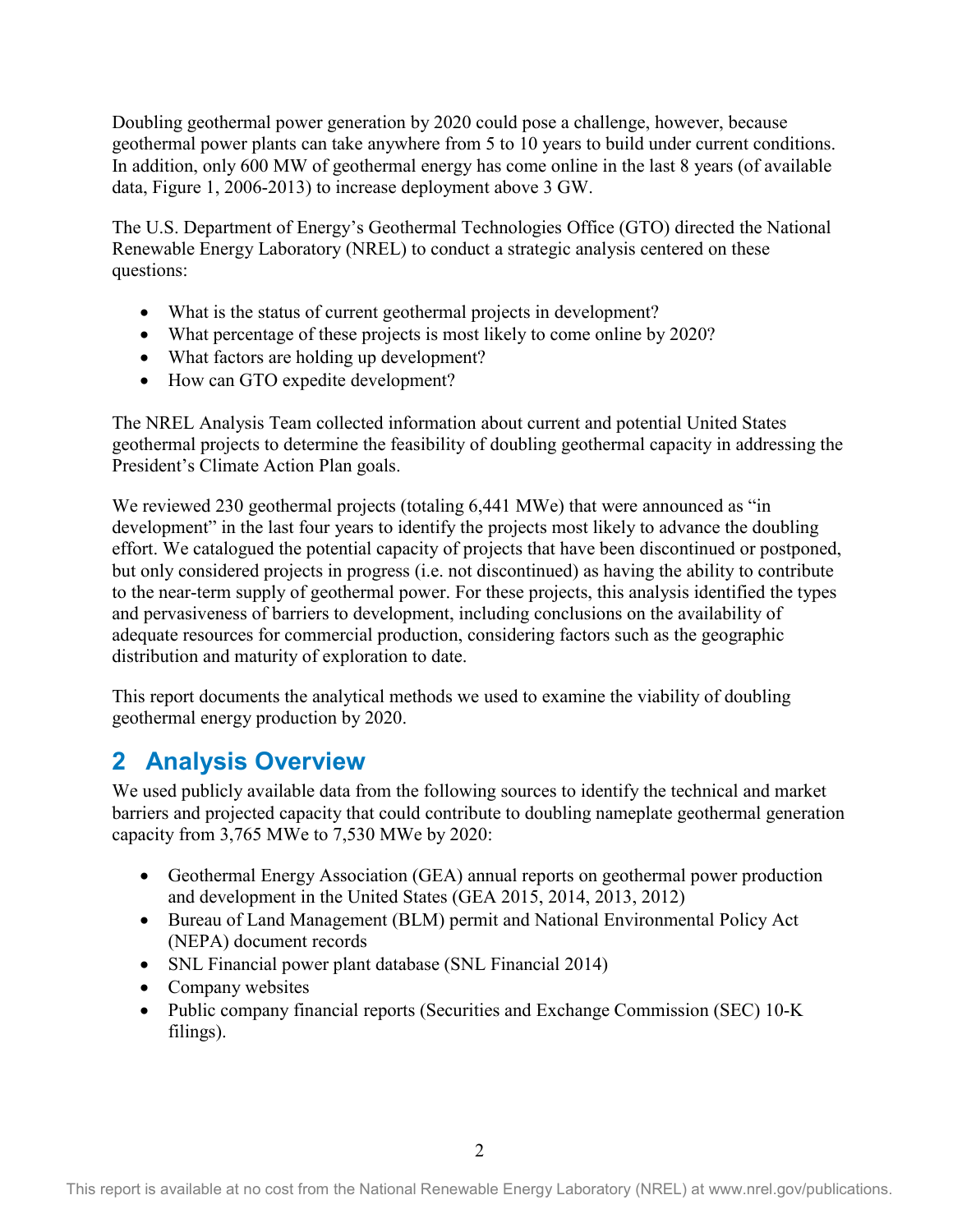From these sources, we determined which projects might come online by 2020 with no federal intervention. We also identified resources and individual projects currently under development that might be encountering barriers that are slowing development.

We conducted the following four analyses:

- Analysis A: Where is the project now?
- Analysis B: Where is the project going?
- Analysis C: Will the project be completed by 2020?
- Analysis D: How much additional geothermal potential can be deployed?

In Analysis A, B, and C we focused on projects in development to determine which projects might come online by 2020 (Table 1).

In Analysis D, we reviewed the top geothermal resource potential areas in the United States to see how much additional potential could be deployed. We used projects in development in those areas to suggest what barriers developers might face if they try to develop additional potential in these areas. Overcoming barriers has the potential to make this additional geothermal potential more attractive to developers. Because these projects are not likely to come online by 2020, this analysis is included only as an appendix (Appendix B) to this report.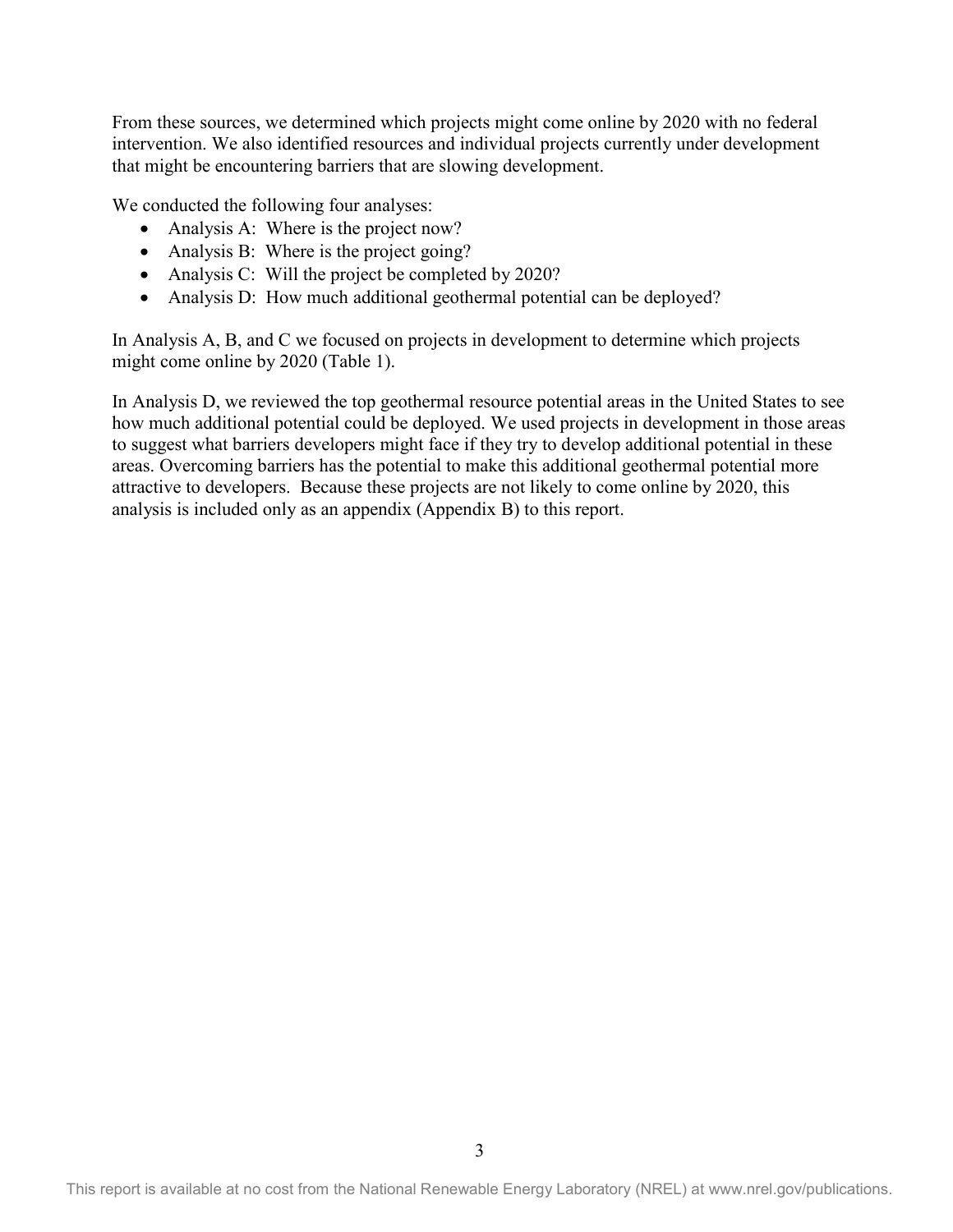<span id="page-14-3"></span>**Table 1. Project Analyses.** Three analyses were conducted on each project to determine: 1) where the project is now, 2) where the project is going, and 3) if the project will be completed by 2020. For each of these analyses, a discrete set of categories was allowed.

| <b>Analyses</b>                                      |                                              | <b>Categories</b> | <b>Description</b>                                                                                                                                      |  |
|------------------------------------------------------|----------------------------------------------|-------------------|---------------------------------------------------------------------------------------------------------------------------------------------------------|--|
|                                                      |                                              | Prospect          | Regional reconnaissance                                                                                                                                 |  |
| <b>Analysis A:</b>                                   | Project<br>Development<br>Phase <sup>a</sup> | Phase I           | Resource procurement and identification                                                                                                                 |  |
| Where is the                                         |                                              | Phase II          | Resource exploration and confirmation                                                                                                                   |  |
| project now?                                         |                                              | Phase III         | Permitting and initial development                                                                                                                      |  |
|                                                      |                                              | Phase IV          | Resource production and power plant construction                                                                                                        |  |
|                                                      |                                              | Ongoing           | Projects currently in development                                                                                                                       |  |
| <b>Analysis B:</b><br>Where is the<br>project going? | Project Statusb                              | Postponed         | Projects no longer in development but with the<br>intention of resuming exploration                                                                     |  |
|                                                      |                                              | Discontinued      | Projects no longer in development with no intention<br>of resuming exploration                                                                          |  |
|                                                      | Strategic<br>Viability <sup>c</sup>          | Likely            | On track to come online by 2020 given current and<br>past progress (assuming no new hurdles)                                                            |  |
| Analysis C: Will<br>the project be                   |                                              | Potential         | Additional effort required to advance exploration<br>and development to come online by 2020 (i.e.,<br>current barriers and/or lack of project progress) |  |
| completed by<br>2020?                                |                                              | Stalled           | Exploration and/or development significantly<br>slowed or stalled for a cause unrelated to resource<br>availability                                     |  |
|                                                      |                                              | Pre-development   | No on-site activities to date                                                                                                                           |  |

<sup>a</sup> Based on GEA report data and verified through review of publicly available documents (news articles, company websites, and regulatory permits); <sup>b</sup> Based on SNL Financial data and verified through review of publicly available documents (news articles, company websites, and regulatory permits); <sup>c</sup> NREL designation.

## <span id="page-14-0"></span>**3 Assumptions**

## <span id="page-14-1"></span>3.1 Nameplate Capacity Is Accurate

Our analysis did not adjust or verify nameplate capacity of geothermal sites currently online. We assumed that the unit and plant data reported by the Energy Information Administration (EIA) in Form 860 are reliable and up to date. This analysis did not construct or calculate estimates of resource capacity or planned capacity from primary scientific or operations data.

## <span id="page-14-2"></span>3.2 Current Sources Are Accurate

We assumed that the unique set of projects from SNL Financial and GEA is representative of all projects currently in development in the United States. We submitted requests to the top 11 geothermal developers to verify the accuracy of this data, representing 60% of our project list. Four developers responded. While we conducted research to verify these projects, we did not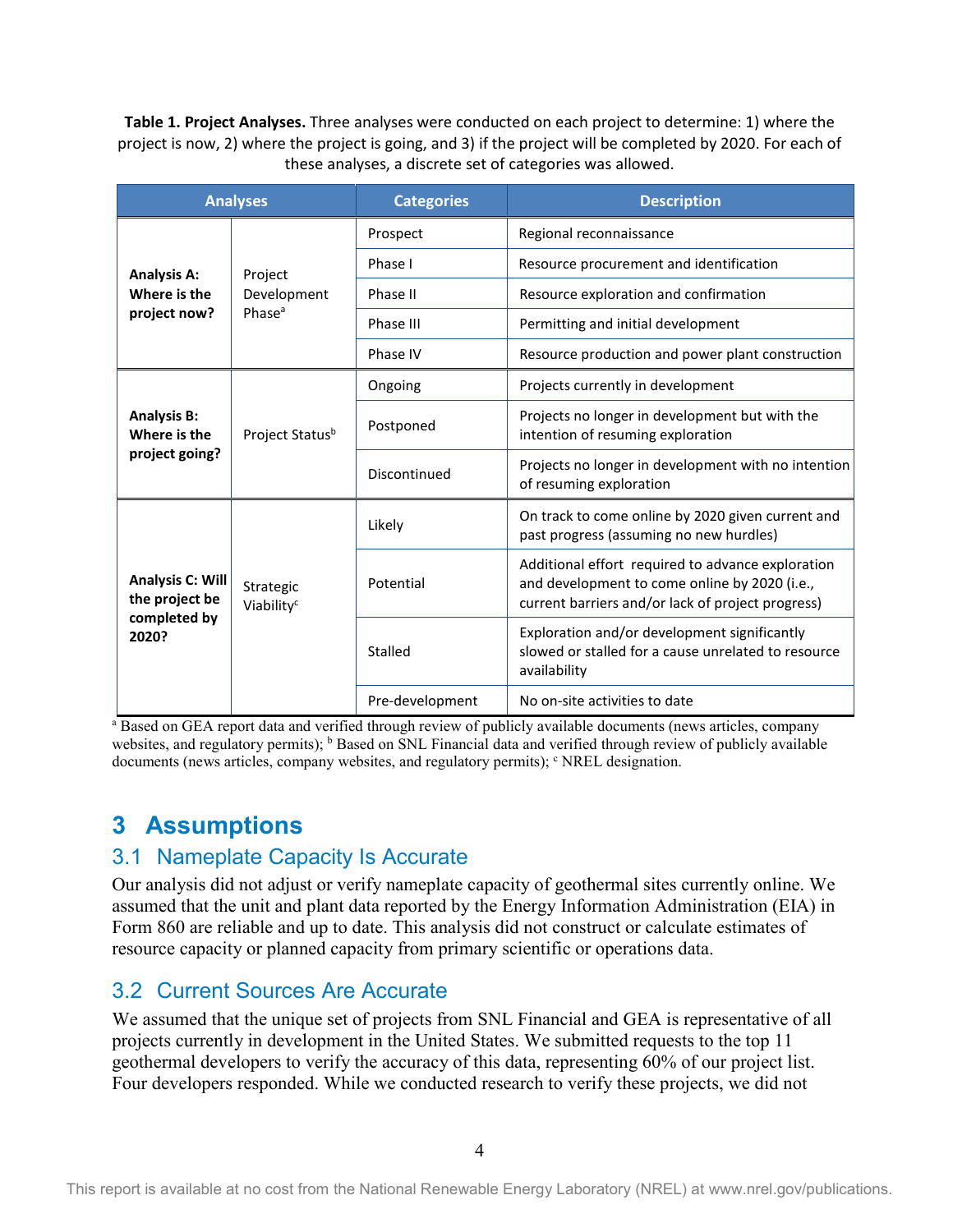conduct additional searches to identify any projects that these third-party sources might have overlooked.

## <span id="page-15-0"></span>3.3 Discontinued Project Status Is Accurate

Our review of the information collected revealed that some projects in development in 2012 had been discontinued before or during 2015. If a project did not exist in the GEA annual report in 2015 and was marked as "discontinued" by SNL Financial, we assumed that the consistent response between sources was sufficient verification that the project was closed. We did no further analysis on the barriers for these projects.

## <span id="page-15-1"></span>3.4 Planned Capacity Estimates Are Realistic and Accurate

We assumed that reported planned capacity estimates were realistic, and did not independently verify these estimates. We did not review geological studies and exploration data sets to confirm or deny the likelihood that the planned capacity would be achieved. Consequently, our analysis does not identify or include the uncertainty associated with using the planned capacity.

We also assumed that the most recent assessments of planned capacity available through GEA, SNL Financial, and/or company reports are estimates of the likely capacity that *might* be developed by 2020. The majority of projects we reviewed have planned capacity estimates equivalent to the resource capacity identified. We used resource capacity estimates (i.e., assessments of the total potential of the area that could be developed) only as approximations, and only when planned capacity estimates were not available.

## <span id="page-15-2"></span>3.5 Current Plants Will Operate at the Same Capacity

We assumed that current geothermal plants will continue to operate at the same capacity through at least 2020 and that no generators will be decommissioned. That means that all new projects under development would *contribute* to the doubling goal instead of *replacing* current generation. This assumption may be unrealistic because of the inevitable resource degradation over the production lifetime of a geothermal facility. Future iterations of this analysis could incorporate corrections with a review of the production histories of these plants.

## <span id="page-15-3"></span>3.6 Project Information Is Accurate

We assumed that the publicly available information we found for the projects for this report form a representative sample of all geothermal project barriers and progress. This assumption may not adequately address issues for private developers for whom little to no information is available on current project status. We reached out to the top 11 project developers representing nearly 3,598 MW to verify project information as of August 2015, and received feedback from companies covering over 887 MWe of projects in all stages of development (i.e. ongoing, postponed, and discontinued). Developers who responded verified at least project status and capacity on all projects requested. For some projects, only the information in GEA's industry survey was available.

Relying on publicly available information may overstate the barriers of historically problematic projects. These projects may now be moving forward without additional issues.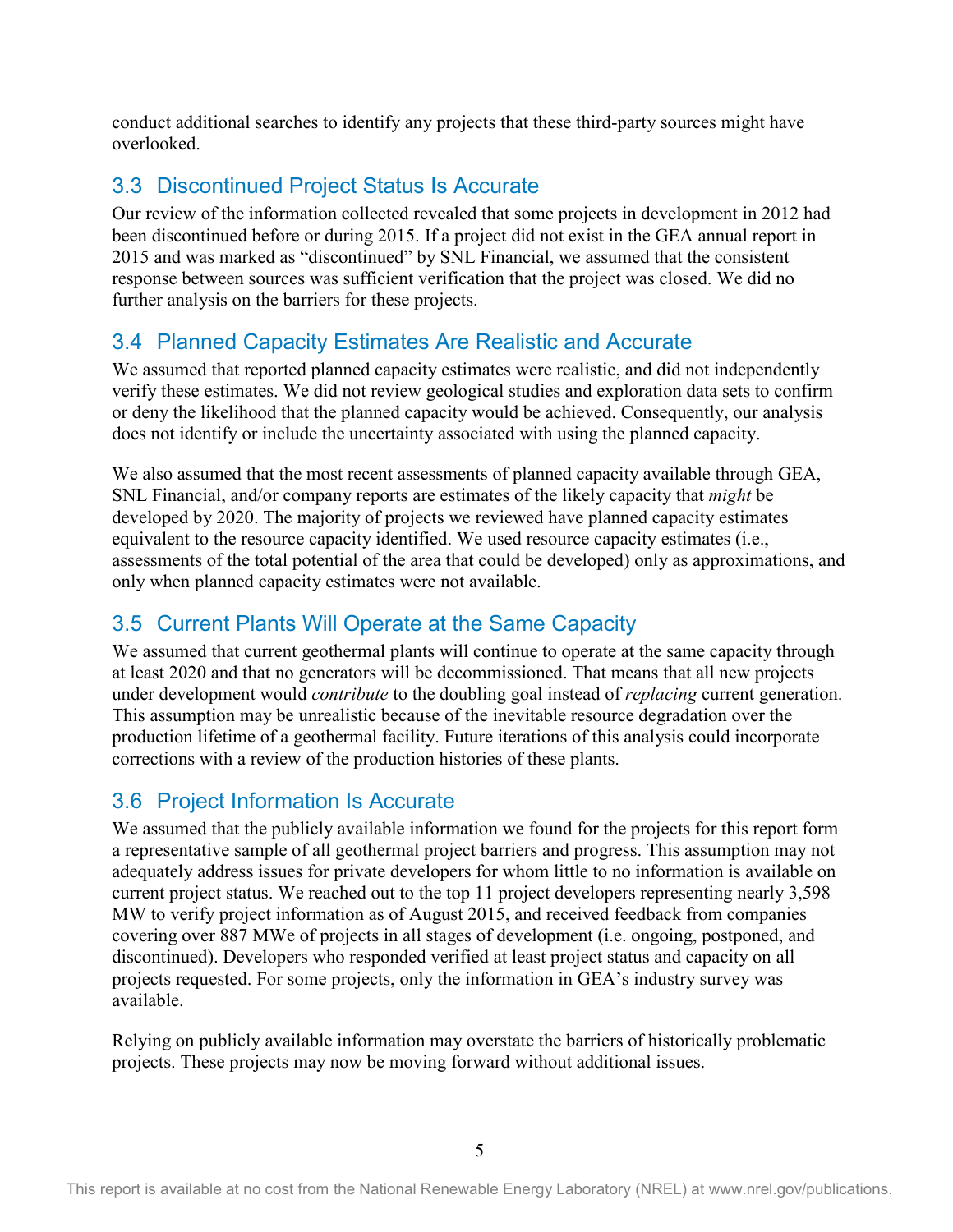Over half (55%) of the project capacity in our sample dataset was in the early stages of development (Prospect and Phase I). Confidence in the availability of the geothermal resource is typically not known until later phases of development. Therefore, for these projects, resource commerciality could still become a barrier to project development (if it is not already indicated).

## <span id="page-16-0"></span>3.7 Projects Not Currently in Exploration Will Not Be Online by 2020

In developing the criteria to determine viability for development by 2020, we assumed that projects require a minimum of five years from the time they are identified as a prospect to the time they come online. This timeline is consistent with current patterns in the geothermal industry (e.g., Flóvenz 2013; Glacier Partners 2009), and does not consider the additional time for possible project delays. However, this may be an underestimate of potential capacity online should projects face little to no hurdles, in which case projects could move through all stages of development in approximately 3 years (Glacial Partners 2009, Nordquist 2015).

## <span id="page-16-1"></span>**4 Analysis A: Where is the project now?**

## <span id="page-16-2"></span>4.1 Data Sources

We used the GEA reporting terms as the primary method to define the project development phase (GEA 2010), as outlined in Table 2.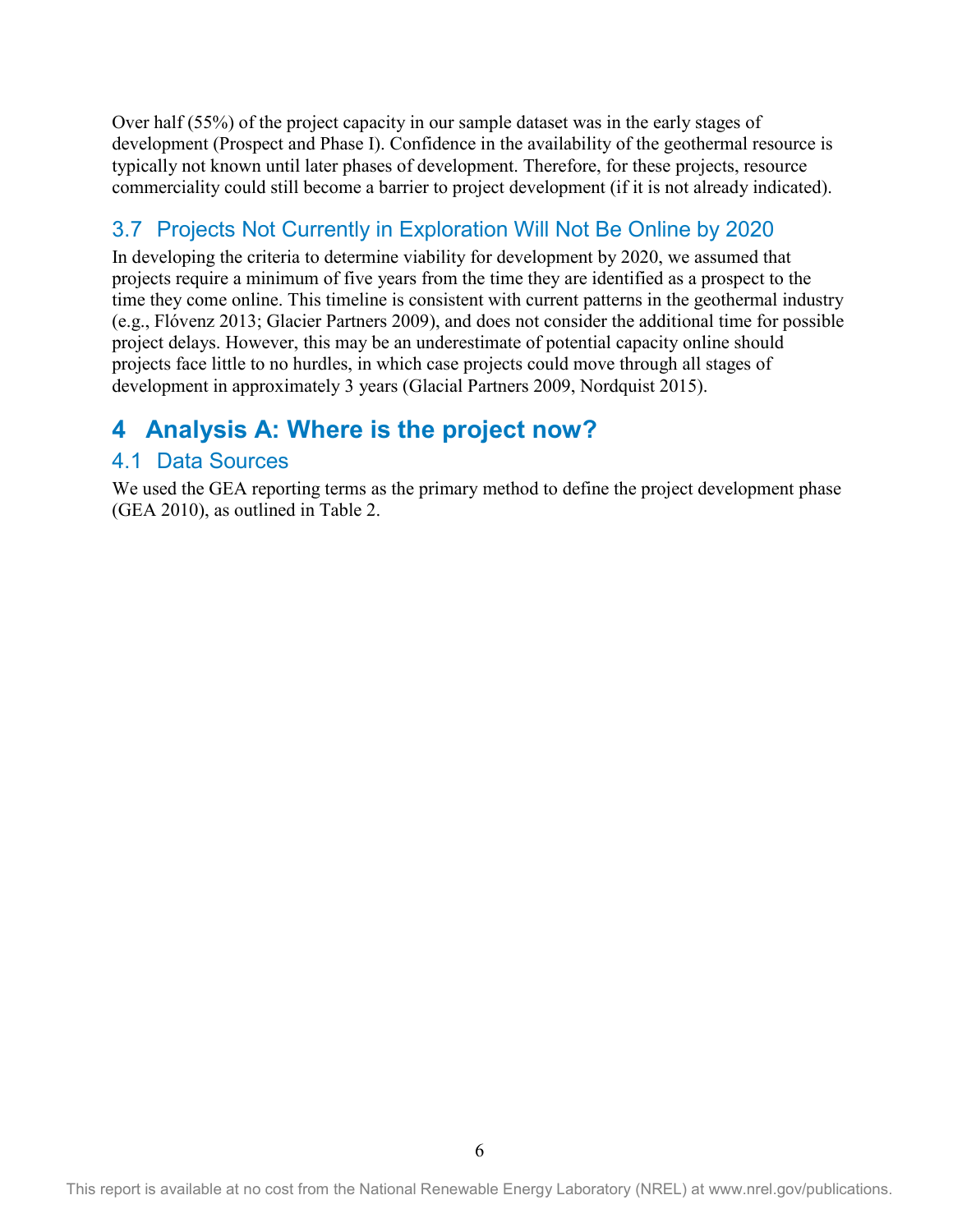<span id="page-17-0"></span>**Table 2. GEA-defined Reporting Terms and Definitions.** GEA annually asks organizations to indicate each project's stage of development. Each project must meet certain criteria to be considered and reported by the GEA as being in a respective phase of development. GEA's goal in developing these definitions was to increase the consistency, accuracy, and reliability of industry information.

| <b>Phase</b>     | <b>Title</b>                                                                                                                                                                                                                                                                                                                                                     | <b>Resource Development</b>                                                                                                                                                     | <b>Transmission</b><br><b>Development</b>                                                                                                                                                                                                        |                                                                                                                                                                                                                                                                                  |  |
|------------------|------------------------------------------------------------------------------------------------------------------------------------------------------------------------------------------------------------------------------------------------------------------------------------------------------------------------------------------------------------------|---------------------------------------------------------------------------------------------------------------------------------------------------------------------------------|--------------------------------------------------------------------------------------------------------------------------------------------------------------------------------------------------------------------------------------------------|----------------------------------------------------------------------------------------------------------------------------------------------------------------------------------------------------------------------------------------------------------------------------------|--|
| <b>Prospect</b>  | Regional<br>reconnaissance                                                                                                                                                                                                                                                                                                                                       | Not yet meeting phase I<br>criteria                                                                                                                                             | Not yet meeting phase I<br>criteria                                                                                                                                                                                                              | Not yet meeting phase I<br>criteria                                                                                                                                                                                                                                              |  |
| Phase I          | At least 2 of the following:<br>Internal transmission<br>Resource<br>analysis complete<br>procurement<br>• Literature survey<br>and<br>complete<br>identification<br>• Geologic mapping<br>completed, Geophysical<br>and geochemical sample<br>sites identified<br>Geochemical and<br>geophysical surveys in<br>progress                                         |                                                                                                                                                                                 |                                                                                                                                                                                                                                                  | All of the following:<br>Land or lease<br>$\bullet$<br>acquired<br>Permitting process for<br>exploration drilling<br>(TGH and/or slim<br>holes) under way                                                                                                                        |  |
| <b>Phase II</b>  | Resource<br>exploration and<br>confirmation                                                                                                                                                                                                                                                                                                                      | At least 1 of the following:<br>Temperature gradient<br>holes (TGH) drilled<br>Slim hole drilled<br>$\bullet$<br>One full-size discovery<br>well drilled                        | At least 1 of the following:<br>Interconnection<br>application submitted<br>and queue position<br>established<br><b>Transmission feasibility</b><br>studies under way                                                                            |                                                                                                                                                                                                                                                                                  |  |
| <b>Phase III</b> | Permitting and<br>At least 2 of the following:<br>initial<br>At least one full-size<br>$\bullet$<br>development<br>production well drilled<br>and operational<br>At least one full-size<br>$\bullet$<br>injection well drilled and<br>operational<br>Reservoir<br>$\bullet$<br>characterization<br>completed and<br>sustainable reservoir<br>capacity determined |                                                                                                                                                                                 | At least 2 of the following:<br>Interconnection<br>$\bullet$<br>feasibility study<br>complete<br>System impact study<br>under way or complete<br>Interconnection facility<br>study under way<br><b>Transmission service</b><br>request submitted | At least 2 of the<br>following:<br>Plant permit<br>$\bullet$<br>application complete<br>or in process<br>Power purchase<br>$\bullet$<br>agreement secured or<br>in negotiation<br>Financing secured, or<br>$\bullet$<br>being secured, for<br>portion of project<br>construction |  |
| <b>Phase IV</b>  | Resource<br>production and<br>power plant<br>construction                                                                                                                                                                                                                                                                                                        | At least 2 of the following:<br>Plant equipment on<br>٠<br>order<br>Plant construction under<br>$\bullet$<br>way<br>Production and injection<br>$\bullet$<br>drilling under way | All of the following:<br>Interconnection<br>$\bullet$<br>agreement signed<br>Transmission system<br>$\bullet$<br>service request studies<br>completed                                                                                            | All of the following:<br>Plant permit(s)<br>approved<br>Engineering,<br>$\bullet$<br>procurement, and<br>construction contract<br>signed<br>PPA secured                                                                                                                          |  |

Source: GEA 2010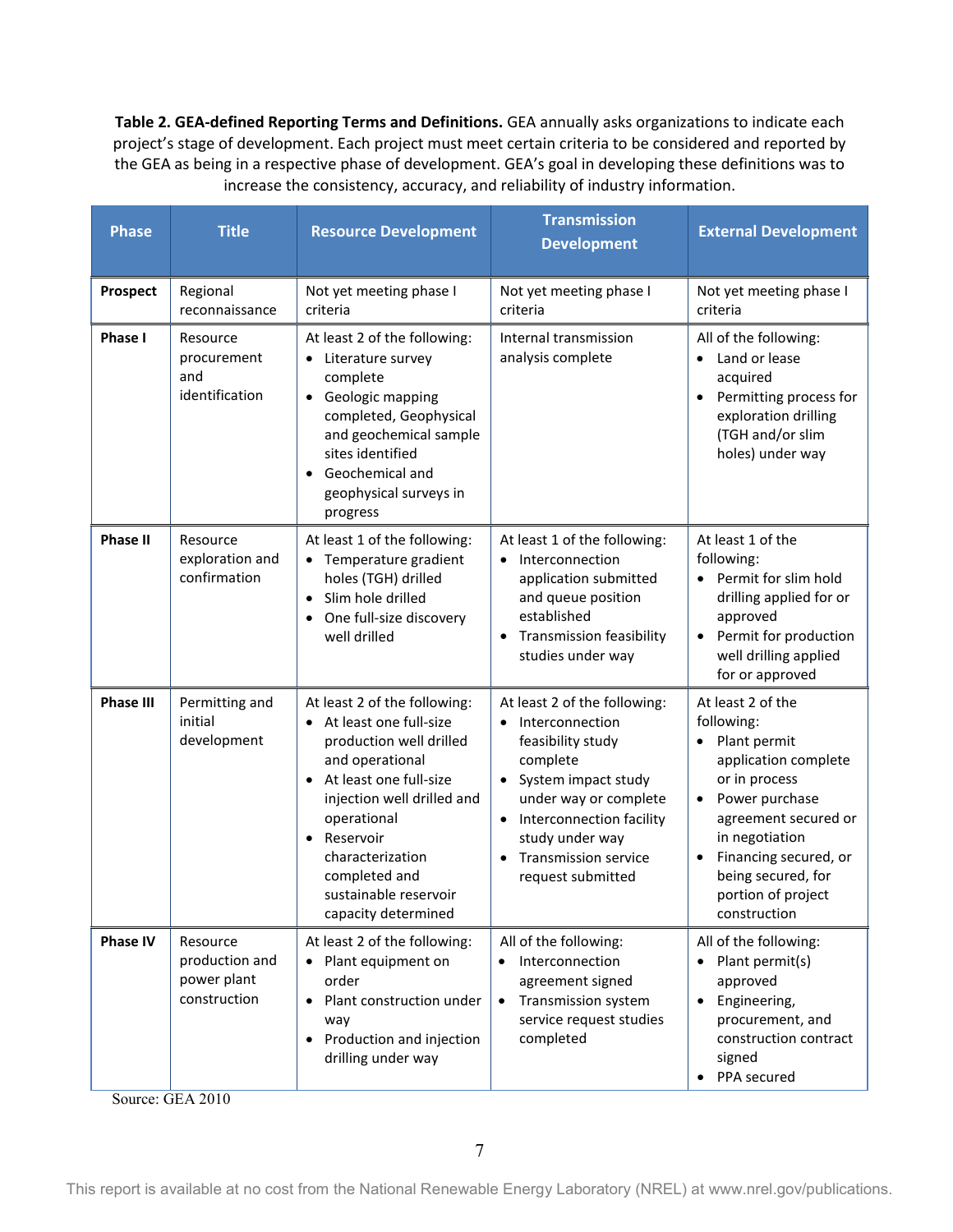The GEA publishes a United States project list each year from company-reported survey results, supported by a review of publicly available documents such as news articles, company websites, and regulatory permits (GEA 2015, 2014, 2013, 2012). We reviewed geothermal projects in development in years 2012 through 2015 in order to evaluate a larger sample size of projects than would be available in a study of only the most current reports. [Table 3](#page-18-0) lists and compares the data collected from the GEA reports and the SNL Financial database, and identifies where the data elements were used in this analysis. As shown, we compiled project data related to anticipated capacity, location, status, and ownership.

| <b>Used in This</b><br><b>Analysis</b> | <b>GEA Annual Reports</b><br><b>Data Fields</b> | <b>SNL Financial Power Plant</b><br><b>Database Data Fields</b> |
|----------------------------------------|-------------------------------------------------|-----------------------------------------------------------------|
| General                                | Project name                                    | Project name                                                    |
| characteristics                        | Location (state, county)                        | Location (state, county, and GPS coordinates)                   |
|                                        | Resource and planned capacity (in<br>megawatts) | Planned capacity (in megawatts)                                 |
| <b>Project status</b>                  | Project phase                                   | Project development phase                                       |
|                                        |                                                 | Project status                                                  |
|                                        | Year report issued                              | Last date verified                                              |
| <b>Project barriers and</b>            | Developer name(s)                               | Developer name(s)                                               |
| viability                              | Owner name(s)                                   | Owner name(s) and % of ownership                                |
|                                        |                                                 | Operator name(s)                                                |
|                                        |                                                 | Ultimate parent name(s) and % of ownership                      |
|                                        |                                                 | Dates of asset sales (i.e., merger and acquisition<br>activity) |
|                                        |                                                 | Date of PPA                                                     |
|                                        |                                                 | Date to come online                                             |

<span id="page-18-0"></span>**Table 3. Comparison of Data Elements Collected from Third-Party Databases, by Source.** Note for some SNL data fields, there is not a comparable data field in the GEA dataset.

When projects were listed by both GEA and SNL, we compared project development phases from the GEA reports to data from SNL Financial to identify any major discrepancies. We also used news and financial reports on project development, along with permitting documents, to confirm or modify the project status. We determined that company financial reports were the most credible source for categorizing project progress.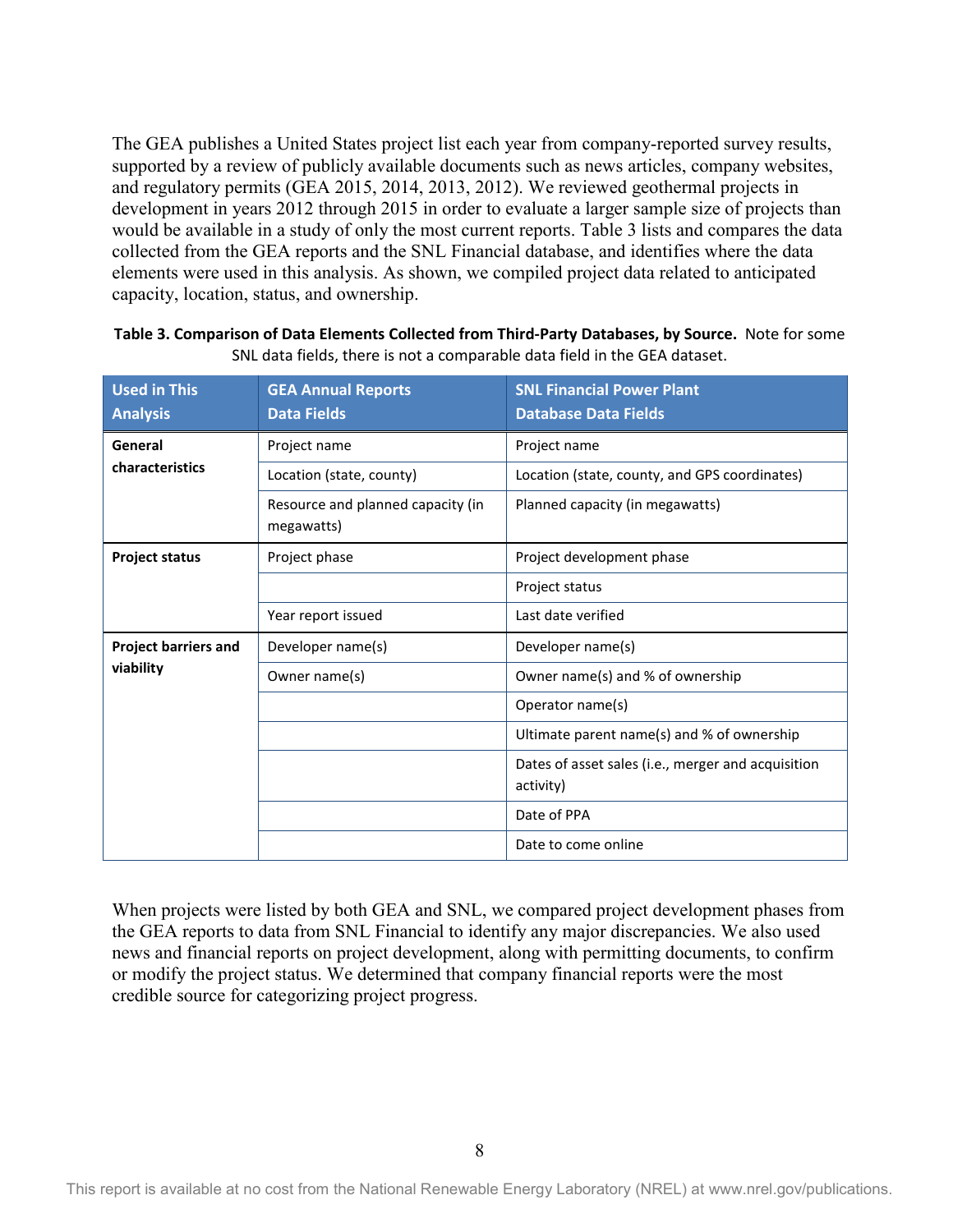## <span id="page-19-0"></span>4.2 Methodology

#### *4.2.1 Creating Universal Records*

The first step was for us to create a unique list of geothermal projects under development and their characteristics. We compared projects on the basis of location, developer, owner, and estimated project size to confirm or deny whether listed records described the same project. Each original data element from SNL Financial and GEA was retained separately and marked "asreported data" for transparency between the original and unified records.

#### *4.2.2 Adding Data Elements*

We added project data on location, planned capacity, developer name, owner name, project phase, and project status from individual SNL Financial records and GEA reports into our unified data record. In the case of overlapping or similar elements, we used separate columns to keep data from each source transparent. We created a separate entry showing the data value we determined as most representative. In cases where there were conflicts (such as owner name), we gathered additional information using internet searches and SNL data to identify notices of asset acquisitions or sales and confirm the data.

#### *4.2.3 Physical Project Characteristics*

Our analysis relied on the geographic coordinates supplied by SNL Financial to identify the location of specific projects. In the GEA reports, project location information included only county and state. Based on the locations of projects listed in the GEA report, we collected specific information on these projects from company websites and reports, when available. We used the geothermal areas and regions listed in Open Energy Information (OpenEI 2014) to categorize projects by geography. The base set of geothermal areas used in OpenEI comes from the 253 geothermal areas identified by the U.S. Geological Survey (USGS) in its 2008 resource assessment (USGS 2008), but other sites have since been added through crowdsourcing.

#### *4.2.4 Determining the Project's Geothermal Region*

Using the coordinates listed by SNL Financial, we mapped projects in Geothermal Prospector<sup>[1](#page-19-1)</sup> with the "Exploration Regions" layer turned on [\(Figure 2\)](#page-20-1). If the project did not have GPS coordinates but could be identified by city and/or county, we used these locations as an acceptable proxy for mapping purposes. The defined zone—an attribute of the layer—determined the geothermal region recorded.

<span id="page-19-1"></span><sup>&</sup>lt;sup>1</sup> Se[e http://maps.nrel.gov/gt\\_prospector](http://maps.nrel.gov/gt_prospector) for more information.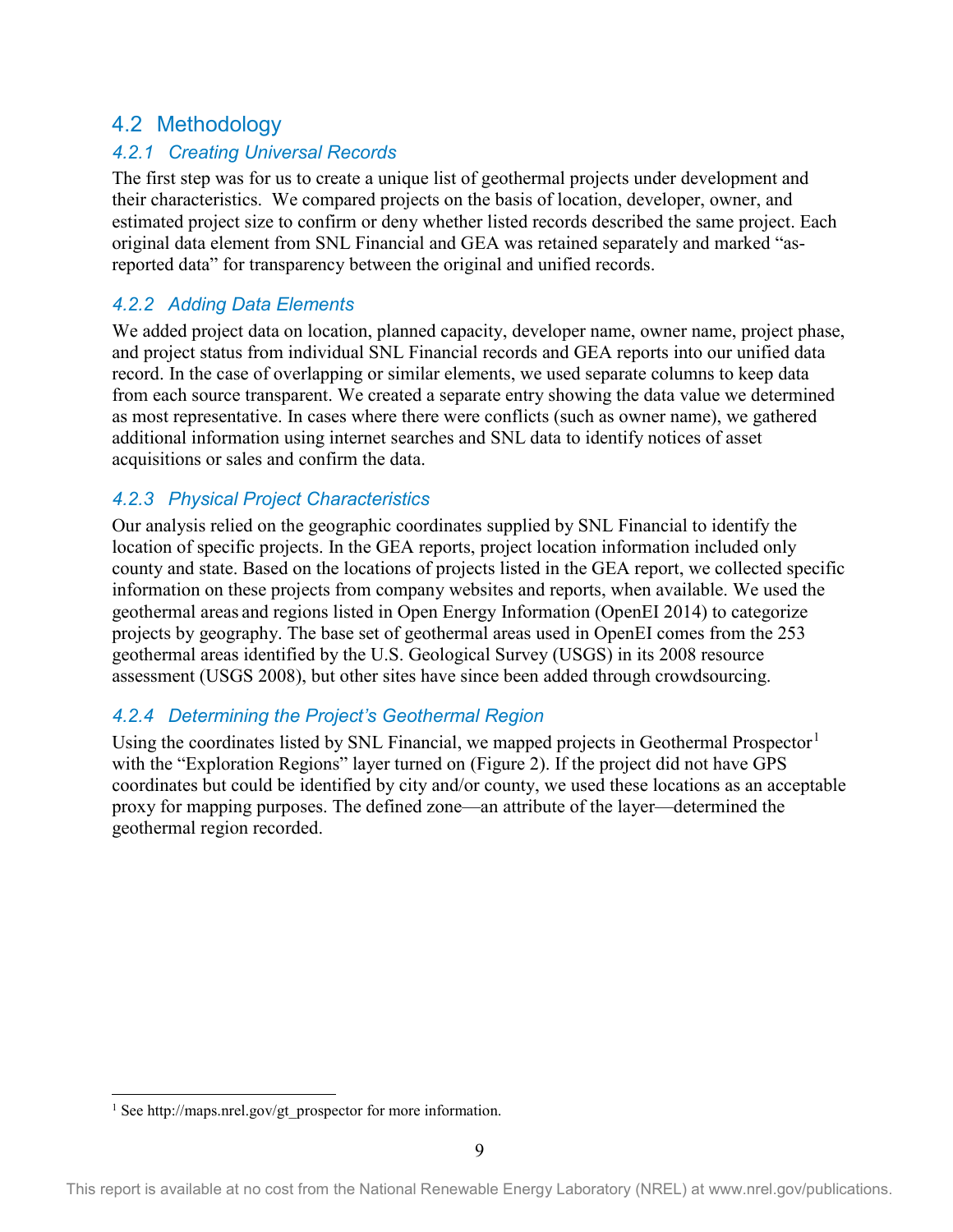<span id="page-20-1"></span>

<span id="page-20-0"></span>**Figure 2. Map of United States geothermal regions.** Geothermal regions were used in our analysis to understand the distribution of barriers and project delays. For example, the Gulf of California Rift Zone had a significant proportion of projects postponed and discontinued (see Figure 5). *Source*: Young et al. 2012.

If the project was not located within the bounds of an exploration region, it was listed as "not in defined region." If the project's approximate location would result in multiple conclusions (such as a county that spanned multiple regions or placed the project on a boundary) and no additional public information or maps could be found, the project's location was listed as "not available."

#### *4.2.5 Determining the Project's Geothermal Area*

Using the mapped location and exploration region in Geothermal Prospector, we compared the mapped geothermal areas in OpenEI to the project's location and selected the geothermal area that best encompassed the project. If the project was not located within the approximate bounds of the OpenEI geothermal areas, it was listed as "not in defined area."

#### *4.2.6 Resolving Conflicting Data*

In cases of conflicts (such as differences in listed ownership between GEA and SNL), we gathered additional information through internet searches and reviewed corporate notices and SNL data of asset acquisitions or sales. In situations where no further information could be found, we color-coded the elements in the spreadsheet to indicate uncertainty.

#### *4.2.7 Estimating Project Capacity*

SNL Financial reports planned capacity; GEA annual reports provide estimates of both the geothermal resource and planned capacity (in megawatts). We used the most recent assessments of planned capacity available through GEA, SNL Financial, and/or company reports as sources of the likely quantity of capacity in development.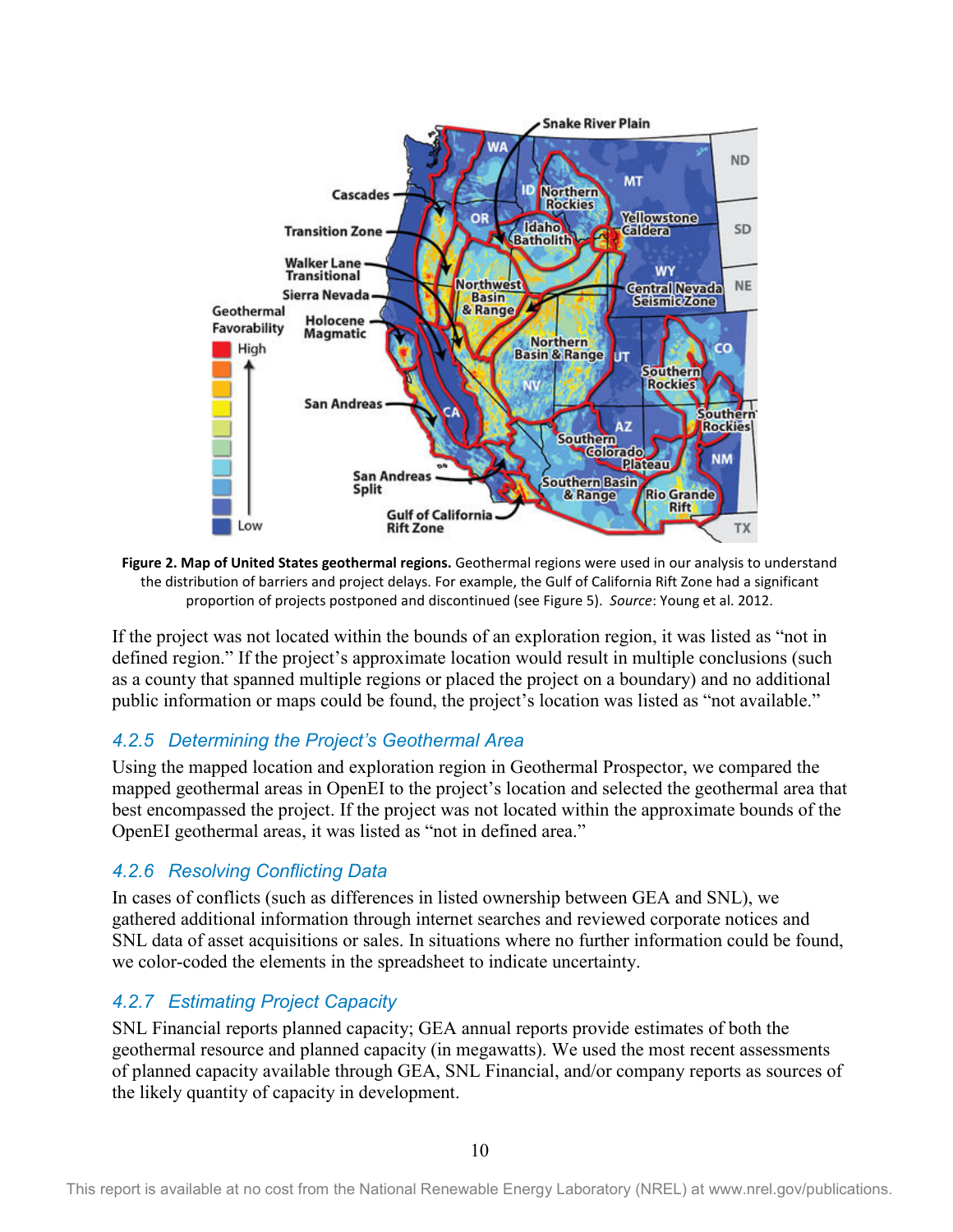Although the majority of projects we reviewed specified *planned* capacity, we also found estimates of the total *resource* capacity. Because resource capacity estimates may overestimate near-term development by not reflecting the scale of the project, we used these estimates only when planned capacity estimates were not available. The outcome of our data preferences is that the capacity reported in this analysis is the most conservative estimate (i.e., smallest estimated capacity) of the resource's potential generation.

Of the 230 projects reviewed in this analysis, 84 did not have any form of estimated capacity. We recorded the estimated capacity of these projects as "not available." These projects were not included in possible capacity estimates.

### <span id="page-21-0"></span>4.3 Analysis

#### *4.3.1 Determining Project Development Phase*

Both SNL Financial and the GEA report portray development progress using their own classification systems. Since the geothermal industry is more familiar with the GEA phases, we used this classification. GEA phases have clearly identified criteria [\(Table 2\)](#page-28-0), so we identified the GEA project phase that best characterized the project's research, transmission, permitting, and finance (GEA 2010). The reported GEA and SNL Financial project phases were used as a reference point, but we verified each project for the phase that best matched the publicly available information from agency and company websites, news sites, and financial reports. The reported GEA phase was used in 36 cases when public information was not sufficient to either verify or refute the GEA assessment.

#### *4.3.2 Determining Project Relevance*

Certain types of projects were removed from consideration in this analysis, regardless of project status. For example, enhanced geothermal systems demonstration projects at Brady and Desert Peak were considered research projects only per discussion with the developer, and were therefore removed from consideration; their potential does not represent capacity that would remain online. Projects labeled as a "repower" were also eliminated from consideration because these projects were intended to increase the generation—not capacity—at currently-installed facilities (Glacial Partners 2009, Nordquist 2015).

#### <span id="page-21-1"></span>4.4 Results

Of the 230 total projects reviewed, only 9 projects (all discontinued) did not have sufficient information to determine the project development phase (at the time the project was discontinued). However, GEA development phases could be estimated for all ongoing and postponed projects.

[Figure 3](#page-22-3) shows the distribution of project phases across all projects. 2,228 MWe (35% of projects) were in the prospect phase, 1,987 MWe (31%) were in Phase I, 1,411 MWe (22%) were in Phase II, 639 MWe (10%) in Phase III, and 111 MWe (2%) were in Phase IV. The remaining 65 MWe did not have sufficient information to determine development status.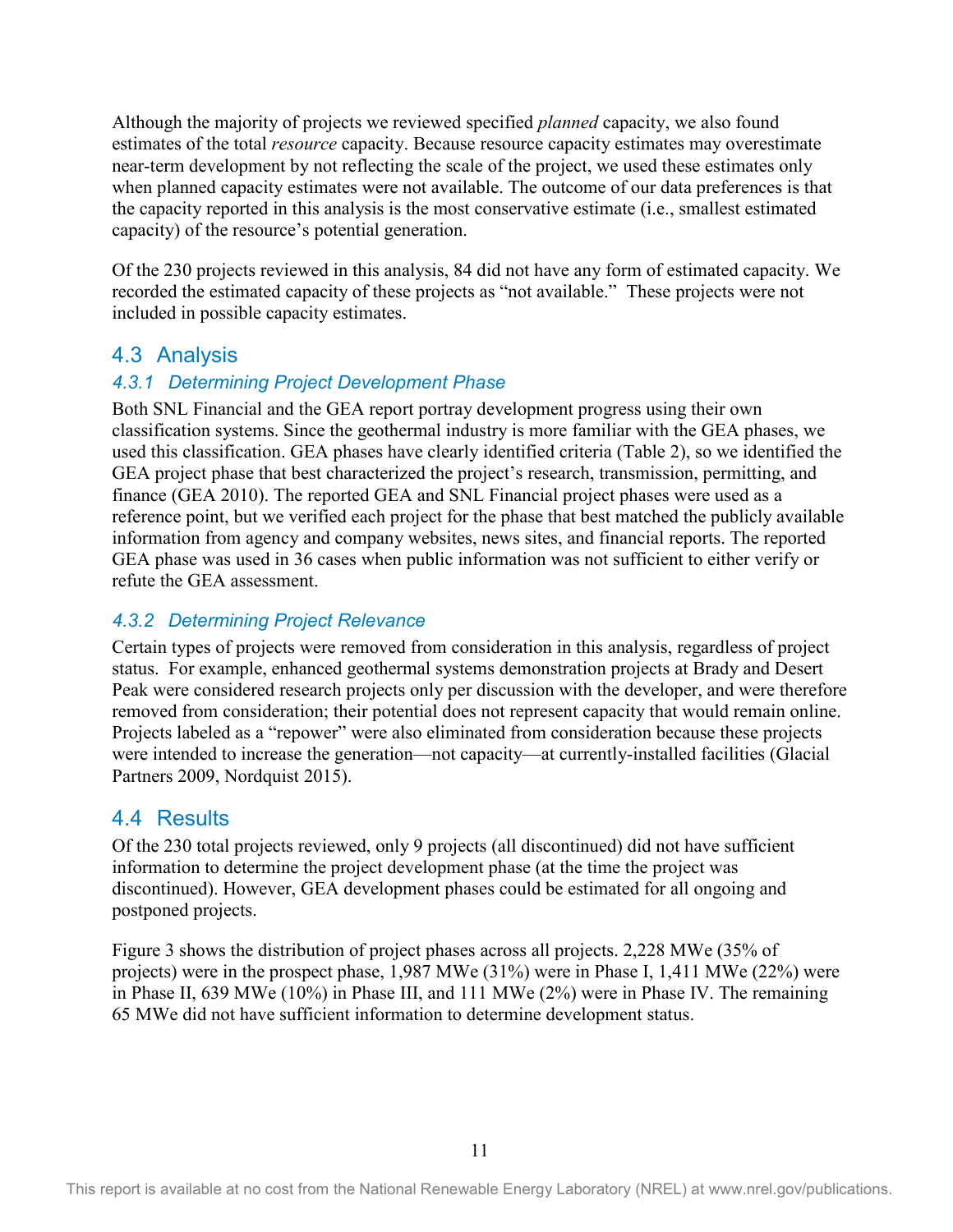

<span id="page-22-3"></span>**Figure 3. Capacity of projects by GEA development phase (MWe).** This figure shows the distribution of projects by phase for all projects (6,641 MWe total), including postponed projects and projects for which we had no information on development phase (labeled "unknown"). Over 65% of capacity was categorized as early stage development phases (Prospect and Phase I).

## <span id="page-22-0"></span>**5 Analysis B: Where is the project going?**

## <span id="page-22-1"></span>5.1 Data Sources

We used SNL Financial (2014) data to assign project status to three categories: ongoing, postponed, or discontinued [\(Figure 4](#page-24-0)). SNL Financial also provided the date on which the project was last verified. We then used the existence or absence of project data in the GEA reports to verify this project status. In all cases, we confirmed or altered status based on news, company websites, and financial reports about project development. Because of the regulatory implications of false reporting, we determined that company financial reports, such as 10-Ks, were the most credible sources for project status verification.

## <span id="page-22-2"></span>5.2 Methodology

The projects we sourced from the GEA reports were designated ongoing, postponed, or discontinued using the following criteria:

- **Ongoing** projects are projects that are currently in development and were defined by these characteristics:
	- o Listed in the GEA annual report.
	- o Listed as ongoing in the SNL Financial database.
- **Postponed** projects are projects that are no longer in development but were defined as having the intention to resume exploration at a later date:
	- o Listed as postponed in the SNL Financial database. SNL reclassifies announced projects as "postponed" if the developer indicates plans to develop but has not performed any activity in the most recent 24-36 months.
	- o Explicitly indicated as postponed in company filings or news announcements.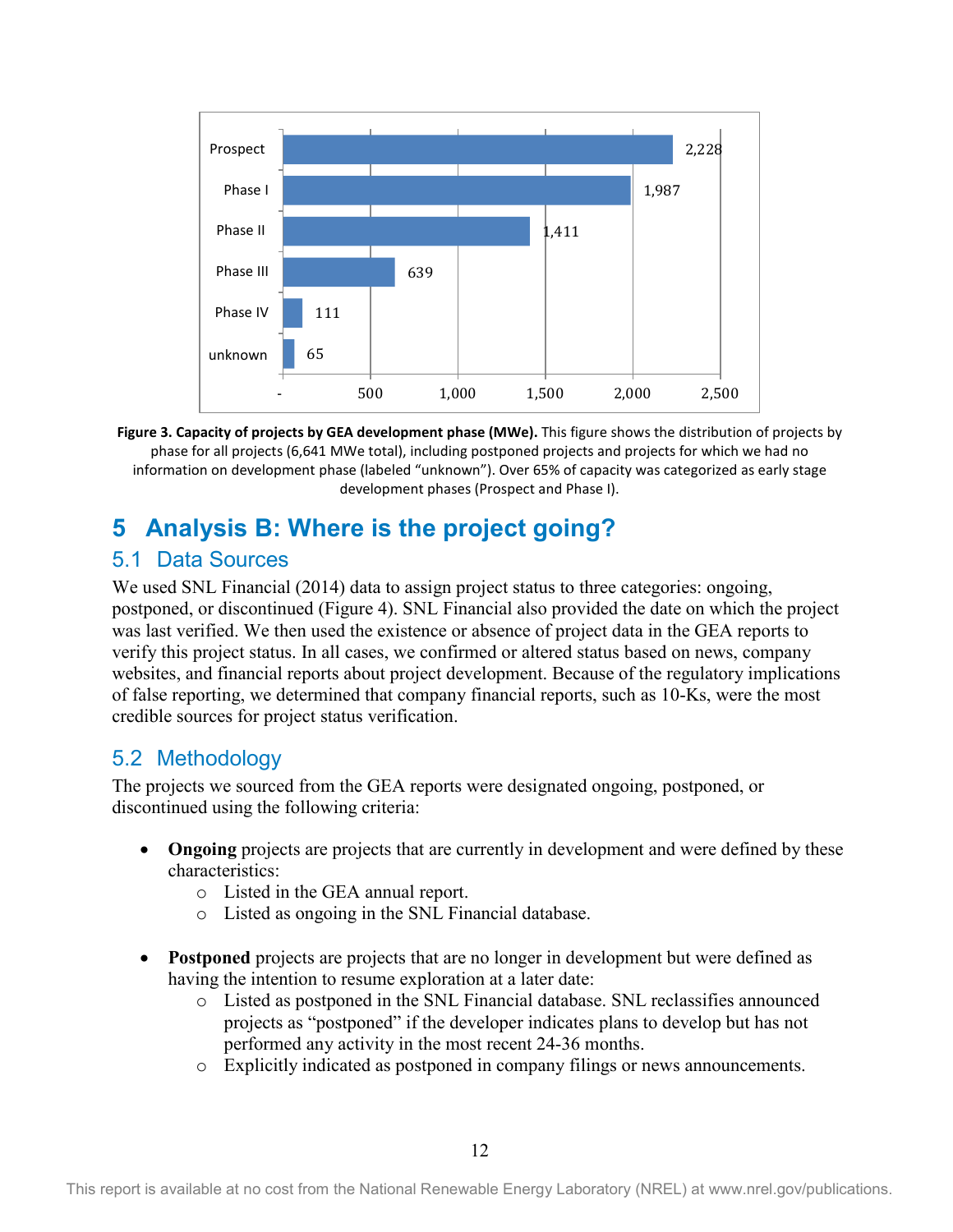- **Discontinued** projects are projects that are no longer in development and with no intention to resume exploration at a later date and classified "discontinued" when a project had both of the following characteristics:
	- o Previously listed in the GEA annual report but not given in the current year.
	- o Listed as discontinued in the SNL Financial database.

If project data were sourced only from SNL Financial, we listed the project status using their designations of ongoing, postponed, or discontinued.

Capacity that came online during the study period was removed, as it is no longer available project capacity for new generation.

### <span id="page-23-0"></span>5.3 Analysis

When possible, we performed additional research on publicly available information to verify project status. This research included searching agency sites to determine permitting status, along with searching owners' and developers' websites or financial reports. Of the 106 projects found in the SNL Financial database, 47 were categorized as discontinued. Fourteen projects did not have sufficient information to verify status.

When project data were sourced exclusively from GEA reports—particularly when a project was listed only once in the GEA annual reports in 2012 or 2013 and not listed in the 2014 report—we investigated further using publicly available sources. This research included searches of agency sites to determine permitting status, as well as searches of owner and developer websites or financial reports. Of the 118 projects in this study that were based exclusively on GEA data, only the status for 2 projects could not be verified because of the scarcity of available public information, and 31projects were verified as having been discontinued.

### <span id="page-23-1"></span>5.4 Results

[Figure 4](#page-24-0) shows total estimated project capacity (in megawatts) and project status. For each status, we also distinguish between those projects for which there are publically available information, and those for which no additional information could be found.

In the years 2012 through 2015, 6,441 MWe of projects were started. Of those projects, 4,047 MWe are still active and another 2,394 MWe have been postponed or discontinued. The reasons for discontinuation are not formally consolidated in a single database, and were not researched as part of this effort.

For purposes of further analysis, our "sample dataset" (3,362 MWe) includes those projects that are postponed with additional information (698 MWe) and those that are ongoing with additional information (2,664 MWe).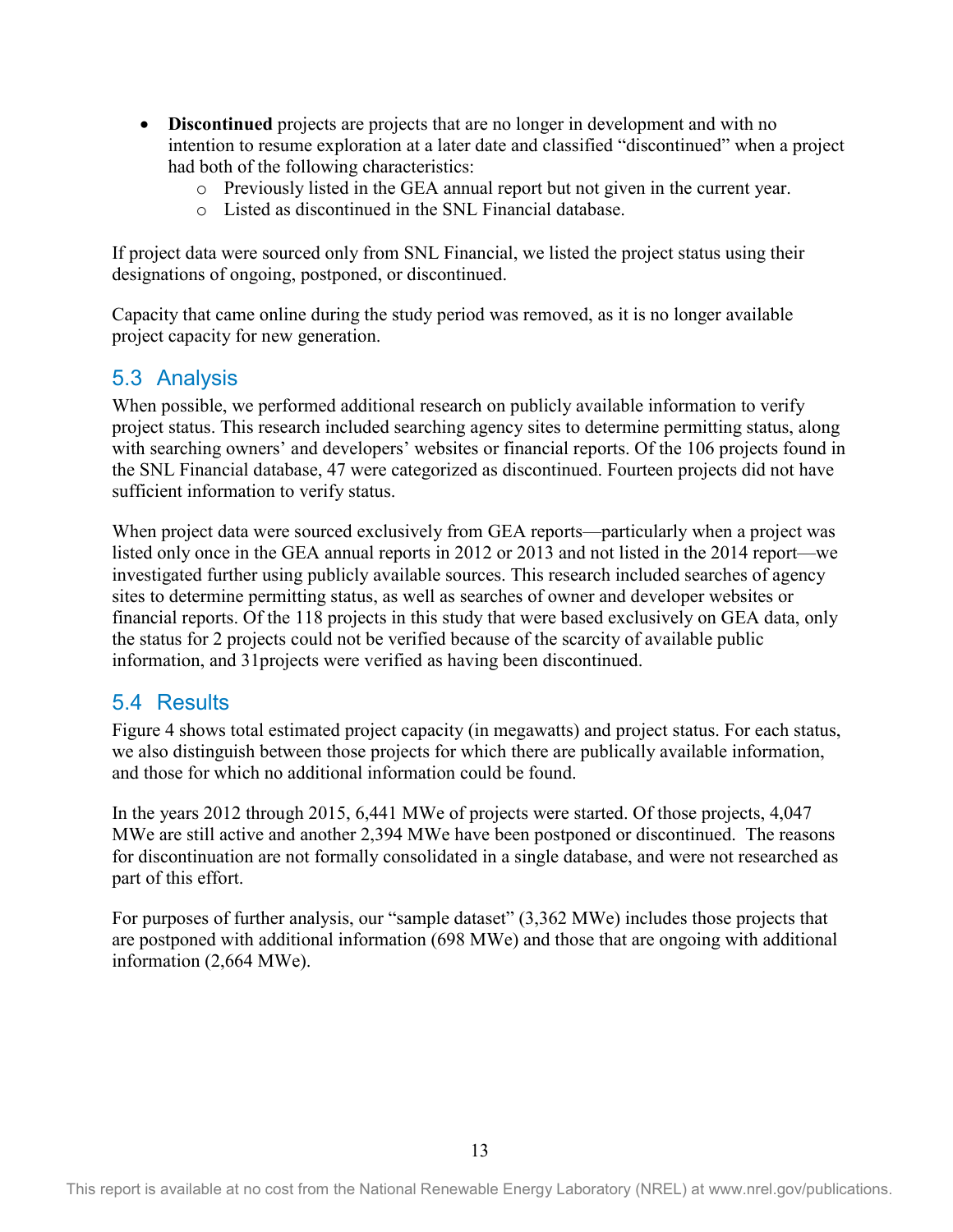

<span id="page-24-0"></span>**Figure 4. Project status analysis (2012–2015).** Total Project Capacity Reviewed: 6,441 MWe. Nearly 75% of capacity is considered ongoing or postponed (4,812 MWe), but only 70% of this ongoing and postponed capacity (3,362 MW) had sufficient information for this analysis.

We categorized the full dataset (6,441 MWe) by geothermal region [\(Figure 5](#page-25-3)), which highlighted two geothermal regions that had a noteworthy portion of projects discontinued or postponed: the Northwest Basin and Range (parts of NV, OR, ID, CA) and the Gulf of California Rift Zone (southern CA), which could indicate significant barriers in these regions.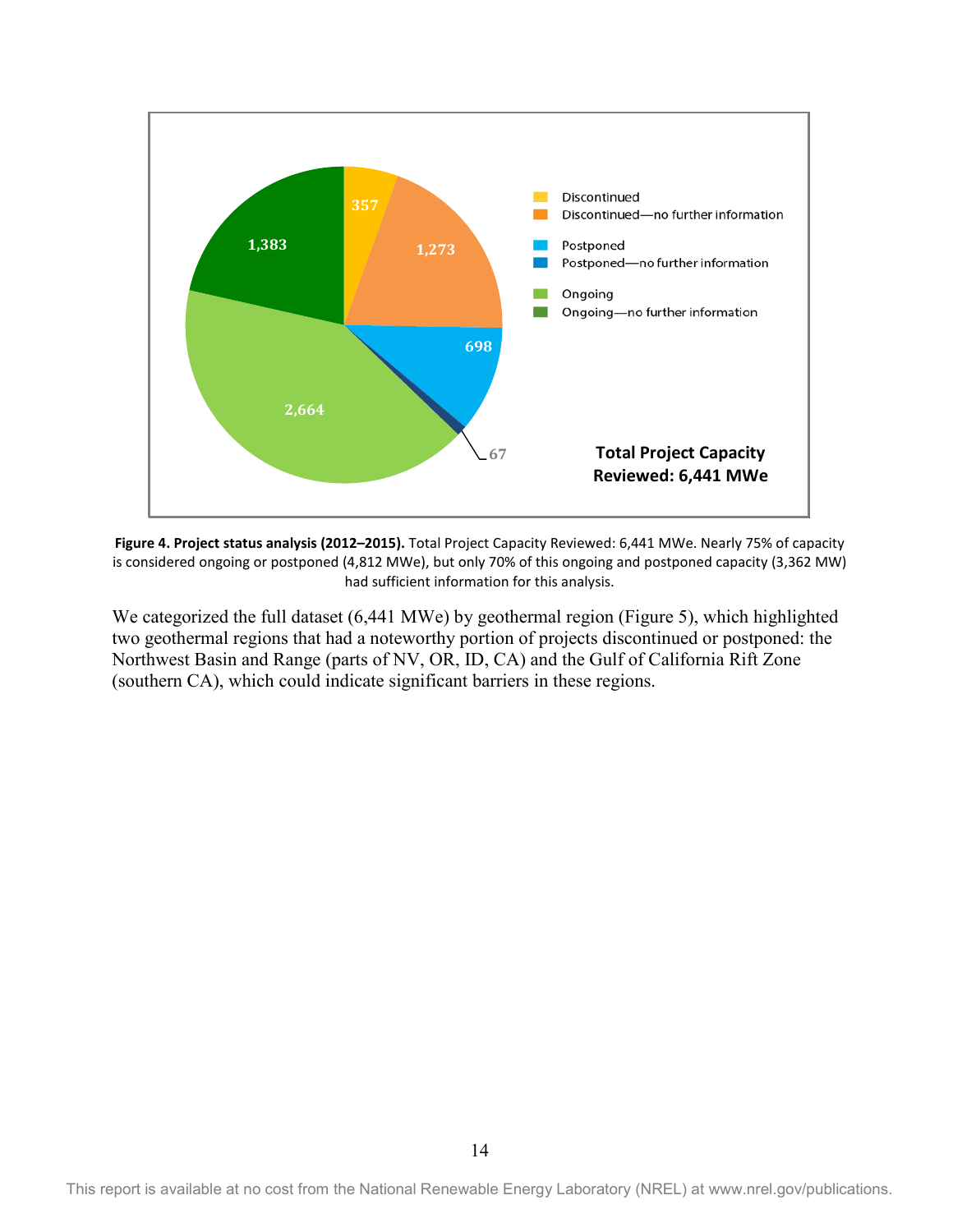

<span id="page-25-3"></span>**Figure 5. United States geothermal total estimated project capacity (in megawatts) by geothermal region (2012- 2015). This figure highlights areas that had significant proportions of projects that were either discontinued or postponed: Idaho Batholith (100%), Gulf of California Rift Zone (77%), Alaska (45%), Northwest Basin and Range (47%), the Walker-Lane Transition Zone (44%), and the Northern Basin and Range (36%).**

## <span id="page-25-0"></span>**6 Analysis C: Will the project be completed by 2020?**

## <span id="page-25-1"></span>6.1 Data Sources

We reviewed the following information sources to identify potential project barriers and the viability of the project coming online by 2020:

- News stories on company activities, permitting progress, and/or litigation results
- Press releases on PPAs
- Asset purchases and divestitures
- Company and agency websites
- Financial reports
- Agency reports and permits when available.

## <span id="page-25-2"></span>6.2 Methodology

Since geothermal has a typically long development timeframe, we analyzed hurdles impeding geothermal development. To identify the project barriers, we performed the following: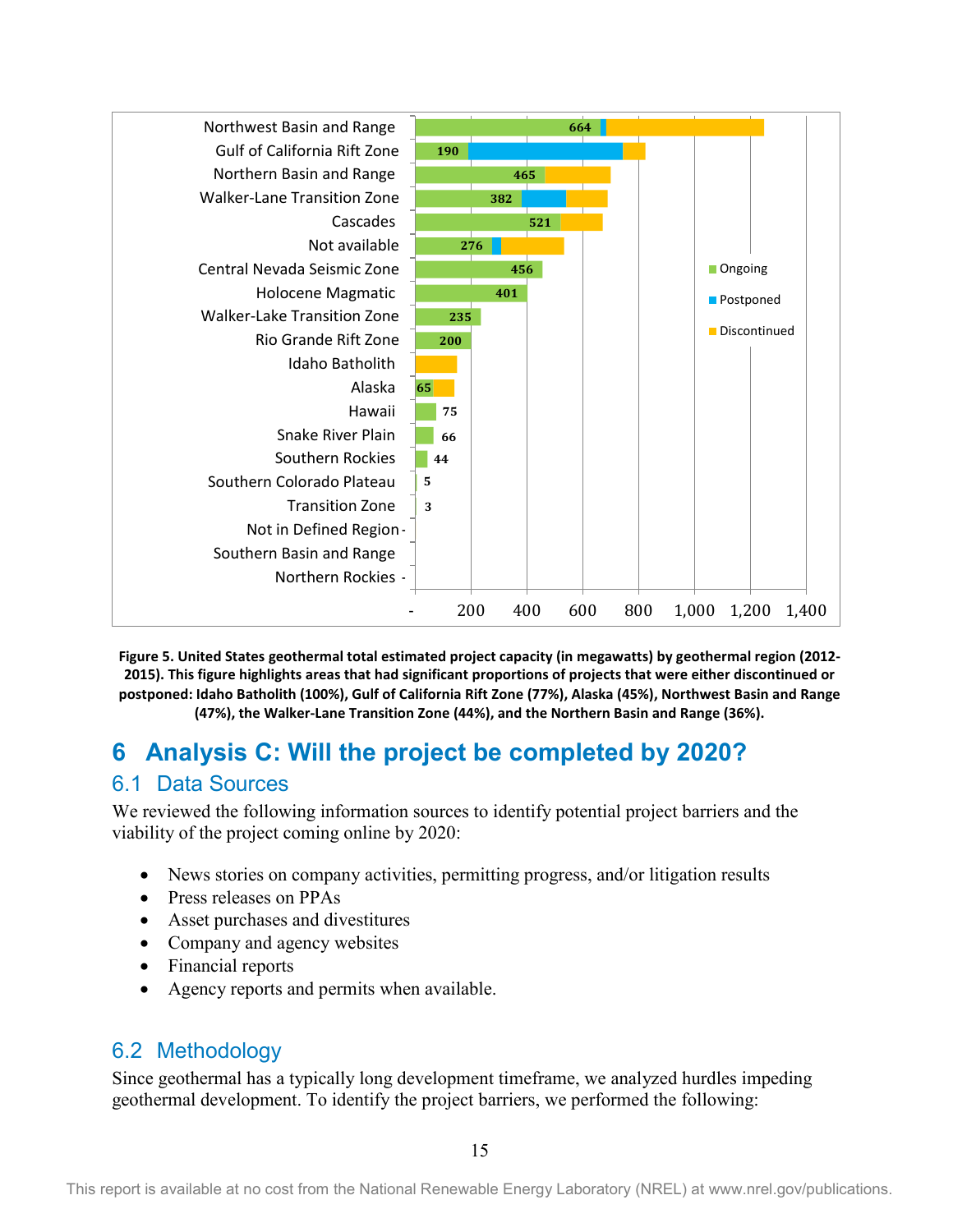- Reviewed available financial disclosures
	- o Annual reports, company websites, and press releases were reviewed to identify the company's outlook and spending on the projects.
- Identified recent project ownership changes
	- o We used SNL Financial records of asset and company mergers and acquisitions to identify the dates of ownership changes and party names associated with the transactions. Press coverage research of sales revealed additional information on the assets or business direction that may have prompted the ownership changes. Records of both the previous owners and the new owners were included in this search to verify the change.
- Reviewed available permits and/or applications status
	- o The status of permits in the process of being issued by the BLM is not transparent to the general public. We did, however, approximate status through research on the BLM website that indicated the existence of National Environmental Policy Act (NEPA) documentation (such as environmental impact statements and environmental assessments).<sup>[2](#page-26-0)</sup> The context supporting these documents, as well as associated outcomes, was considered a reliable source to determine barriers associated with permitting.
- Identified trends or significant recent events in media coverage and/or litigation
	- o When information from company sources and/or state agencies was insufficient or unavailable, we performed Google searches to find recent news coverage and litigation results. When projects faced previous significant delays, we conducted additional research to determine whether these delays would be ongoing. We included only ongoing causes of delay or litigation in this analysis.

Using the sources described above, we identified development barriers causing project delays; however, explicitly identifying the cause of the delay was not always possible. For example, a press release might announce that a PPA had been canceled with no information about what triggered the cancellation. In these instances, we relied on our analysts' ability to interpret project activity from the publicly available information sources. In the example of a cancelled PPA, a developer may indicate they were unable to meet the PPA terms. The most supported conclusion was identified as a possible barrier.

When we identified more than one barrier affecting project progress, we labeled the one with the most impact as primary and those with lesser impact as secondary. These labels were the result of compiling information collected in the barrier research process and developing a cohesive "story" about a project. For example, if the most significant project barrier appeared to be finding parties to obtain a PPA, we listed the primary barrier as "financing–PPA acquisition." The secondary barrier was listed as "permitting–unspecified delays."

<span id="page-26-0"></span><sup>&</sup>lt;sup>2</sup> Se[e http://www.blm.gov/wo/st/en.html](http://www.blm.gov/wo/st/en.html) for more information. See also the geothermal NEPA database, <http://en.openei.org/wiki/RAPID/NEPA>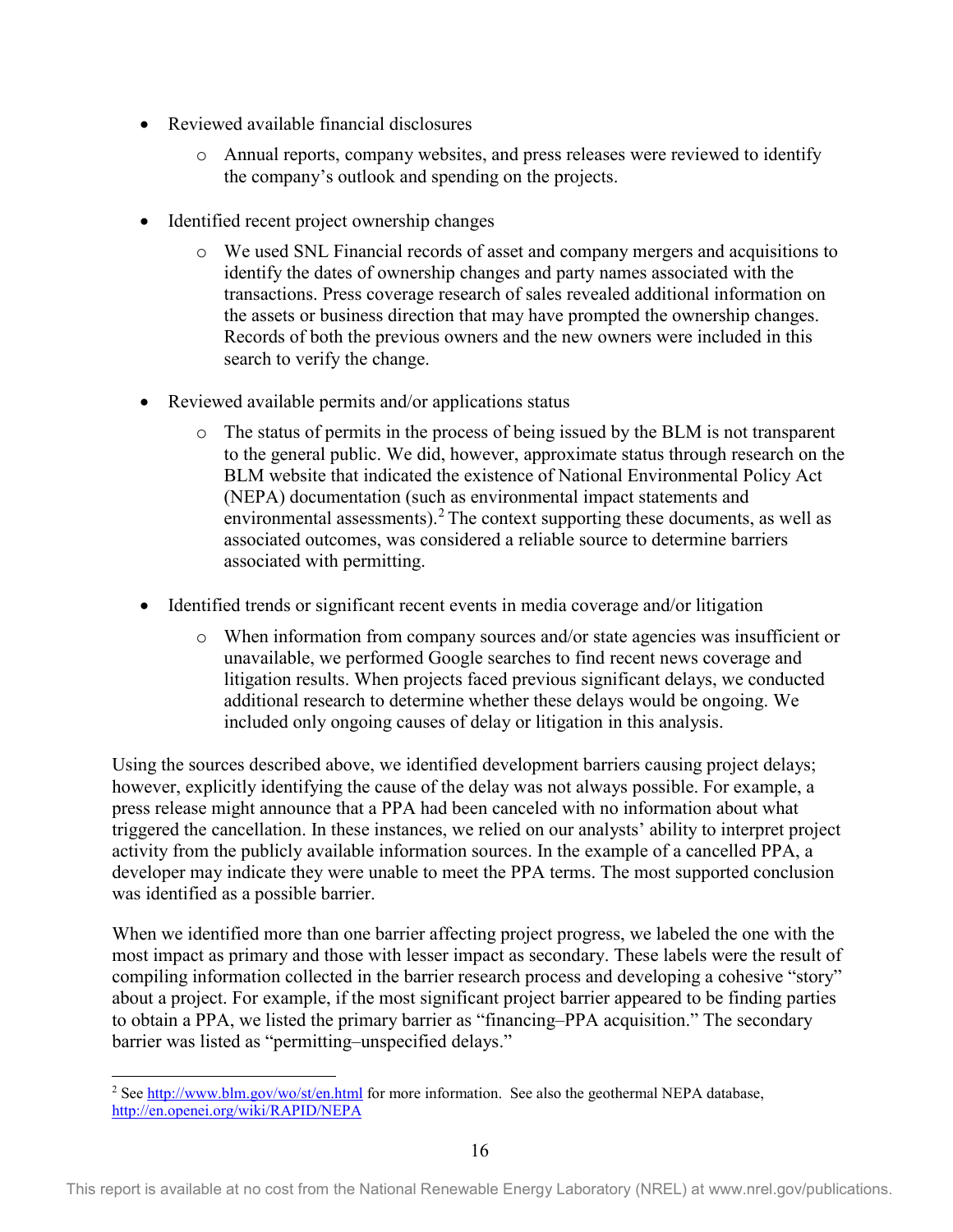Since the analysis focused on projects that could potentially come online by 2020, we did not actively identify barriers on discontinued projects, but this information was recorded where readily available.

Although this analysis estimates the capacity of geothermal projects to come online by 2020, future uncertainties and potential barriers may also affect project completion. This analysis considered only current barriers.

Because the primary analysis goal was to identify capacity for near-term development, we did not conduct an in-depth analysis of total possible resource potential available by area. This analysis may miss geographic areas with higher resource potential than those listed.

This analysis may over- or under-represent project progress to meet the 2020 doubling goal. Given the qualitative data sets, the method described here relies on our analysts' assessment of the severity of the development barrier and the project's likely progress in the next five years. Although each conclusion is based on multiple data sources, we assumed that the analysts' conclusions are objective, and the viability for development will not significantly change without external intervention.

Table 4 lists the various categories that were assigned to each project as "barriers" (i.e. sources of delay) to progress in the project's development.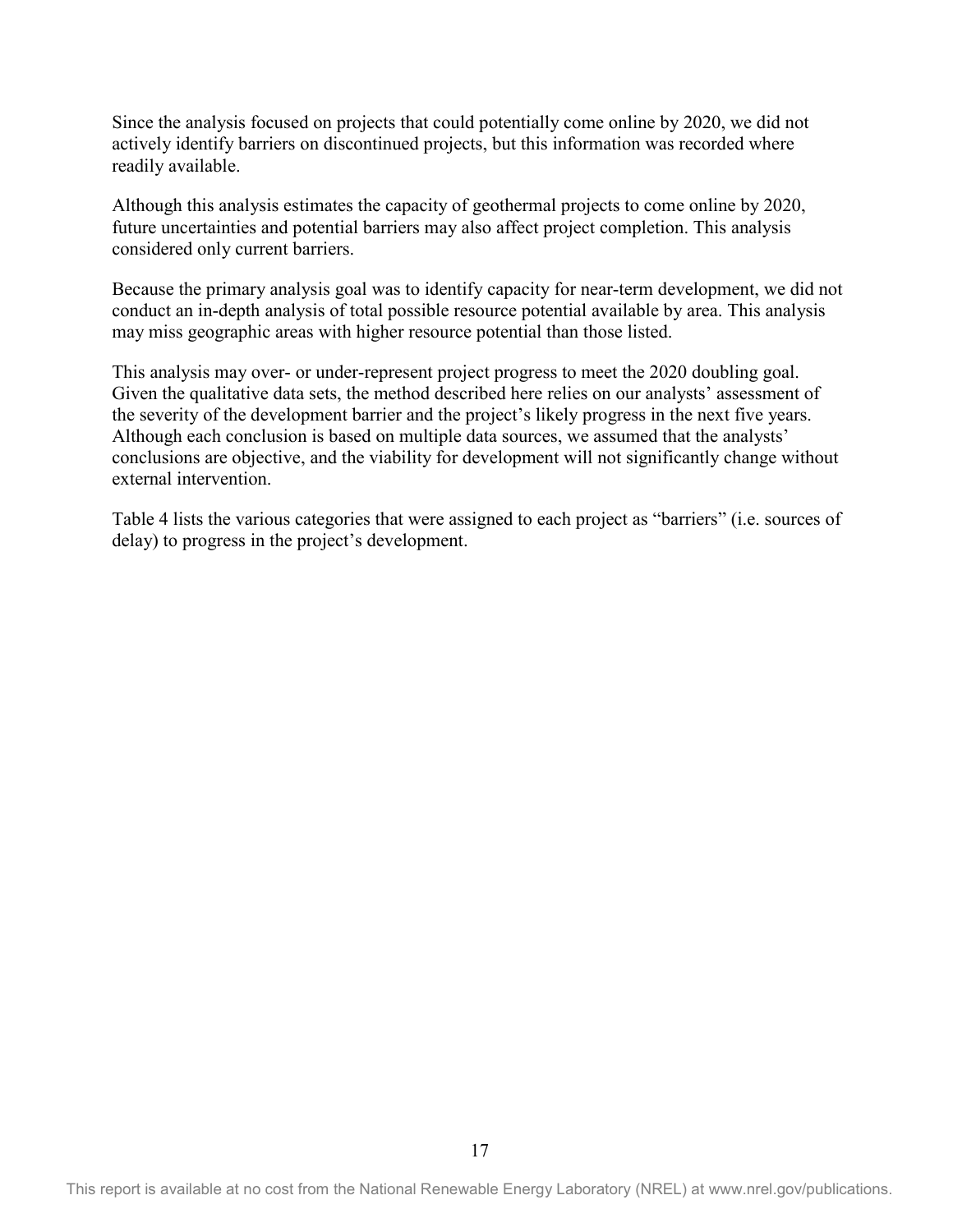<span id="page-28-0"></span>**Table 4. Categories and Definitions of Project Development Barriers**. Sub-categories of financing, permitting, and resource barriers developed from a review of project data.

| <b>Barrier Category</b>    | <b>Description</b>                                                                                                                                                          |  |  |
|----------------------------|-----------------------------------------------------------------------------------------------------------------------------------------------------------------------------|--|--|
| <b>No Information</b>      | Barriers to project development not identifiable because of lack of public data                                                                                             |  |  |
| <b>Technology Maturity</b> | Technology demonstration; not a commercial power project                                                                                                                    |  |  |
| Labor                      | Delays or additional steps relating to union, labor contract, or other worker<br>unrest or disagreements; includes issues pertaining to finding adequate<br>qualified labor |  |  |
| Legal                      | Delays caused by the development of legal documentation outside of the<br>permitting process, such as contract negotiations and/or due diligence                            |  |  |
| Construction               | Modifications to plant design, interruptions to development, and/or other<br>construction issues related to the plant developer or operator                                 |  |  |
| <b>Transmission</b>        | Lack of access to sufficient electricity transmission or barriers to transmission<br>development                                                                            |  |  |
| <b>Financing</b>           |                                                                                                                                                                             |  |  |
| <b>Access to capital</b>   | Inadequate access to funding, delays in obtaining funding, negotiation of<br>royalties or fees, or other barriers related to the procurement of PPAs                        |  |  |
| <b>Capital budgeting</b>   | Business delays specific to the owner, developer, and/or operator                                                                                                           |  |  |
| Change in ownership        | Ownership changes altering project progress (mergers and/or acquisitions)                                                                                                   |  |  |
| <b>PPA</b> acquisition     | Limitations related to the procurement and maintenance of PPAs, including<br>inability to secure a PPA or inability to meet PPA milestones                                  |  |  |
| <b>Permitting</b>          |                                                                                                                                                                             |  |  |
| <b>Unspecified delays</b>  | Approvals and/or submissions of permits delayed for unspecified reasons                                                                                                     |  |  |
| <b>Community</b>           | Community backlash and/or disagreement with development; NIMBY<br>concerns                                                                                                  |  |  |
| <b>Environmental</b>       | Concerns by agencies and tribal entities relating to environmental quality or<br>environmental impact                                                                       |  |  |
| <b>Cultural</b>            | Potential delays resulting from site-specific concerns raised by tribal entities                                                                                            |  |  |
| <b>Resource</b>            |                                                                                                                                                                             |  |  |
| <b>Access</b>              | Topography, other geographical, and/or geological constraints to accessing<br>the geothermal resource that prohibits exploration                                            |  |  |
| <b>Economics</b>           | Resource determined not to be commercially viable for further development<br>at the time                                                                                    |  |  |
| <b>Uncertainty</b>         | Need for additional resource characterization, such as concerns for dry or<br>unproductive wells                                                                            |  |  |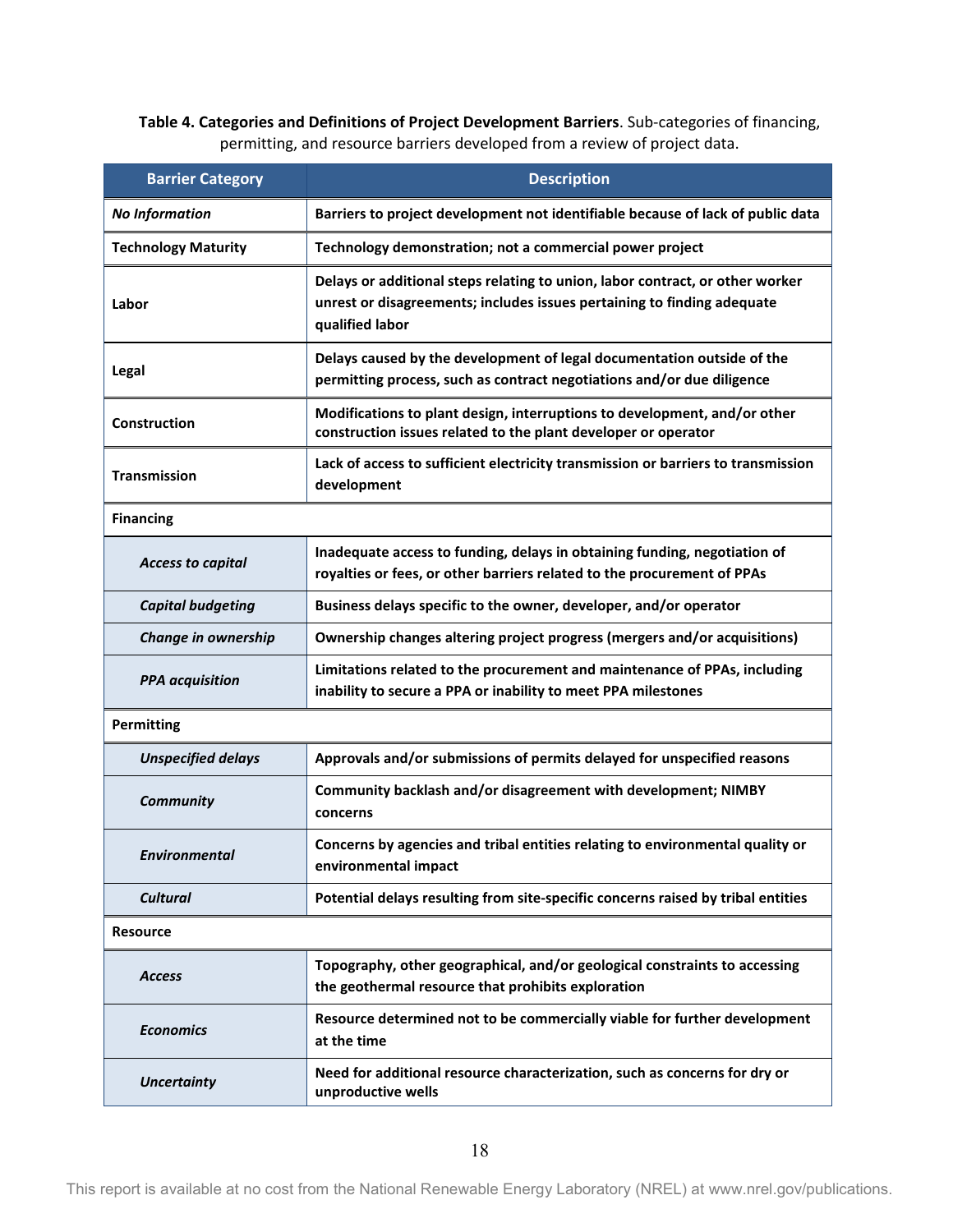#### *6.2.1 Identifying Insufficient Information*

In all phases of data collection, we marked projects "no information available" when we exhausted all sources of public information without finding information on, or current status of, the project. Public disclosure is characteristically absent on small privately owned projects. We also marked projects "no information available" however, when they were identified as under development but did not have recent or detailed public information or coverage to support a conclusion on project barriers or viability. Some projects were excluded because of our standard of requiring cited sources to determine project barriers and viability.

### <span id="page-29-0"></span>6.3 Analysis

#### *6.3.1 Analyzing Barriers by Phase of Development*

The projected capacity and project development phase (data from SNL Financial and GEA reports) and the primary project barriers are itemized in [Table 5](#page-30-0). The major barrier for each phase of development is highlighted. The largest project capacity at each phase is defined by these barrier categories:

- Prospect: PPA acquisition
- Phase I: access to capital
- Phase II: capital budgeting
- Phase III: permitting.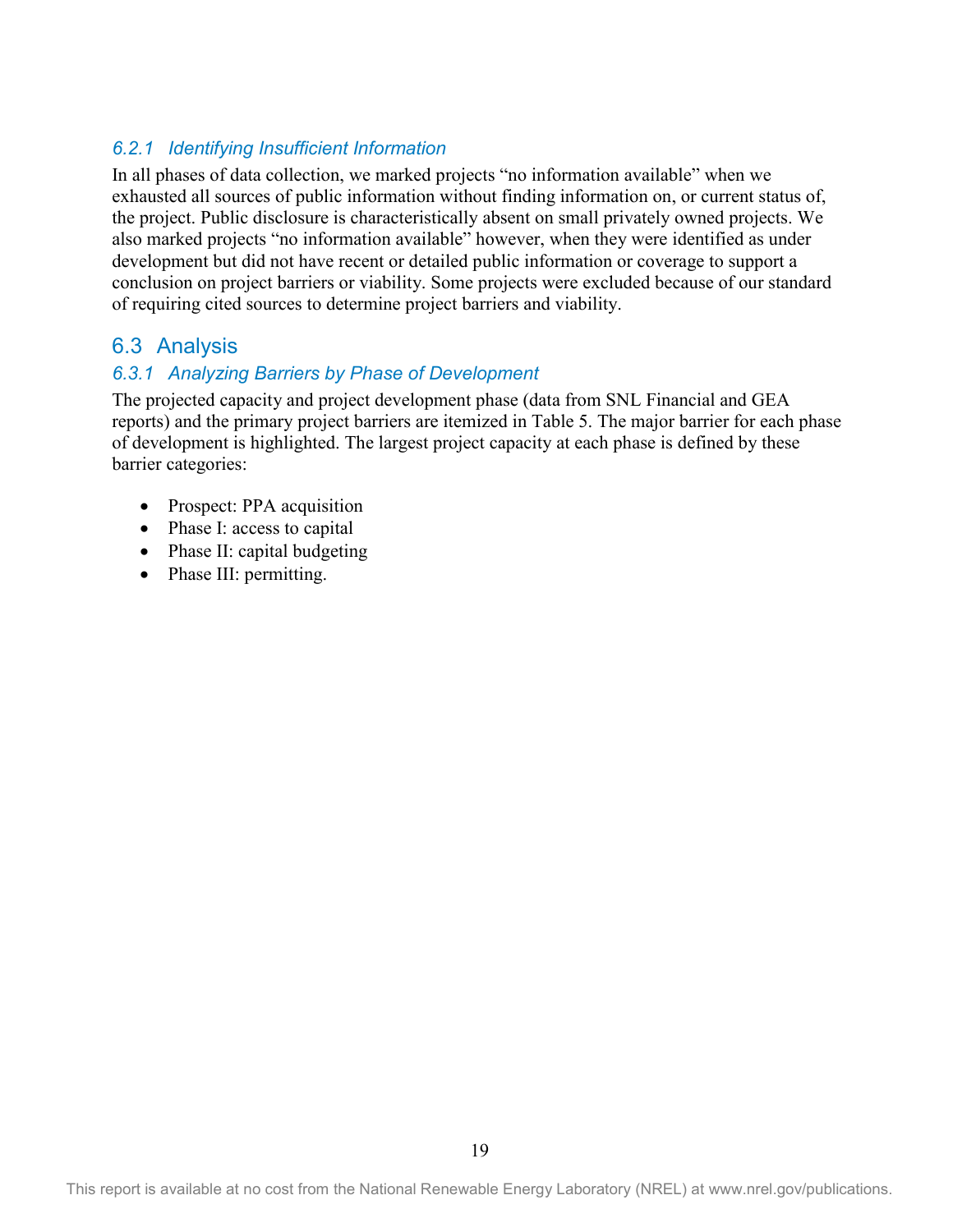<span id="page-30-0"></span>**Table 5. Primary Project Barriers by Phase of Development (Capacity in MWe; Number of Projects in parenthesis).** Major barriers at each stage are indicated in orange. Financing barriers affect the majority of capacity in Prospect, Phase I, and Phase II and permitting barriers affect the majority of capacity in Phase III.

|                             | <b>Project Development Phase</b> |                |                      |                  |                 |              |
|-----------------------------|----------------------------------|----------------|----------------------|------------------|-----------------|--------------|
| <b>Progress Barrier</b>     | <b>Prospect</b>                  | <b>Phase I</b> | <b>Phase II</b>      | <b>Phase III</b> | <b>Phase IV</b> | <b>Total</b> |
| No obvious barriers         | 20(2)                            | 57 $(2)$       | 231(7)               | 37 $(2)$         | 53 $(2)$        | 398 $(15)$   |
| Finance                     | 357 $(13)$                       | 476 $(11)$     | 454 $(11)$           | 230(4)           |                 | 1,517(39)    |
| <b>PPA</b> acquisition      | 223(4)                           | 67(3)          | 41(3)                | 159(1)           |                 | 490 (11)     |
| <b>Access to capital</b>    | (2)                              | $^{4}$ 329 (4) | 173(3)               |                  |                 | 502(9)       |
| <b>Capital budgeting</b>    | 74(6)                            | 80(4)          | $\mathbf{E}$ 200 (3) | 30(1)            |                 | 384(14)      |
| Change in ownership         | 60(1)                            |                | 40(2)                | 41(2)            |                 | 141(5)       |
| Permitting                  | 200(10)                          | 370 $(9)$      | 45 $(5)$             | $\sqrt{255}$ (3) | 30 $(1)$        | 1,017(28)    |
| <b>Unspecified delays</b>   | 45(7)                            | 50 $(5)$       | 45(5)                | 255(3)           | 30(1)           | 425(21)      |
| Cultural                    | 105(2)                           | 320(1)         |                      |                  |                 | 425(3)       |
| Environmental               | 50(1)                            |                |                      |                  |                 | 50 $(1)$     |
| Community                   |                                  | 117(3)         |                      |                  |                 | 117(3)       |
| Transmission                | 100(1)                           | 70 $(1)$       |                      |                  |                 | 170(2)       |
| <b>Resource Uncertainty</b> | 7(3)                             | 35 $(1)$       | 58 $(4)$             | 2(1)             |                 | 102(9)       |
| <b>Resource Economics</b>   |                                  |                | 50 $(1)$             | 25(1)            |                 | 75(2)        |
| Legal                       | 25(3)                            | (3)            | 50 $(1)$             |                  |                 | 75(7)        |
| Construction                |                                  |                |                      |                  | 3(1)            | 3(1)         |
| <b>Total</b>                | 708 (34)                         | 1,131(28)      | 888 (29)             | 549 (11)         | 86(4)           | 3,362 (106)  |

Note: Projected capacities of ongoing or postponed projects are shown by GEA-defined project development phase and by primary recent barrier to project progress.

#### *6.3.2 Analyzing Geothermal Project Viability*

We used the same analytical process used in the barrier analysis to determine the likelihood of a project coming online by 2020 and its ability to contribute to the doubling goal. These categories are distinct from the determination of project status (operating, postponed, discontinued) because they specifically evaluate the project in respect to the 2020 timeframe. After identifying barriers, we qualitatively evaluated the project for the following characteristics:

- Previous project hurdles, or resolved historical challenges that now allow the project to advance
- Barriers impeding project timelines, particularly any current delays
- Barriers stalling progress that must be resolved before development can continue.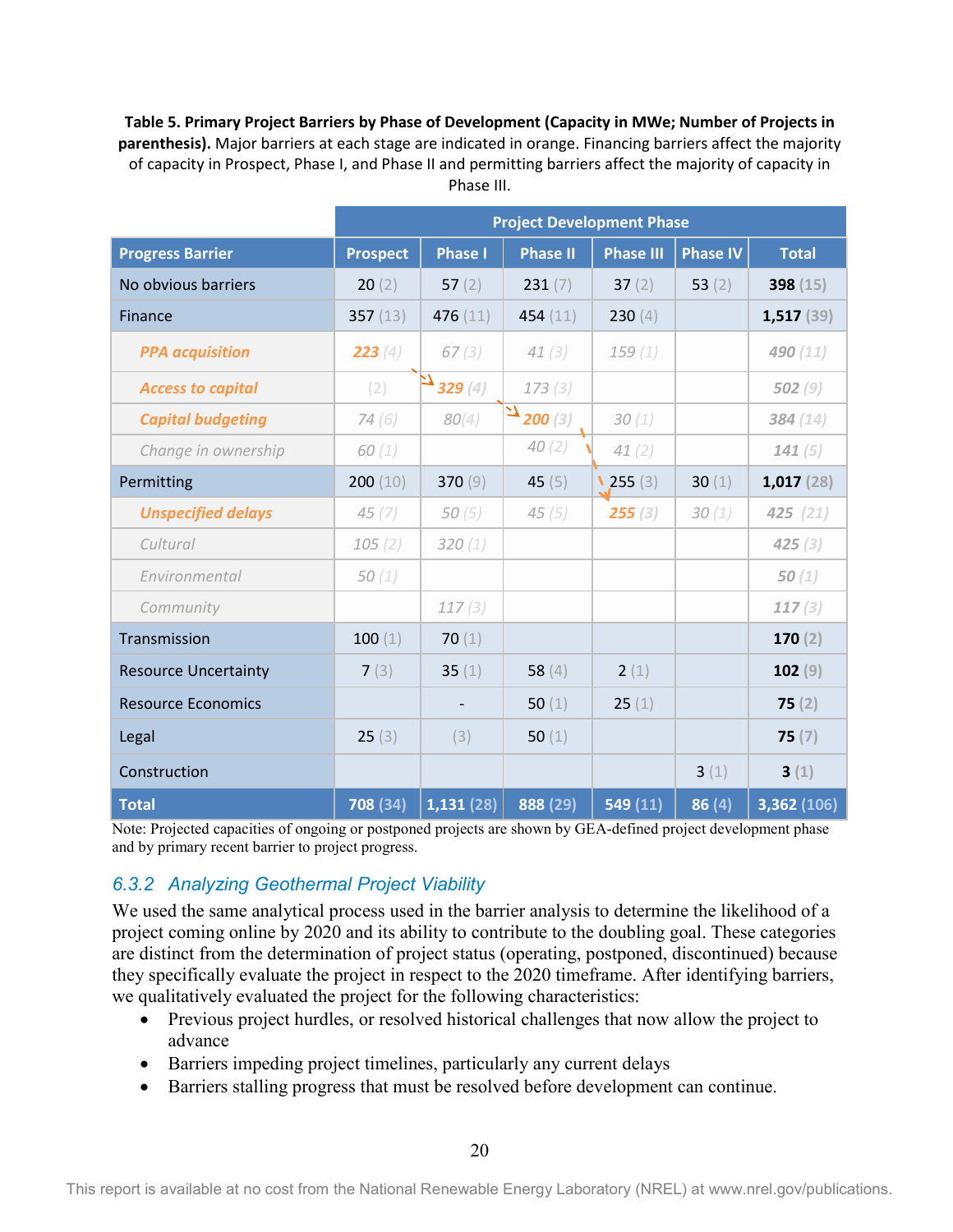Based on these evaluation criteria, we classified the project into one of the viability categories presented in [Table 6](#page-31-1).

<span id="page-31-1"></span>**Table 6. Categories and Definitions of Project Strategic Viability.** Categories are qualitatively assigned based on the combination of a project's barriers and development progress.

| <b>Viability</b><br>Category | <b>Description</b>                                                                                                                                              |
|------------------------------|-----------------------------------------------------------------------------------------------------------------------------------------------------------------|
| Likely                       | Project will come online by 2020 without additional support given current project progress.                                                                     |
| <b>Potential</b>             | Project needs expedited development to overcome barrier(s) delaying project timelines to<br>come online by 2020.                                                |
| <b>Stalled</b>               | Project needs significant intervention to remove barrier(s) because the project is so severely<br>affected by the barrier(s) that future development is halted. |

All projects having a project status of *ongoing* or *postponed* were investigated for the viability criteria above. Our analysis does not predict the specific year that projects may come online. SNL Financial provides data on the estimated year online for only a few selected projects. The verification of dates and the determination of timelines for all projects would require interviews with the individual developers and was beyond the scope of this analysis.

### <span id="page-31-0"></span>6.4 Results

[Table 7](#page-32-0) tabulates projects in our sample dataset and associated progress barriers. Projects capable of producing a combined total of 784 MWe—21% of the 2020 goal—face either no development barriers, or barriers that would not likely interfere with project completion by the 2020 deadline. This analysis identifies only present barriers, not barriers that may develop as a project advances. It is possible that some of the 784 MWe found to face either no development barriers or barriers that would not likely interfere with project completion by the 2020 target study date will encounter barriers in the future that prevent deployment by 2020. 383 MWe of this 784 MWe (49%) are categorized in late stages of project development (GEA Phases III or IV); 401 MWe are categorized as early stage Prospect, Phase I, or Phase II at the time of analysis.

Geothermal project delays related to particular tribal historical and cultural areas are site specific and not widespread. Other issues are more geographically diverse and less location dependent. For example, the most widespread issues are the prioritizing of capital spending on other projects and/or deferring spending on new projects. We would need more information about individual developer's capital budgeting priorities to be able to understand the underlying causes for this reprioritization. These causes might include budgeting related to resource concerns, lack of projected future returns in comparison to other investment options, or an overall lack of sufficient capital for all projects.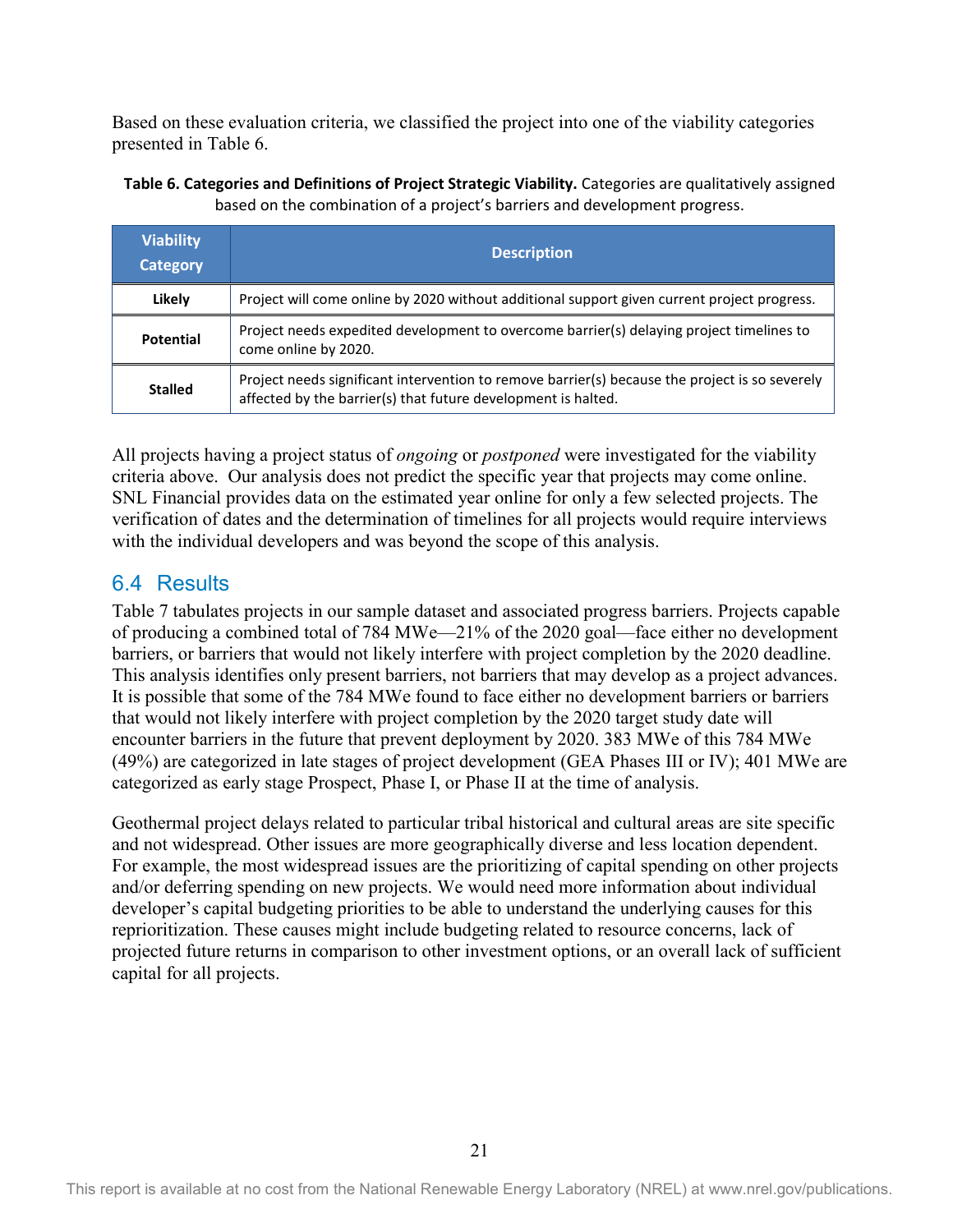|                            | 2020 Viability                                                    |                                                               |                                                            |                                                |
|----------------------------|-------------------------------------------------------------------|---------------------------------------------------------------|------------------------------------------------------------|------------------------------------------------|
| <b>Progress Barrier</b>    | <b>STALLED:</b><br><b>Needs</b><br><b>Barrier</b><br>Intervention | <b>POTENTIAL:</b><br><b>Needs</b><br>Expedited<br>Development | <b>LIKELY:</b><br><b>Needs No</b><br>Additional<br>Support | <b>Total</b><br>2020 Viable<br><b>Capacity</b> |
| <b>Financing</b>           | 1,049                                                             | 375                                                           | 93                                                         | 1517                                           |
| PPA acquisition            | 220                                                               | 177                                                           | 93                                                         | 490                                            |
| Capital budgeting          | 334                                                               | 50                                                            | $\overline{\phantom{a}}$                                   | 354                                            |
| Access to capital          | 484                                                               | 18                                                            | $\overline{\phantom{0}}$                                   | 502                                            |
| Change in ownership        | 11                                                                | 130                                                           | $\overline{\phantom{0}}$                                   | 141                                            |
| <b>Permitting</b>          | 515                                                               | 237                                                           | 265                                                        | 1,017                                          |
| Cultural                   | 425                                                               | $\overline{\phantom{0}}$                                      | $\overline{\phantom{0}}$                                   | 425                                            |
| Unspecified delays         | 40                                                                | 120                                                           | 265                                                        | 425                                            |
| Community                  | $\overline{\phantom{a}}$                                          | 117                                                           | $\overline{\phantom{0}}$                                   | 117                                            |
| Environmental              | 50                                                                | $\overline{\phantom{0}}$                                      | $\overline{\phantom{0}}$                                   | 50                                             |
| No obvious barriers        | $\qquad \qquad \blacksquare$                                      | $\overline{\phantom{0}}$                                      | 398                                                        | 398                                            |
| <b>Transmission</b>        | $\overline{\phantom{a}}$                                          | 170                                                           | -                                                          | 170                                            |
| <b>Resource</b>            | 108                                                               | 44                                                            | 25                                                         | 178                                            |
| Uncertainty                | 58                                                                | 44                                                            | $\overline{a}$                                             | 102                                            |
| Economics                  | 50                                                                | $\overline{\phantom{a}}$                                      | 25                                                         | 75                                             |
| Legal                      | 50                                                                | 25                                                            |                                                            | 75                                             |
| <b>Technology maturity</b> | -                                                                 | 5                                                             |                                                            | 5                                              |
| Construction               | -                                                                 |                                                               | $\mathbf{3}$                                               | $\overline{3}$                                 |
| <b>Totals</b>              | 1,722                                                             | 856                                                           | 784                                                        | 3,362                                          |

<span id="page-32-0"></span>**Table 7. Projected Capacity, in Megawatts, of Ongoing or Proposed Projects.** Financing is the greatest barrier for both stalled and potential projects.

Note: The table does not include capacity of projects for which public information is not available to verify project status or infer current barriers.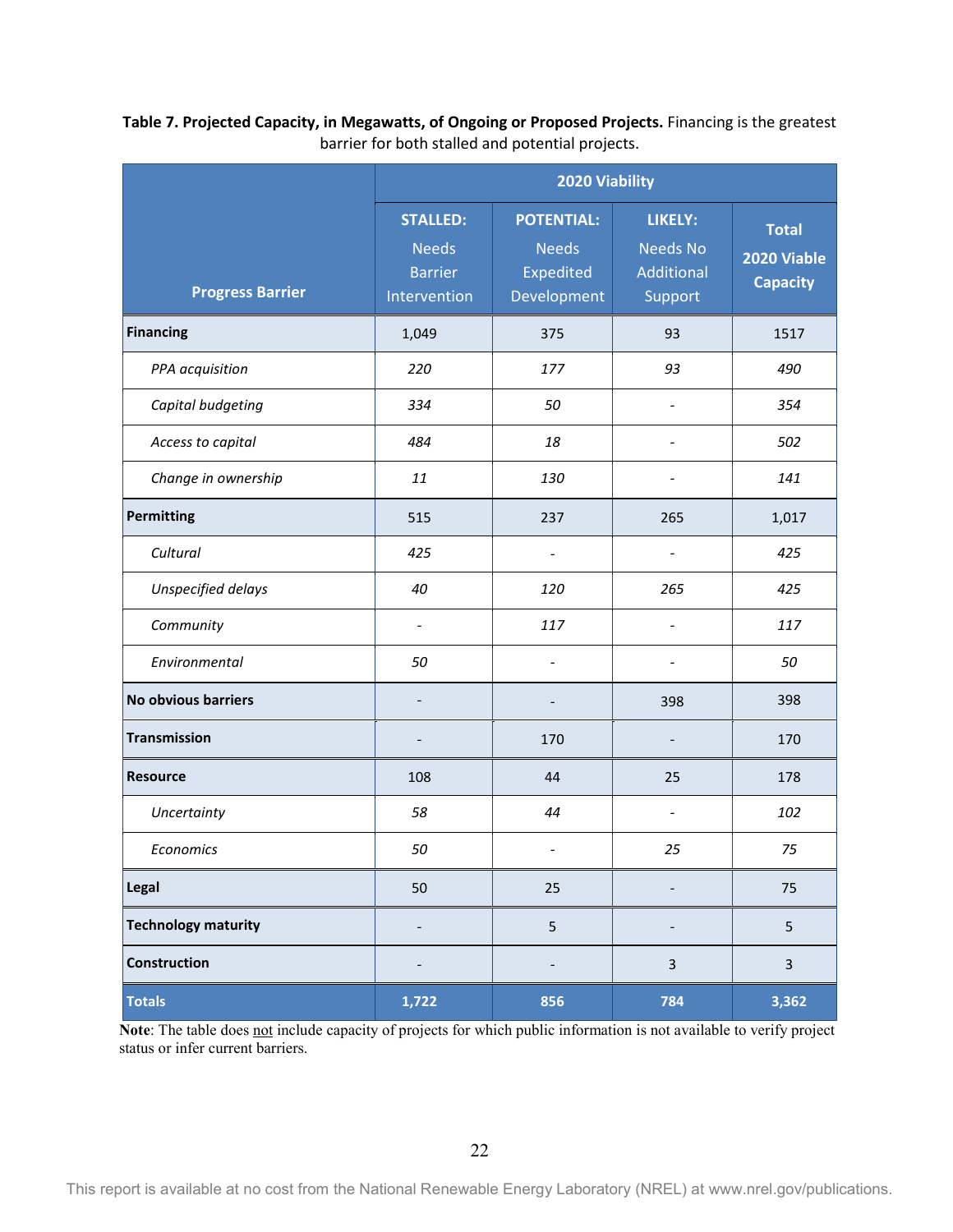Our analysis suggests that approximately 784 MWe are expected to come online by 2020 (absent future barriers), and an additional 856 MWe could come online if existing barriers could be removed to expedite the project development. Significant support would be needed to bring the 1,024 MWe of stalled, ongoing projects online by 2020. Overcoming barriers may also allow nearly 698 MWe of postponed projects to resume development to come online. Note that these capacities represent only those projects for which we had public information, but additional projects (for which we could find no public information) may also be helped to come online by 2020 if barriers were mitigated. [Figure 6](#page-33-3) illustrates the total sample dataset (indicated with numbers) as a portion of the total dataset.

<span id="page-33-3"></span>

<span id="page-33-2"></span>**Figure 6. Total project capacity reviewed (6,441 MWe).** Updated from Figure 4 to show portion of ongoing projects that are likely, potential and stalled, per Analysis C. The majority of project capacity reviewed is categorized as stalled (51%). Postponed projects were found to be *stalled* because research does not indicate a likelihood for development to resume to achieve the 2020 goal.

## <span id="page-33-0"></span>**7 Results Summary and Conclusions**

### <span id="page-33-1"></span>7.1 Results Summary

#### **Analysis A: Where is the project now?**

• Approximately two-thirds of project capacity is located within the first two development phases (Prospect and Phase I).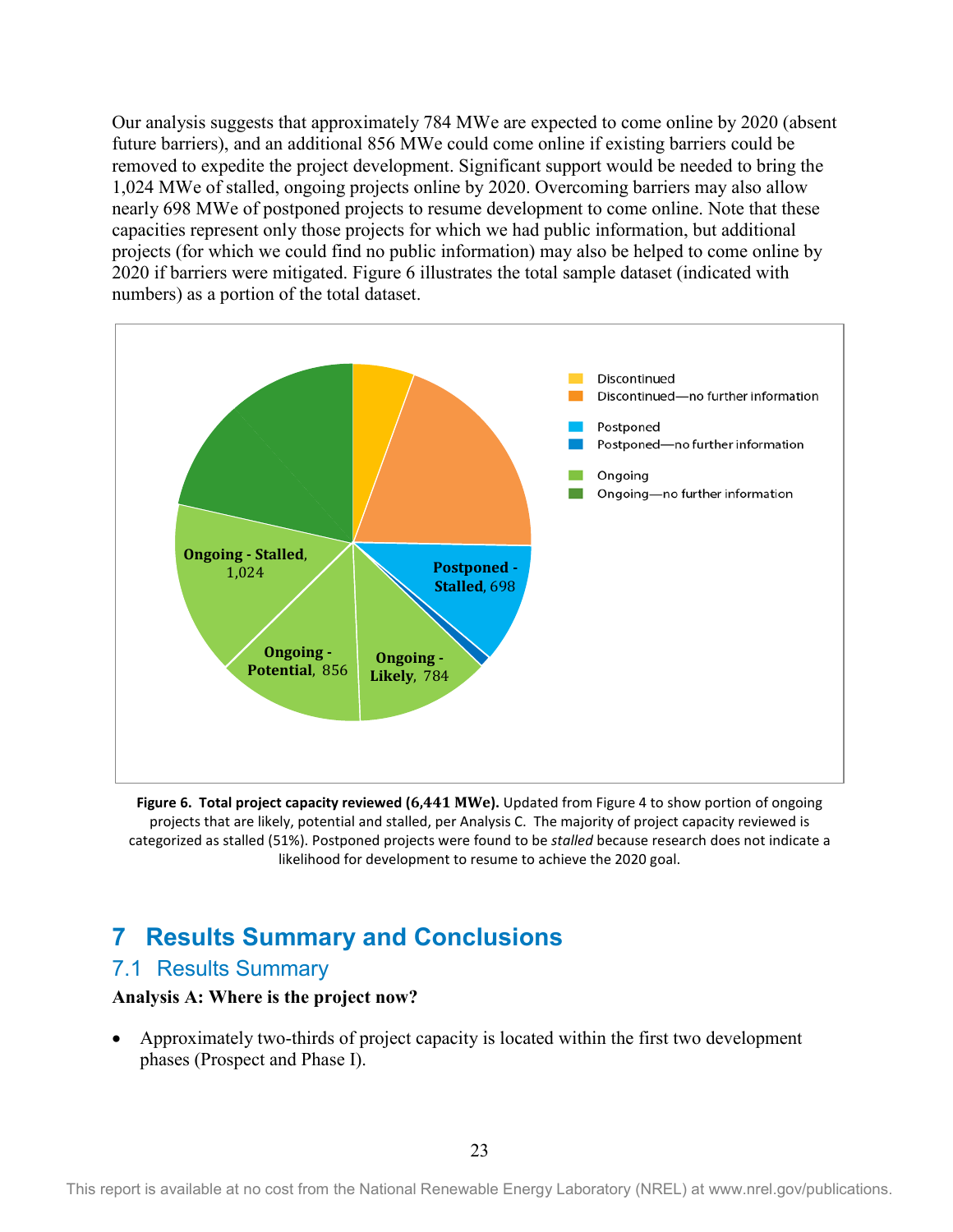<span id="page-34-0"></span>

| <b>Prospect</b>      | 2, 228 MWe | 35%  |
|----------------------|------------|------|
| Phase I              | 1,987 MWe  | 31%  |
| <b>Phase II</b>      | 1,411 MWe  | 22%  |
| <b>Phase III</b>     | 639 MWe    | 10%  |
| <b>Phase IV</b>      | 111 MWe    | 2%   |
| <b>Not Available</b> | 65 MWe     |      |
| <b>Totals</b>        | 6,441 MWe  | 100% |

**Table 8. Analysis A Results**

#### **Analysis B: Where is the project going?**

- Of the listed capacity in development, 1,629 MWe (25%) of the 6,441 MWe started since 2012 is associated with projects that have been discontinued. An additional 765 MWe (12%) of project capacity is considered postponed indefinitely.
- Projects that developers currently consider to be ongoing include 4,047 MWe (63%) of nameplate capacity.

#### **Analysis C: Will the project be completed by 2020?**

<span id="page-34-1"></span>• Of the 3,362 MWe that had sufficient information to review, we found 784 MWe are expected to come online by 2020 (absent future barriers), and an additional 856 MWe could come online if existing barriers could be removed to expedite the project development.

| <b>LIKELY</b> (ongoing)          | <b>784 MWe</b> | 29%  |  |
|----------------------------------|----------------|------|--|
| <b>POTENTIAL (ongoing)</b>       | <b>856 MWe</b> | 32%  |  |
| <b>STALLED (ongoing)</b>         | 1,024 MWe      | 39%  |  |
| Ongoing – no further information | 1,383 MWe      |      |  |
| Postponed                        | 765 MWe        |      |  |
| <b>Discontinued</b>              | 1,629 MWe      |      |  |
| <b>Totals</b>                    | 5,441 MWe      | 100% |  |

|  |  |  |  |  | <b>Table 9. Analysis C Results</b> |
|--|--|--|--|--|------------------------------------|
|--|--|--|--|--|------------------------------------|

• Significant support would be needed to bring the 1,024 MWe of stalled, ongoing projects online by 2020.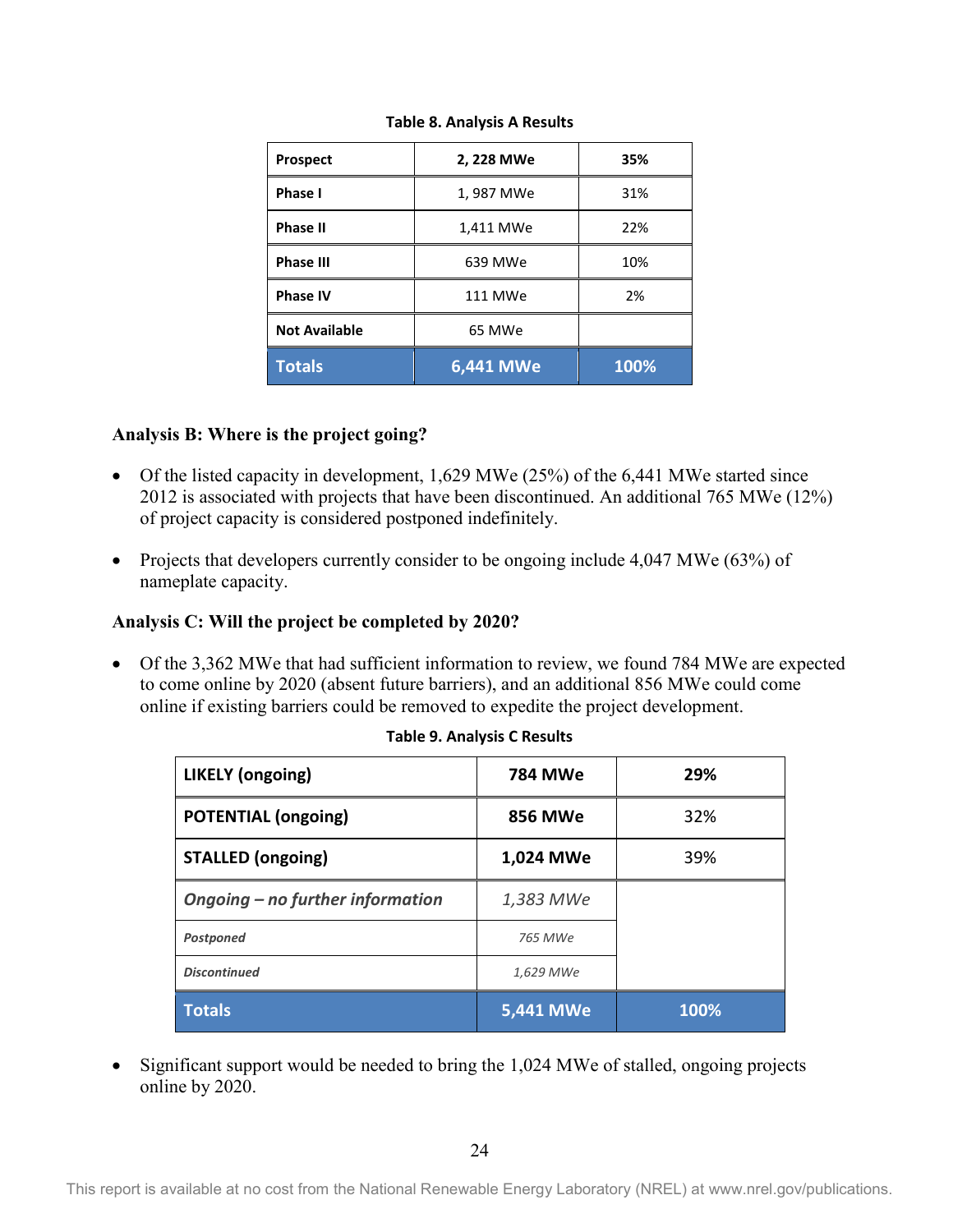- Permitting and financing (both external and internal corporate finance priorities) are the major barriers to geothermal development.
- Addressing sources of permitting delays within agency processes (i.e., NEPA) as well as community concerns with geothermal development would potentially benefit at least 1 GWe of capacity under development today.
- Easing PPA negotiations and access to early-stage capital would benefit at least 0.5 GWe under development that is categorized as stalled.

## <span id="page-35-0"></span>7.2 Conclusions

Based on our analysis, the status of potential geothermal capacity that could address the President's 2020 goal is as follows:

- Likely Needs no additional support 784 MWe
- Potential Needs expedited development 856 MWe
- Stalled Needs barrier intervention  $1,722$  MWe
- Unknown viability or barriers Ongoing 1,383 MWe
- Unknown viability or barriers Postponed 67 MWe

If all of this 4,812 MWe of ongoing and postponed capacity came online by 2020 it would more than double the current capacity of approximately 3,765 MWe. Therefore, our analysis supports a conclusion that there are more than enough geothermal projects under development to double geothermal electricity generation by 2020, but that the majority of these projects are experiencing some barrier, making it unlikely for geothermal electricity generation to double by 2020 without significant actions that overcome these barriers.

The largest barriers are not technical; they are permitting and financing. Of these two barriers, financing—specifically access to capital—seems to be the more significant obstacle. Of the 1,049-MWe of capacity stalled by financing, 484 MWe (46%) is related to the lack of sufficient funding for further exploration.

Overcoming barriers on an industry-wide level could allow for deployment of 4,047 MWe of ongoing projects, and 765 MWe of postponed projects—enough to more than double the current installed geothermal capacity in the United States.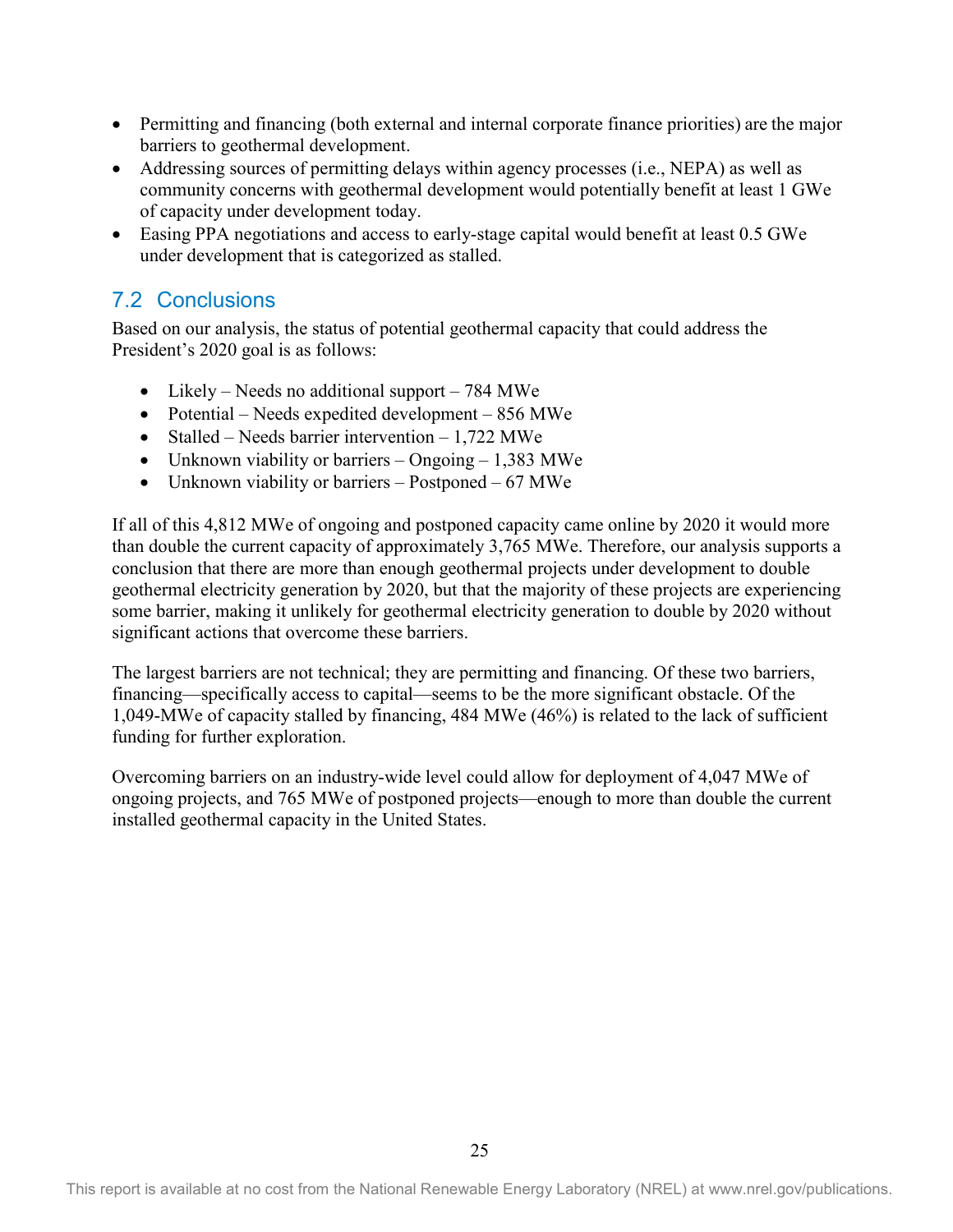## <span id="page-36-0"></span>**References**

BLM. 2007. *43 CFR Parts 3000, 3200, and 3280 Geothermal Resource Leasing and Geothermal Resources Unit Agreements; Final Rule.* Washington, DC: U.S. Department of the Interior/BLM. Accessed September 9, 2015.

http://www.blm.gov/or/programs/minerals/files/geothermal\_resources\_agreements.pdf.

EIA. 2013. State Electricity Profiles. Accessed November 9, 2105. [http://www.eia.gov/electricity/state/unitedstates/.](http://www.eia.gov/electricity/state/unitedstates/)

———. 2015. Electricity: Form EIA-860 Detailed Data. Washington, DC: EIA. Accessed September 9, 2015. [http://www.eia.gov/electricity/data/eia860/.](http://www.eia.gov/electricity/data/eia860/)

Executive Office of the President 2013a. Executive Office of the President. June 2013. *The President's Climate Action Plan.* Accessed September 9, 2015: [http://www.whitehouse.gov/sites/default/files/image/president27sclimateactionplan.pdf.](http://www.whitehouse.gov/sites/default/files/image/president27sclimateactionplan.pdf)

———. 2013b. FACT SHEET: Presidential Memorandum on Federal Leadership on Energy Management. Accessed September 9, 2015. [https://www.whitehouse.gov/the-press](https://www.whitehouse.gov/the-press-office/2013/12/05/fact-sheet-presidential-memorandum-federal-leadership-energy-management)[office/2013/12/05/fact-sheet-presidential-memorandum-federal-leadership-energy-management.](https://www.whitehouse.gov/the-press-office/2013/12/05/fact-sheet-presidential-memorandum-federal-leadership-energy-management)

Flóvenz, Ó.G. 2013. "Phases of Geothermal Development." Presented at the Renewable Energy Training Program, Module 3 - Geothermal Energy, Reykjavík, Iceland. Accessed September 9, 2015. [http://www.esmap.org/sites/esmap.org/files/Flovenz%20Day%201%20-WB-2-phases](http://www.esmap.org/sites/esmap.org/files/Flovenz%20Day%201%20-WB-2-phases-final.pdf)[final.pdf.](http://www.esmap.org/sites/esmap.org/files/Flovenz%20Day%201%20-WB-2-phases-final.pdf)

Gawell, K. 2014. Statement of Karl Gawell Before the Senate Select Committee on California's Energy Independence & Assembly Select Committee on Renewable Energy Economy in Rural California. Accessed September 9, 2015. [http://geo](http://geo-energy.org/reports/FinalGEAStatementforApril3.pdf)[energy.org/reports/FinalGEAStatementforApril3.pdf.](http://geo-energy.org/reports/FinalGEAStatementforApril3.pdf)

GEA. April 2014. *2014 Annual U.S. & Global Geothermal Power Production Report.* Washington, DC: GEA. Accessed September 9, 2015. http://geoenergy.org/events/2014%20Annual%20US%20&%20Global%20Geothermal%20Power%20Prod uction%20Report%20Final.pdf.

———. April 2013. *2013 Annual US Geothermal Power Production and Development Report.* Washington, DC: GEA. Accessed September 9, 2015: http://geoenergy.org/pdf/reports/2013AnnualUSGeothermalPowerProductionandDevelopmentReport\_Final .pdf.

———. April 2012. *Annual US Geothermal Power Production and Development Report.* Washington, DC: GEA. Accessed September 9, 2015. [http://geo](http://geo-energy.org/reports/2012AnnualUSGeothermalPowerProductionandDevelopmentReport_Final.pdf)[energy.org/reports/2012AnnualUSGeothermalPowerProductionandDevelopmentReport\\_Final.pdf](http://geo-energy.org/reports/2012AnnualUSGeothermalPowerProductionandDevelopmentReport_Final.pdf)

———. November 2010. *New Geothermal Terms and Definitions: A Guide to Reporting Resource Development Progress and Results to the Geothermal Energy Association.* Washington,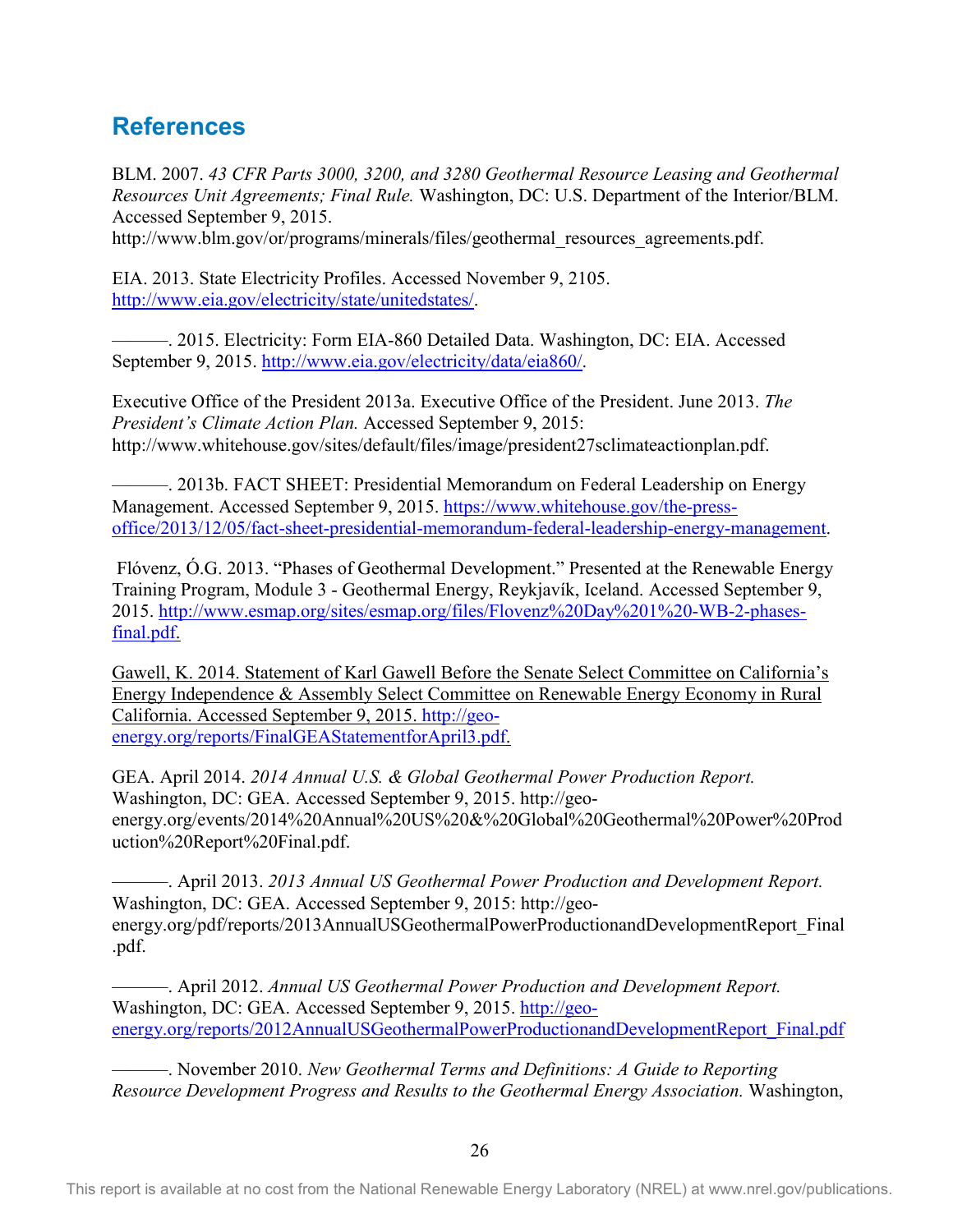DC: GEA. Accessed September 9, 2015. [http://geo](http://geo-energy.org/pdf/NewGeothermalTermsandDefinitions_January2011.pdf)[energy.org/pdf/NewGeothermalTermsandDefinitions\\_January2011.pdf.](http://geo-energy.org/pdf/NewGeothermalTermsandDefinitions_January2011.pdf)

GeothermEx. 2004. *New Geothermal Site Identification and Qualification.* Sacramento, CA: California Energy Commission Public Interest Energy Research Program. Accessed September 9, 2015. http://www.energy.ca.gov/reports/500-04-051.PDF.

Glacier Partners. October 2009. 3.5-Year Development Timeline. http://www.georestore.com/cms\_files/Geothermal%20Economics%20101%20- %20Glacier%20Partners.pdf.

Islandsbanki Geothermal Research. 2011. *U.S. Geothermal Industry Overview.* Accessed September 9, 2015. http://skjol.islandsbanki.is/servlet/file/store156/item79399/U.S.%20Geothermal%20Industry%20 Overview.pdf

Neeley, K.W., and G. Galinato. 2007. *Geothermal Power Generation in Idaho: An Overview of Current Developments and Future Potential.* State of Idaho. Accessed September 9, 2015. http://www.energy.idaho.gov/informationresources/d/geo\_power\_generation\_in\_idaho.pdf.

Glacier Partners. September 22, 2009. Personal Interview.

Nordquist, J., Ormat. September 22, 2015. Personal Interview.

OpenEI. July 2014. Geothermal Energy: Geothermal Regions. Accessed September 9, 2015. [http://en.openei.org/wiki/Geothermal\\_Regions.](http://en.openei.org/wiki/Geothermal_Regions)

SNL Financial. 2014. "Power Plant Units." *SNL Financial Power Plant Search.* Accessed August 4–September 4 2014. [https://www.snl.com/interactivex/bbsearch.aspx?persp=plant.](https://www.snl.com/interactivex/bbsearch.aspx?persp=plant)

USGS. 2008. Assessment of Moderate- and High-Temperature Geothermal Resources of the United States. Reston, VA: USGS. Accessed September 9, 2015. [http://energy.usgs.gov/GeneralInfo/EnergyNewsroomAll/TabId/770/ArtMID/3941/ArticleID/730/](http://energy.usgs.gov/GeneralInfo/EnergyNewsroomAll/TabId/770/ArtMID/3941/ArticleID/730/Assessment-of-Moderate-and-High-Temperature-Geothermal-Resources-of-the-United-States.aspx) [Assessment-of-Moderate-and-High-Temperature-Geothermal-Resources-of-the-United-](http://energy.usgs.gov/GeneralInfo/EnergyNewsroomAll/TabId/770/ArtMID/3941/ArticleID/730/Assessment-of-Moderate-and-High-Temperature-Geothermal-Resources-of-the-United-States.aspx)[States.aspx.](http://energy.usgs.gov/GeneralInfo/EnergyNewsroomAll/TabId/770/ArtMID/3941/ArticleID/730/Assessment-of-Moderate-and-High-Temperature-Geothermal-Resources-of-the-United-States.aspx)

Young, K.R., T. Reber, and K. Witherbee. 2012. *Hydrothermal Exploration Best Practices and Geothermal Knowledge Exchange on OpenEI.* PROCEEDINGS, Thirty-Seventh Workshop on Geothermal Reservoir Engineering. Stanford University, Stanford, California, January 30 - February 1, 2012. SGP-TR-194.

[http://www.geothermal-energy.org/pdf/IGAstandard/SGW/2012/Young.pdf?](http://www.geothermal-energy.org/pdf/IGAstandard/SGW/2012/Young.pdf)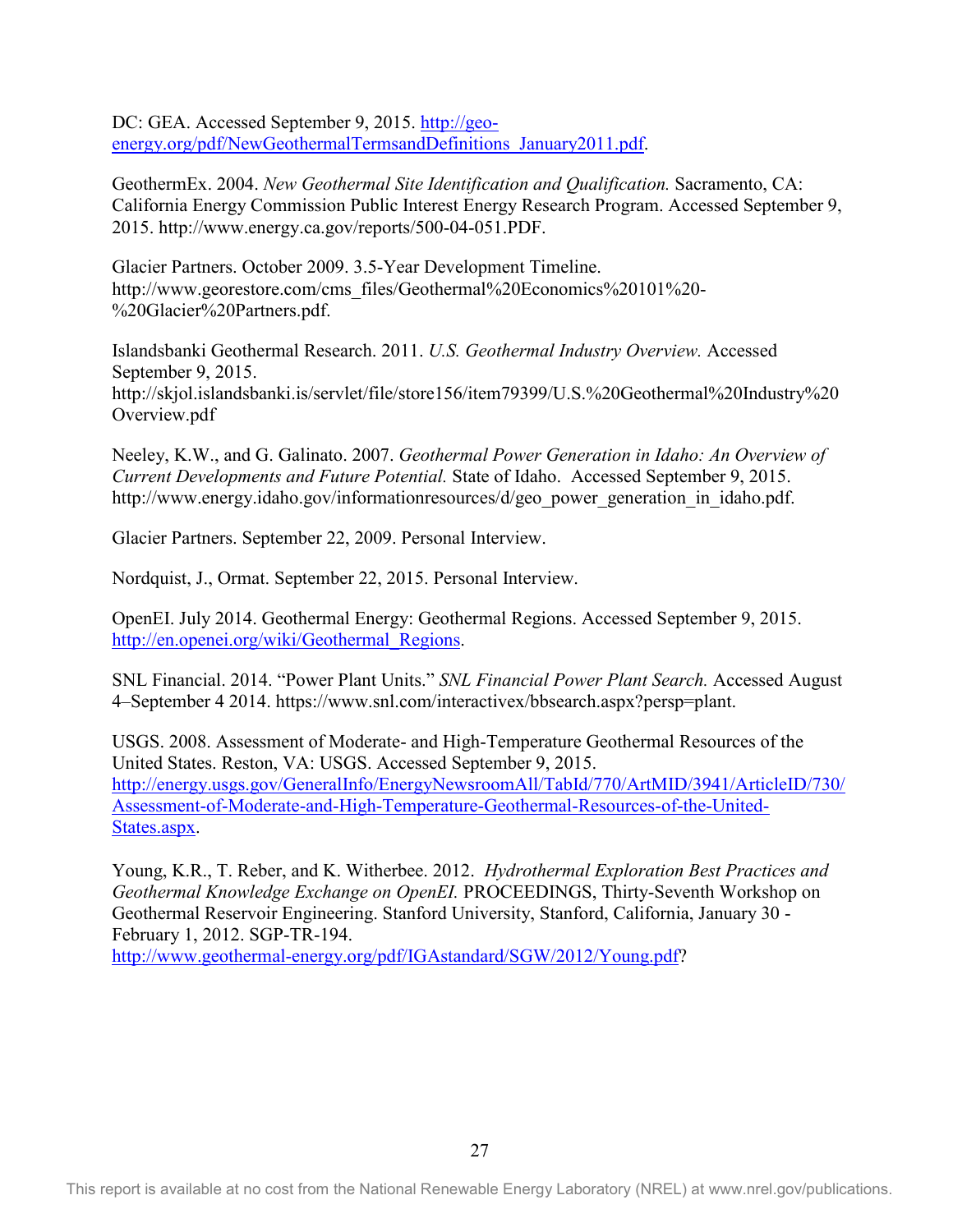## <span id="page-38-0"></span>**APPENDIX A: Comparison of Geothermal Nameplate and Summer Capacities**

This analysis considers **nameplate** capacity because this value is the rated maximum output that the plant could sustain. Many power plants generate power below this nameplate capacity in the summer and above the nameplate capacity in the winter. Nameplate capacity is most relevant to this report's analysis because it is the quantity reported by developers in all stages of project development prior to power plant construction. Net summer capacity, is the reported plant output *to the grid* that a plant provides during the summer, though there are no reporting requirements provided for when this summer capacity is measured (e.g. average summer capacity, maximum summer capacity, time of day: morning, afternoon, night). The net summer capacity, however reported, is less than the nameplate for several reasons, including 1) it is the net capacity delivered to the grid after on-site power uses for activities such as well pumping, and 2) lower efficiency in summer due to the smaller brine-ambient air temperature differential. While net capacity represents the quantity of power available to the grid during the summer, this value is not known until a plant is operational.



<span id="page-38-1"></span>**Figure A1. Comparison of Nameplate to Net Summer Capacity, 1990-2013.** Figure shows current discrepancy between installed nameplate capacity (design output of installed projects) to net summer capacity (net output of geothermal power available for sale during the summer). As of 2013, EIA survey data from geothermal generators shows that geothermal nameplate capacity was 3,765 MW in comparison to 2,607 MW reported net summer capacity. *Sources*: Energy Information Association (2015) *Nameplate Capacity*: Form 860 Generator Data, State Electricity Profiles (July 2015). *Summer Capacity:* Annual Energy Review (2015).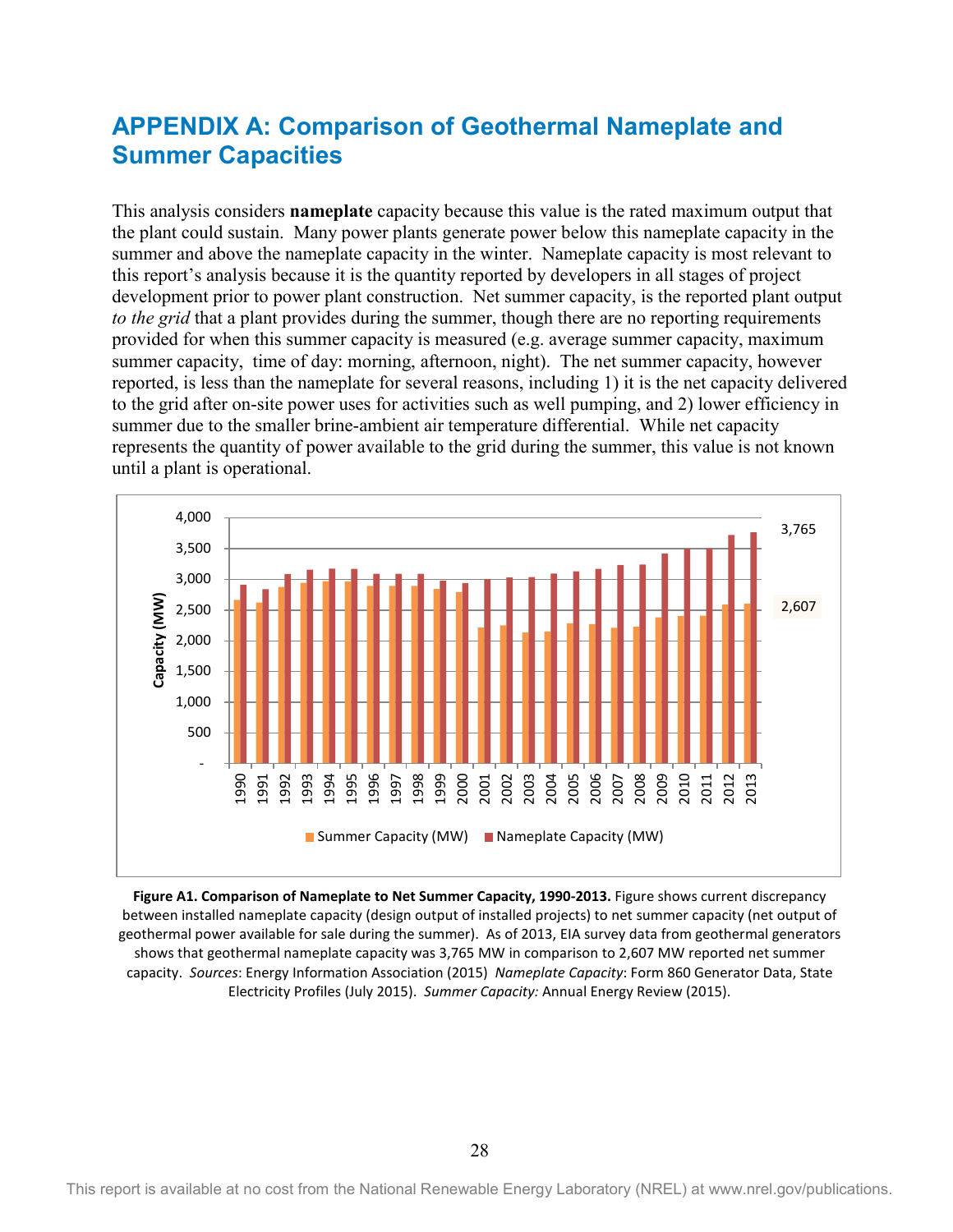## <span id="page-39-0"></span>**APPENDIX B: Analysis D: How Much Additional Geothermal Potential Energy Can be Deployed?**

## <span id="page-39-1"></span>B.1 Data Sources

We found no recent studies of undeveloped resource capacity by geothermal area. The estimates of resource potential in this report are published estimates (e.g., GeothermEx 2004) adjusted for the additional capacity that has come online since the estimate publication date. We used the following information to estimate geothermal resource potential:

- Company-reported estimates from press releases, websites, and/or financial reports
- Annual reports, company websites, press releases, and notices of asset sales
- Literature or published estimates from federal or state agencies (e.g. USGS 2008), companies, consulting groups, and/or industry associations
- Project data aggregation from reported GEA project resource capacity or possible capacity as reported by SNL Financial. When the resource estimates were equal to or greater than the possible resource capacity, we used GEA resource estimates. When inadequate data were available, we used potential project capacity in development as resource capacity.

The aggregation of project capacity in development from GEA and SNL Financial estimates served as a minimum conservative estimate of potential.

When there was limited publicly available information about a geothermal area, we conducted interviews to gain more information about projects in that area.<sup>[3](#page-39-3)</sup>

The source of geothermal nameplate capacity currently online came from unit-level data reported on the EIA Form 860 (EIA 2015). We developed capacity-online assessments for geothermal areas from a combination of the reported unit nameplate capacity, the unit status (i.e., operating/online), and the locations and counties of the units.

## <span id="page-39-2"></span>B.2 Methodology

This analysis did not quantitatively review all geothermal areas for their potential. We selected the areas with both the highest resource potential (i.e., resource capacity less operating capacity) and the perceived highest developer experience. From this selection we chose the top areas based on the following characteristics:

- Areas with combined project resource capacity (based on aggregated project capacity in development from GEA reports and SNL Financial database)
- Geothermal area resource capacity identified from third-party reports (GEA 2015, 2014, 2013, 2012; GeothermEx 2004)
- Review of landowner history of success with geothermal development (i.e., are the leases owned by a large, established developer, or by a small independent?)
- Review of investment analyst reports for their opinions on the industry, companies, and prospects (Islandsbanki Geothermal Research (2011)).

<span id="page-39-3"></span><sup>3</sup> Personal communication between Brian Fairbanks (Alternate Energy Resources) and Kermit Witherbee (NREL), May 13–15, 2014.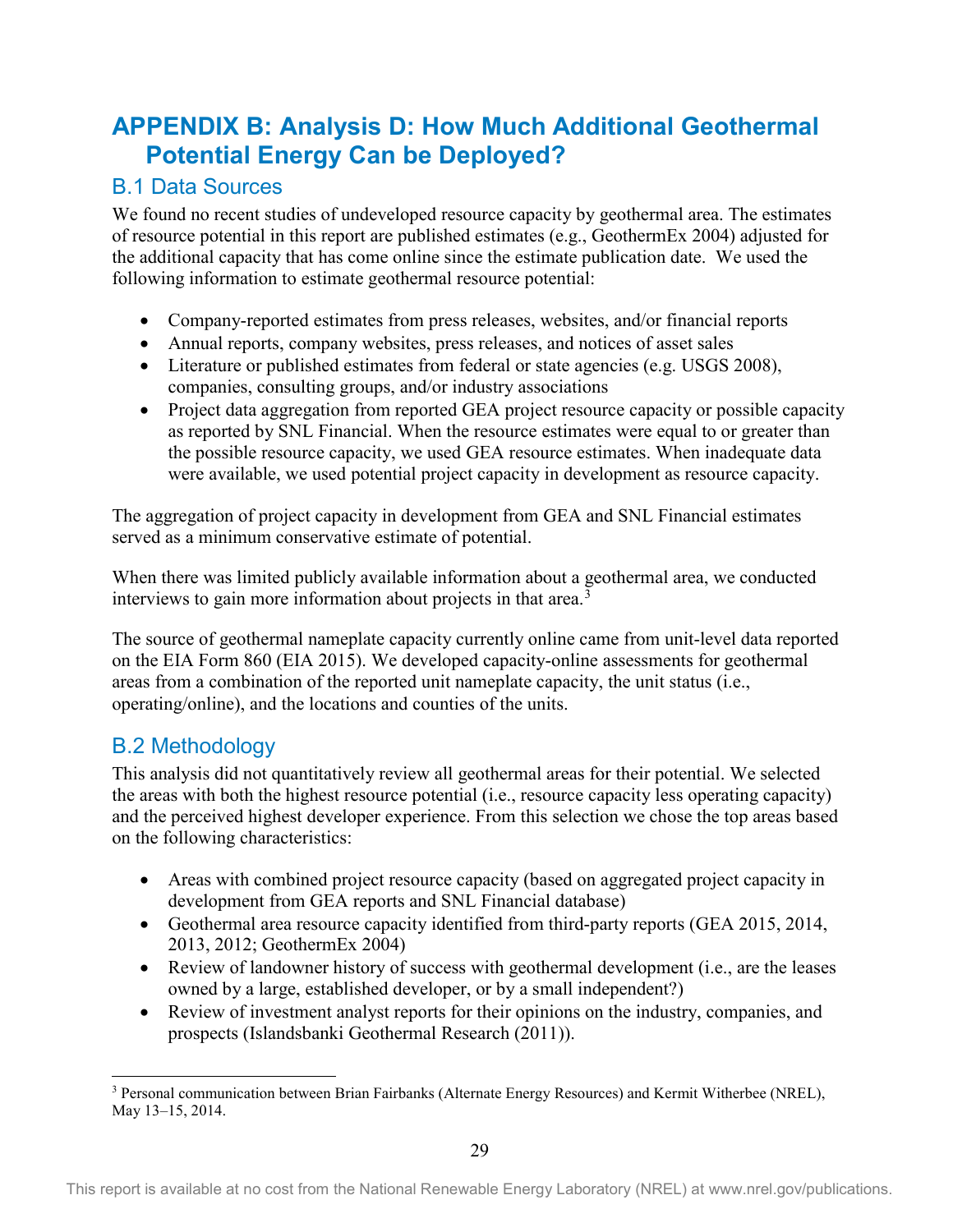### <span id="page-40-0"></span>B.3 Analysis

The method we used to develop estimates of the top 10 areas of additional resource potential is as follows:

- Research studies of resource potential by geothermal area:
	- o Create a unique list of geothermal projects with reported resource capacity and/or planned capacity
	- o Review company-reported estimates of potential, via financial reports and interviews
	- o Review third-party studies of resource potential within geothermal areas.
- Identify capacity in development by geothermal area:
	- o Create a unique list of geothermal projects under development and their characteristics
	- o Research the project's most recent events (or lack thereof) to identify the barriers to project progress
	- o Categorize the likelihood that these barriers severely impede near-term project development
	- o Aggregate project capacity by geothermal area and barrier.
- Identify capacity currently online by geothermal area.
	- o Aggregate unit-level company-reported data into geothermal areas.

### <span id="page-40-1"></span>B.4 Results

If the barriers summarized in [Table 7](#page-32-0) cannot be addressed in the near term, the analysis of resource potential shows that significant resource capacity may remain undeveloped (Table B1). Table B1 identifies more than 1.5 GW of untapped potential within the Salton Sea, the Geysers, and the Dixie Valley areas.

For example, the Gulf of California Rift Zone is an area known to have high geothermal potential. Yet our analysis of project status [\(Figure](#page-25-3) 5) showed that a majority (634/824 MWe, 77%) of the projects in this region have been postponed or discontinued. [Table B](#page-41-0)1 suggests that there is an additional 1,823 MWe (Salton Sea, East Brawley) of high-potential resource that remains undeveloped, likely due to local development barriers. The East Brawley Area shows a *Capacity in Development* (210 MWe) greater than the *Additional Resource Potential* (129 MWe). Though we have not researched the reason for this discrepancy, we suspect that the developers have more detailed data on resource (suggesting higher certainty) than did the references reporting potential.

Additional research is needed to determine why these areas are not being developed and to understand what additional barriers are preventing larger-scale development.